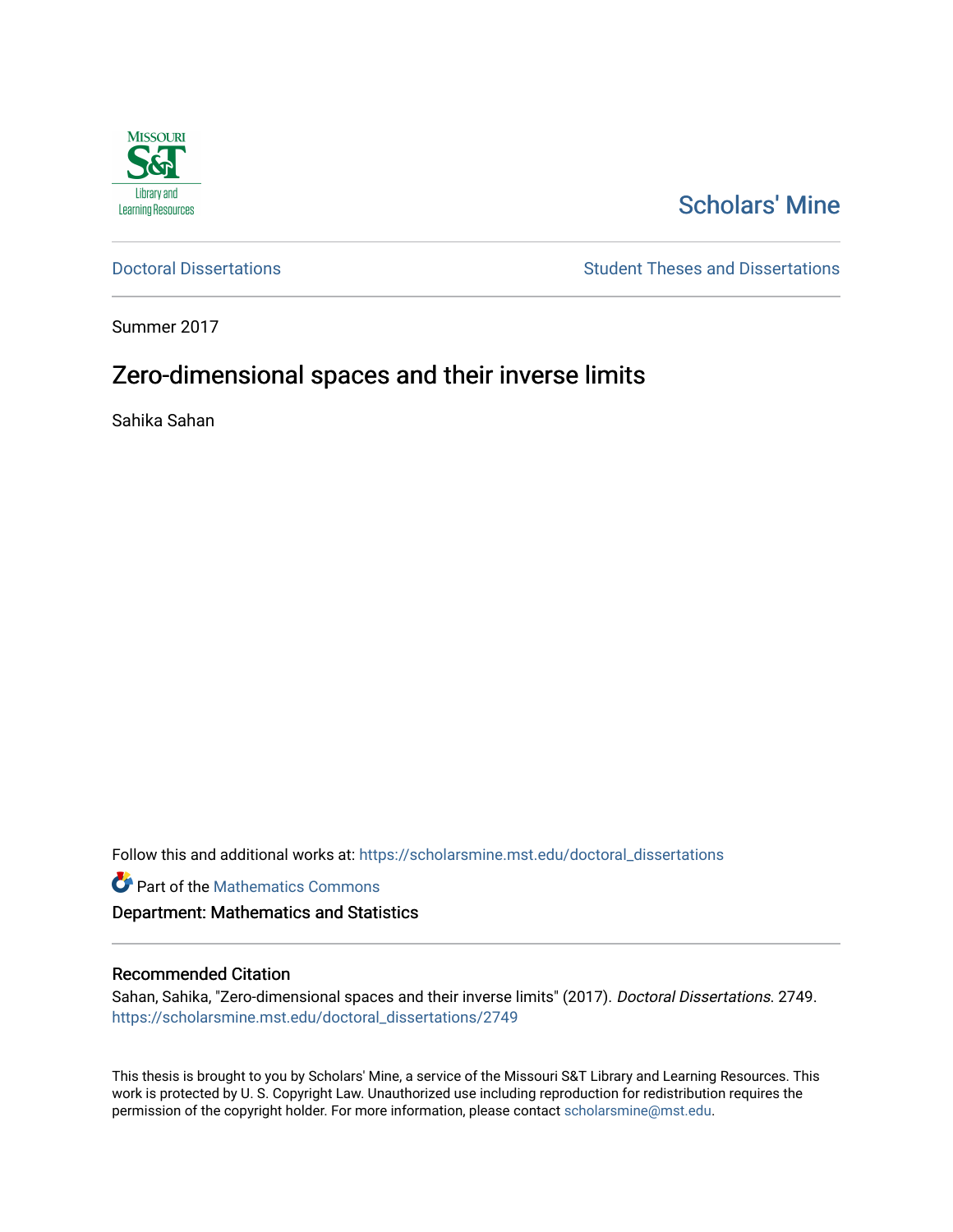## ZERO-DIMENSIONAL SPACES AND THEIR INVERSE LIMITS

by

## ŞAHİKA ŞAHAN

## A DISSERTATION

Presented to the Graduate Faculty of the

## MISSOURI UNIVERSITY OF SCIENCE AND TECHNOLOGY

In Partial Fulfillment of the Requirements for the Degree

## DOCTOR OF PHILOSOPHY

in

## MATHEMATICS

2017

Approved by

Dr. Włodzimierz J. Charatonik, Advisor Dr. Robert P. Roe Dr. Matt Insall Dr. Elvan Akın Dr. Van Nall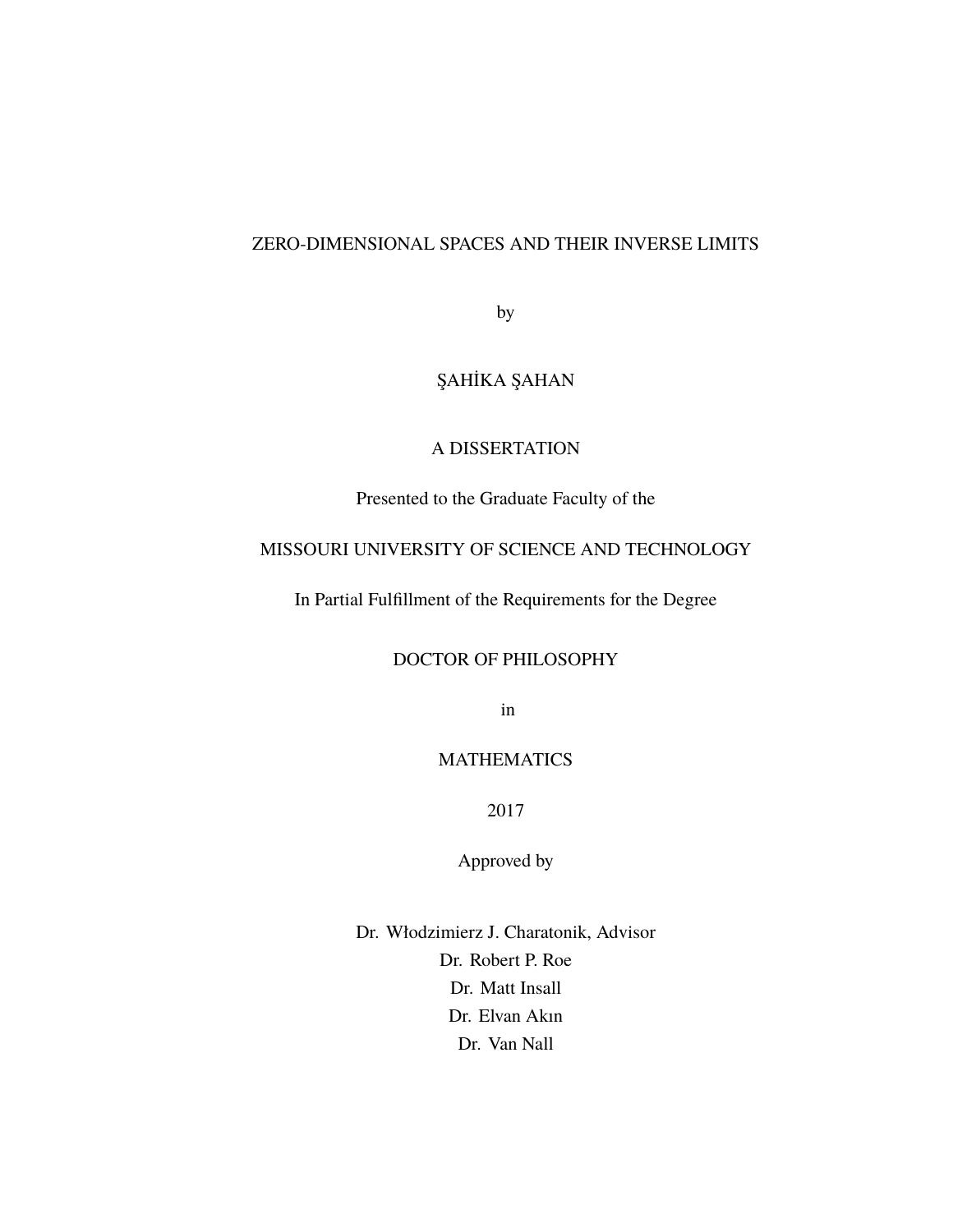Copyright 2017 ŞAHİKA ŞAHAN All Rights Reserved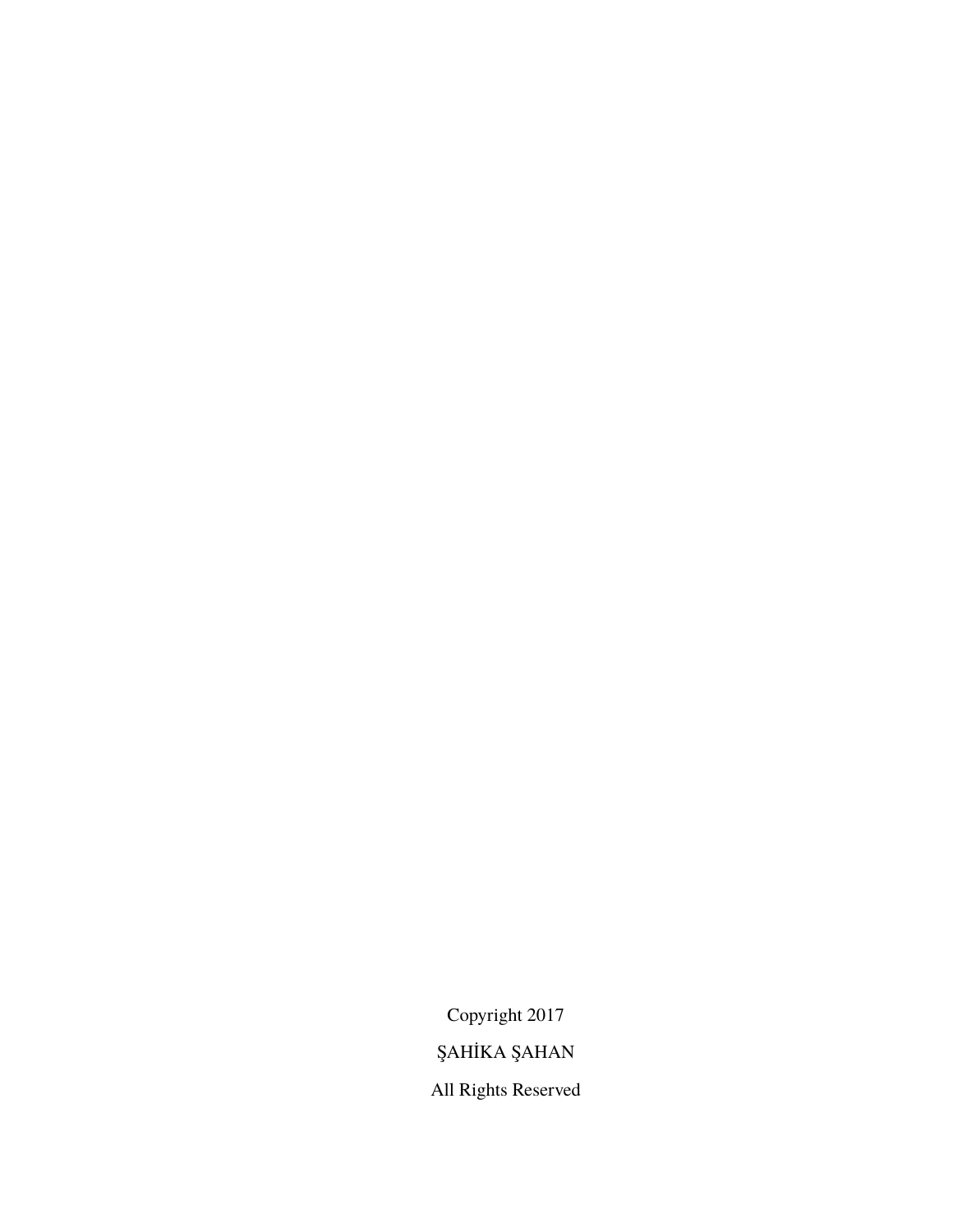## **PUBLICATION DISSERTATION OPTION**

This dissertation has been prepared using the Publication Option. Paper I, pages 15-24, is submitted for publication in 2016 and currently under review with the Houston Journal of Mathematics. Paper II, pages 25-33, is published in Topology and Its Applications (volume 210, pages 16-21) as a peer-reviewed journal article in 2016. Paper III, pages 34- 36, is published in Questions and Answers in General Topology (volume 34, pages 37-38) as a peer-reviewed journal article in 2016. Opening and closing chapters have been added for purposes normal to dissertation writing.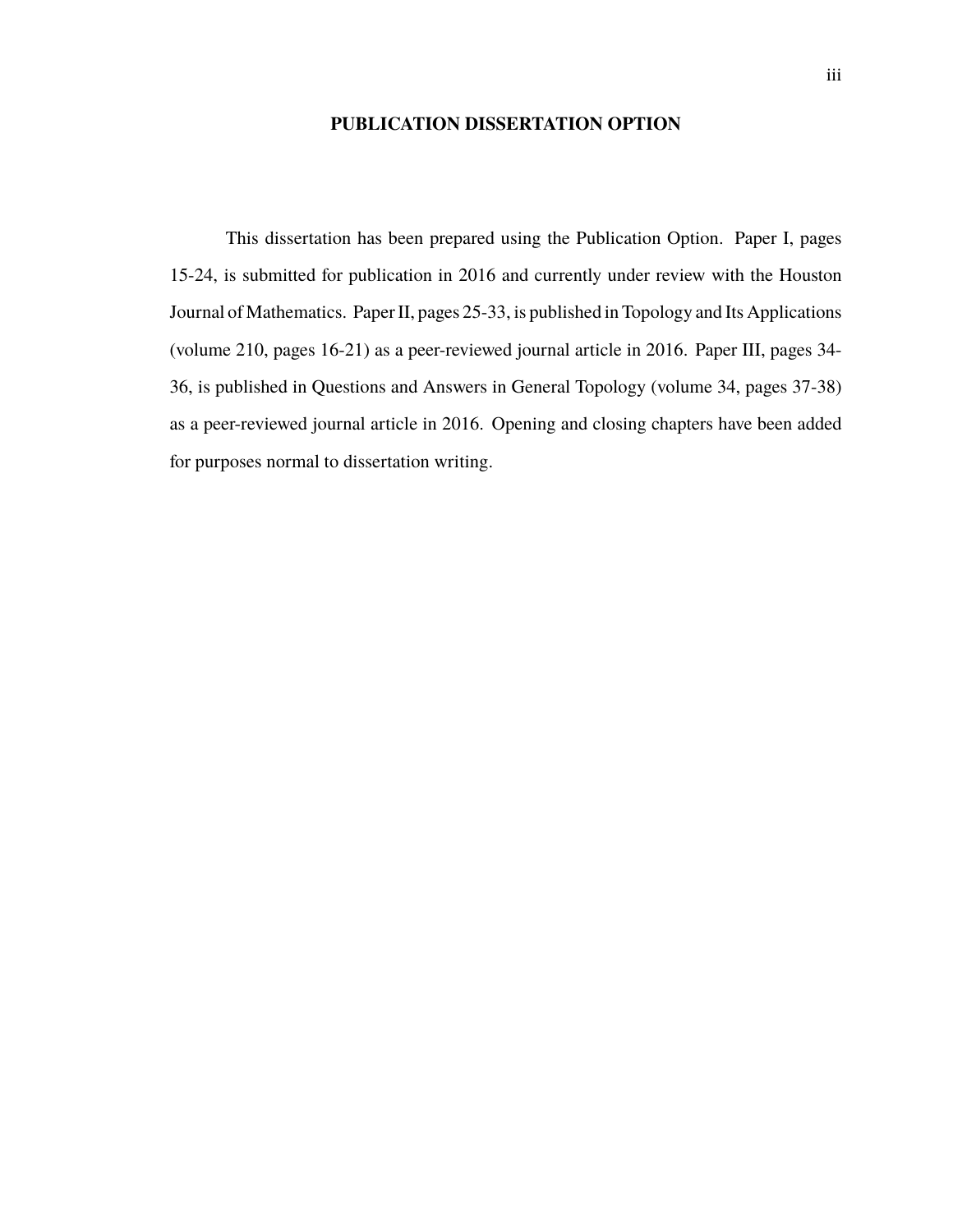## **ABSTRACT**

In this dissertation we investigate zero-dimensional compact metric spaces and their inverse limits. We construct an uncountable family of zero-dimensional compact metric spaces homeomorphic to their Cartesian squares. It is known that the inverse limit on [0, 1] with an upper semi-continuous function with a connected graph has either one or infinitely many points. We show that this result cannot be generalized to the inverse limits on simple triods or simple closed curves. In addition to that, we introduce a class of zero-dimensional spaces that can be obtained as the inverse limits of arcs. We complete by answering a problem by Kelly and Meddaugh about the limits of inverse limits.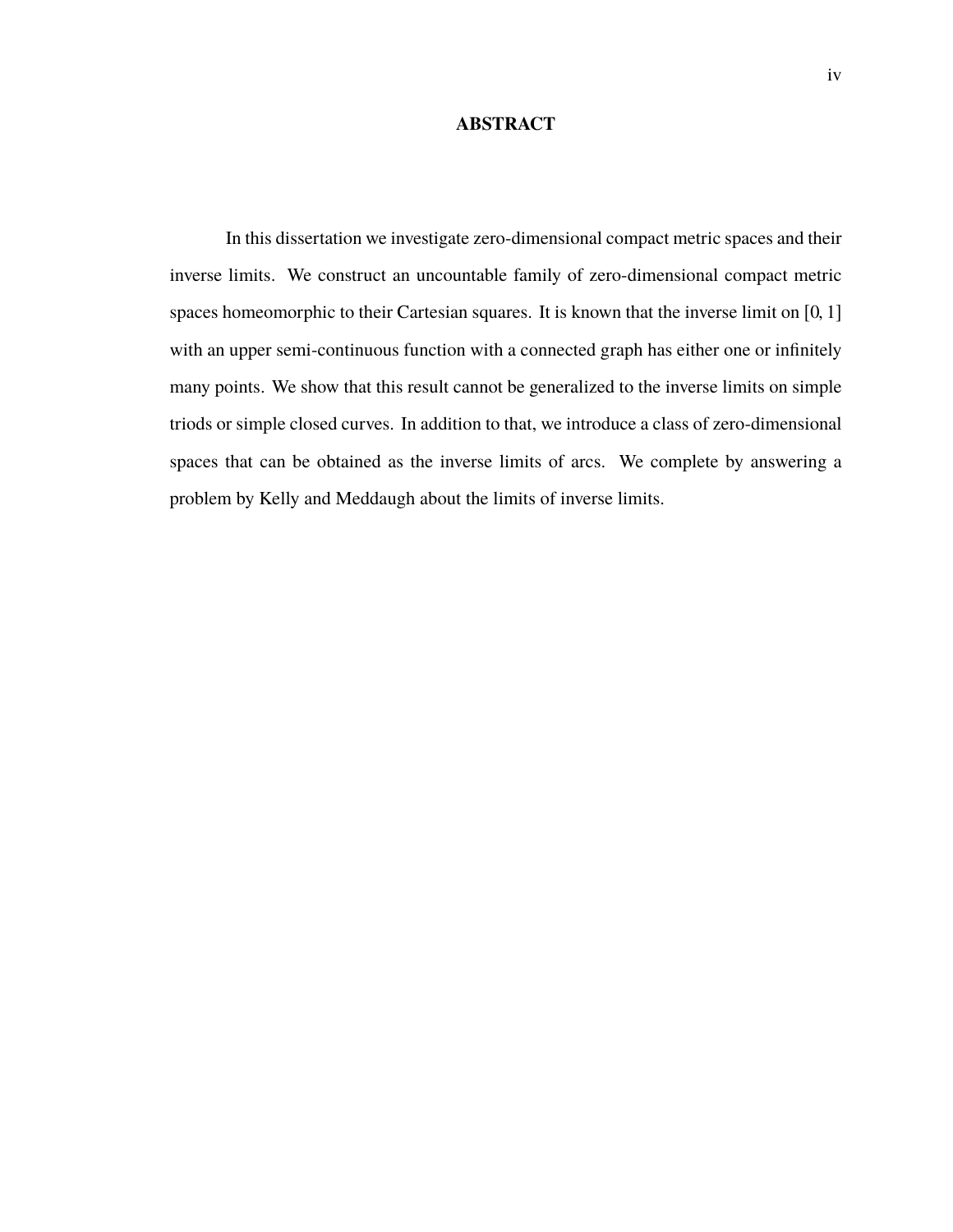#### **ACKNOWLEDGEMENTS**

Firstly, I would like to express my special appreciation and thanks to my advisor, Dr. Włodzimierz J. Charatonik, for his continuous support of my Ph.D study and research. I am grateful for his excellent guidance, patience, and immense knowledge. He has been a great advisor, mentor, and teacher not only in the writing of this dissertation but also in every academic experience I have had.

I would also like to acknowledge my dissertation committee members Dr. Elvan Akın, Dr. Matt Insall, Dr. Van Nall, and Dr. Robert P. Roe for their invaluable advice, comments and encouragement. I would like to thank Dr. Ilene Morgan, Stephanie Fitch, and Dr. VA Samaranayake for writing reference letters during my job search as well.

I am also appreciative to my friends, Nur Göçer Ersay, Emir Y. Ersay, Yasemin and Ümit Köylü, Tülin and Clayton Price, Gülşah Yeni, and Özkan Öztürk, who made me enjoy my time in Rolla during my Ph.D studies. I also would like to express my sincere gratitude to my parents Emine and Muzaffer Şahan, my siblings Erkan and Serkan, my sister-in-laws Fatma and Semahat, and my little nieces Eslem, Ayşe, and Buglem for their continuous and ¯ unconditional love and support.

Finally, I would like to thank my fiancée Dinçer Konur. Words cannot describe how lucky I am to have him in my life. He has been a true and great support and has unconditionally loved me during my good and bad times.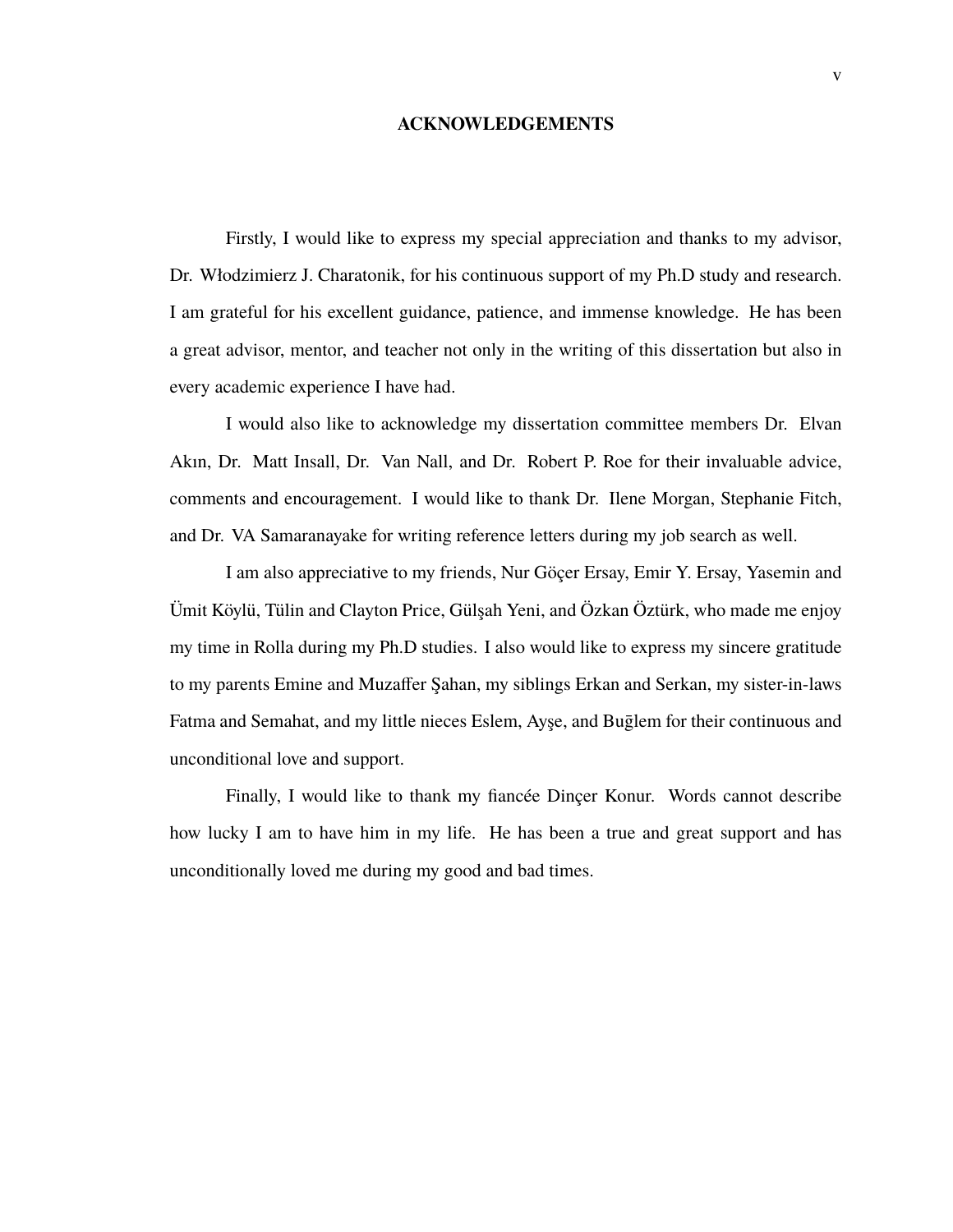## **TABLE OF CONTENTS**

## Page

| <b>SECTION</b> |  |
|----------------|--|
|                |  |
|                |  |
|                |  |
|                |  |
|                |  |
|                |  |

## PAPER

|  | I. ZERO-DIMENSIONAL SPACES HOMEOMORPHIC TO THEIR CARTESIAN |  |  |
|--|------------------------------------------------------------|--|--|
|  |                                                            |  |  |
|  |                                                            |  |  |
|  |                                                            |  |  |
|  | CANTOR-BENDIXSON RANK IN CARTESIAN PRODUCT  16             |  |  |
|  |                                                            |  |  |
|  |                                                            |  |  |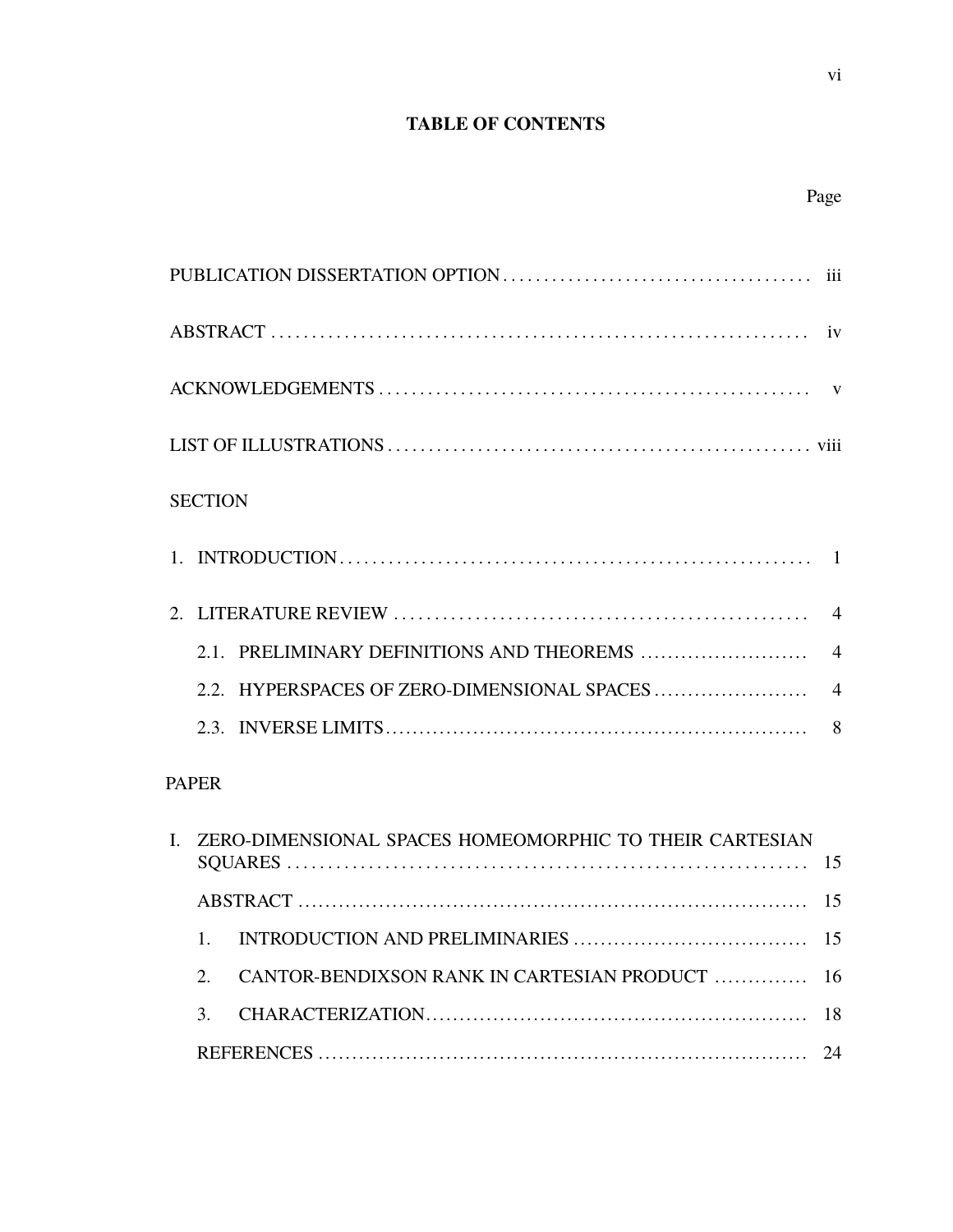|                | II. INVERSE LIMITS WITH BONDING FUNCTIONS WHOSE GRAPHS ARE |    |
|----------------|------------------------------------------------------------|----|
|                |                                                            |    |
|                |                                                            | 25 |
| $\mathbf{1}$ . |                                                            | 25 |
| 2.             |                                                            | 26 |
| 3.             |                                                            | 27 |
| $\mathbf{4}$ . |                                                            | 31 |
|                |                                                            | 33 |
|                |                                                            |    |
|                |                                                            |    |
|                |                                                            | 34 |
| 1 <sub>1</sub> |                                                            | 34 |
| 2.             |                                                            | 35 |
|                |                                                            | 36 |
| <b>SECTION</b> |                                                            |    |
|                |                                                            |    |
|                |                                                            |    |
|                |                                                            |    |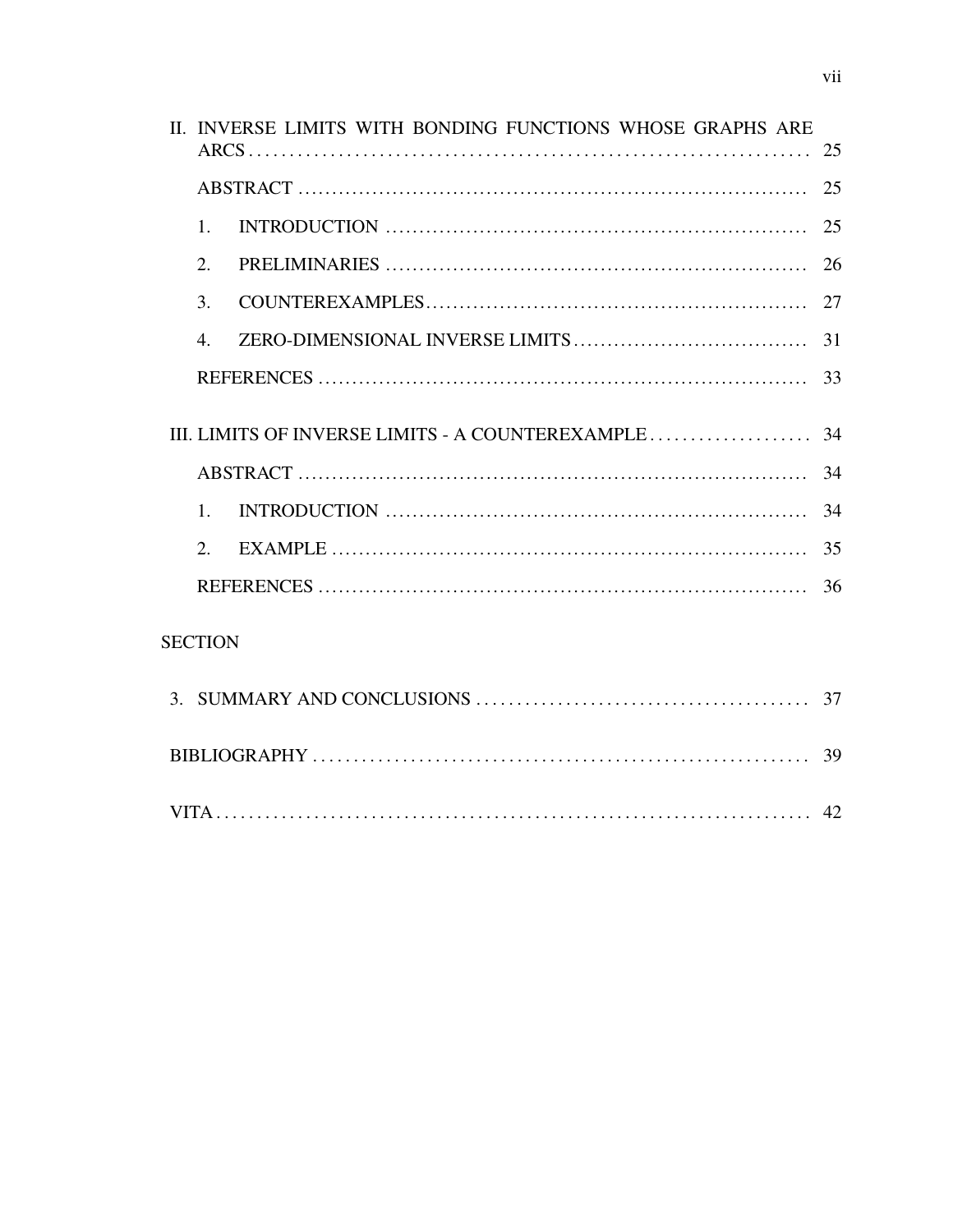## **LIST OF ILLUSTRATIONS**

| Figure         |                                                                            |    |
|----------------|----------------------------------------------------------------------------|----|
|                | <b>SECTION</b>                                                             |    |
| 2.1            |                                                                            |    |
| 2.2            |                                                                            |    |
| 2.3            |                                                                            |    |
| 2.4            | A function with connected graph whose inverse limit is not connected.  11  |    |
| 2.5            | A function with connected compositions and disconnected inverse limit.  12 |    |
|                | PAPER II                                                                   |    |
| $\mathbf{1}$   |                                                                            | 29 |
| 2              |                                                                            | 30 |
| 3              |                                                                            | 30 |
| $\overline{4}$ |                                                                            | 31 |
| 5              |                                                                            | 32 |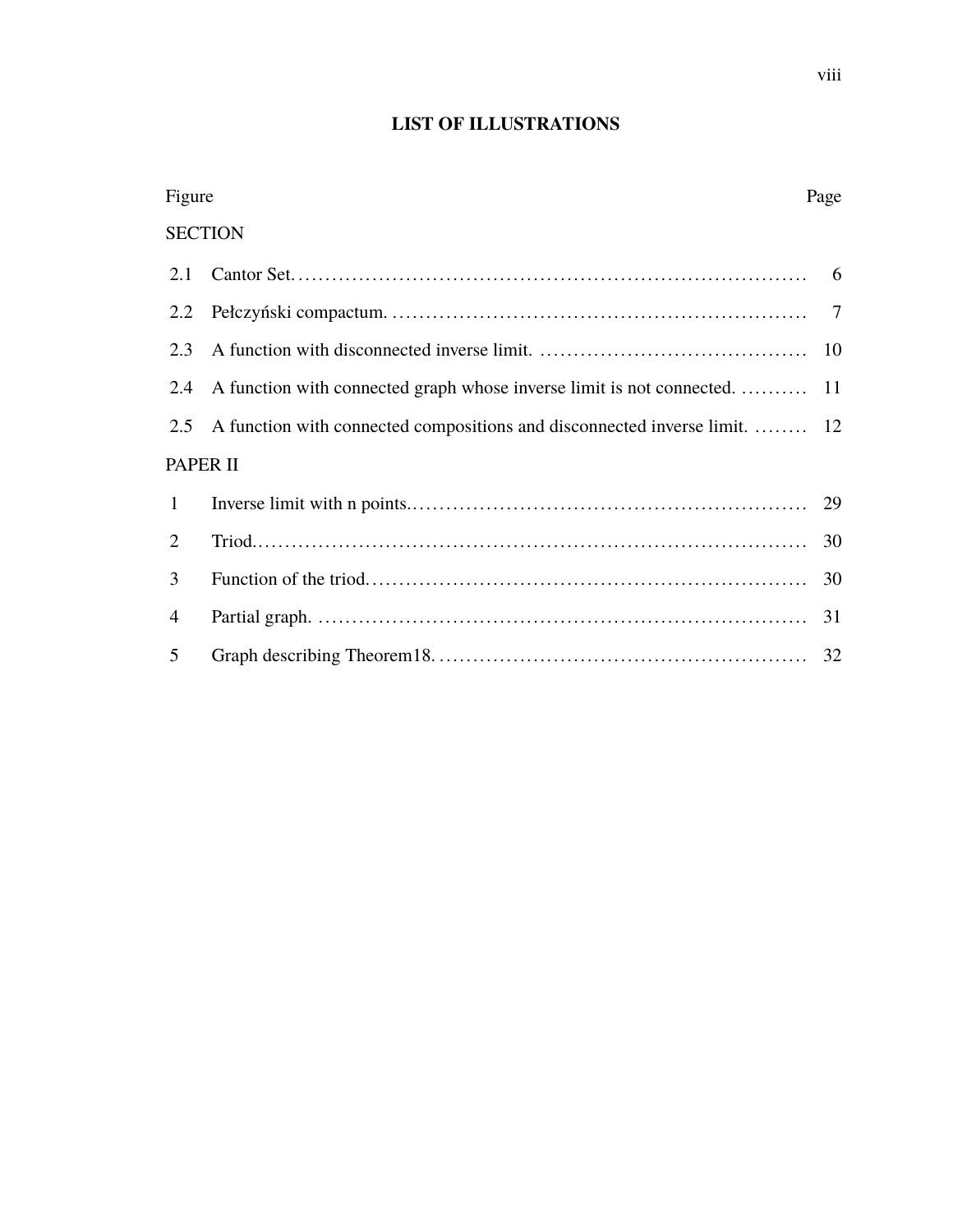### **SECTION**

### **1. INTRODUCTION**

The origins of the continuum theory date back to the 1880s. A *continuum* usually means a metric compact connected space. The original definition given by Cantor in 1883 was that a subset of a Euclidean space is a continuum, provided it is perfect and connected, see [Cantor, 1883]. Then in 1968 Kuratowski proved the equivalence of the two definitions. A great breakthrough in the history of continuum theory was made in 1890 when Peano proved that  $[0, 1]^2$  is a continuous image of  $[0, 1]$ , see [Peano, 1890]. Generalizing Peano's idea, Hahn [1914] and Mazurkiewicz [1920] characterized continuous images of [0, <sup>1</sup>] as locally connected continua. Peano's result also led Urysohn to invent the notion of the topological dimension theory, another branch of topology. Urysohn [1922] and Menger [1923], working independently, defined the dimension inductively. But actually, in 1922– before the dimension was defined–Sierpiński described zero-dimensional spaces when he introduced the totally disconnected topological spaces, see [Sierpiński, 1921].

The theory of hyperspaces started with Hausdorff and Vietoris in the 1900s and the fundamentals of the subject were discovered during the 1920s and 1930s. The paper published in 1931, where Borsuk and Mazurkiewicz [1931] proved that the hyperspaces  $2^X$ and  $C(X)$  are arcwise connected showed the importance of the subject since it was the first paper about the arc structure of hyperspaces. Another paper, published by Kelley [1942], was an important milestone in the history of hyperspaces, since it was the first paper to study the hyperspace of hereditarily indecomposable continua. This was not, however, the only reason to make this paper very important. In his study, Kelley used Whitney maps for the first time in the investigation of hyperspaces, and Whitney maps became one of the standard tools in the study of hyperspaces. Moreover, he defined what is now known as the property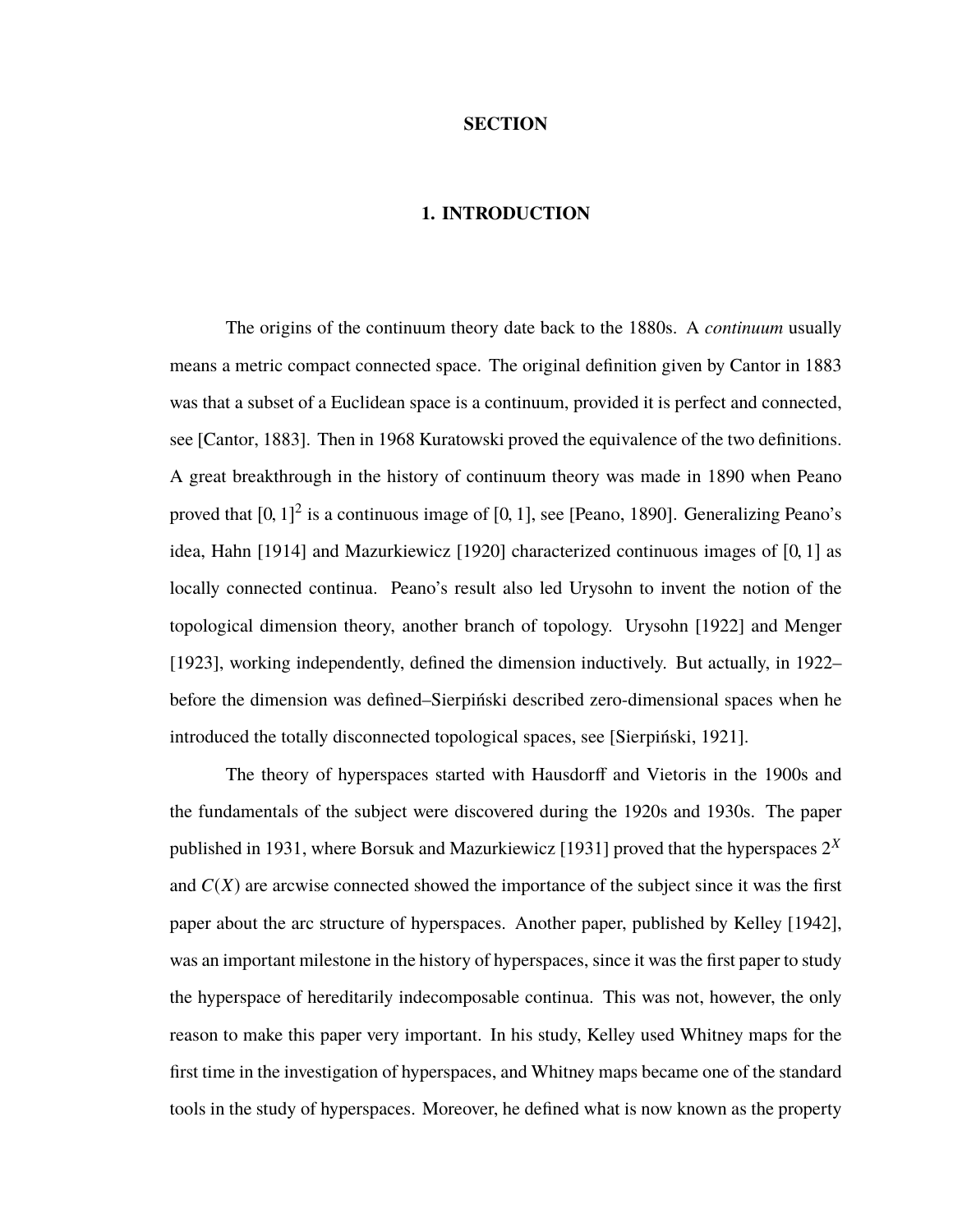of Kelley, or Kelley continua. In addition to the aforementioned, after Kelley's paper, the interest in hyperspace theory significantly increased among mathematicians, including those in the United States. In 1978, Sam B. Nadler, Jr. published a book, *Hyperspace of Sets*, see [Nadler, 1978]. This book is significant for continuum theorists since it was the first book published about hyperspaces and continuum theory and it influenced so many mathematicians to study continuum theory. Marjanović [1972] proved that there are exactly nine different zero-dimensional, compact, metric spaces *X* including the point, the Cantor set, and the Pełczyński space, that are homeomorphic to their hyperspaces  $2^X$  by generalizing a result published in 1965 by Pełczyński, see [Pełczyński, 1965].

During the 1920s and 1930s, another useful tool in topology and more generally in mathematics, the theory of inverse limits, was established. But the field became popular among mathematicians, when Capel showed in 1954 that the inverse limit of arcs with monotone bonding functions is an arc, see [Capel, 1954]. In 1959 Anderson and Choquet showed how a plane continuum with no two non-degenerate homeomorphic subcontinua can be constructed by using an inverse limit with continuous bonding functions, see [Anderson and Chouquet, 1959]. This was a breakthrough because the idea of inverse limits was being used for the first time to construct such a complicated continuum. Since then inverse limits have become an important tool in continuum theory.

In 2004, William Mahavier introduced the inverse limits with set-valued functions as inverse limits with closed subsets of the unit square, see [Mahavier, 2004] and then a book by Ingram and Mahavier [2010] had been published and the subject became even more popular among mathematicians, especially among continuum theorists. This new form of inverse limits made the subject popular also among researchers of economics and dynamical systems. With so many open problems about set-valued inverse limits the popularity of the subject increases every day.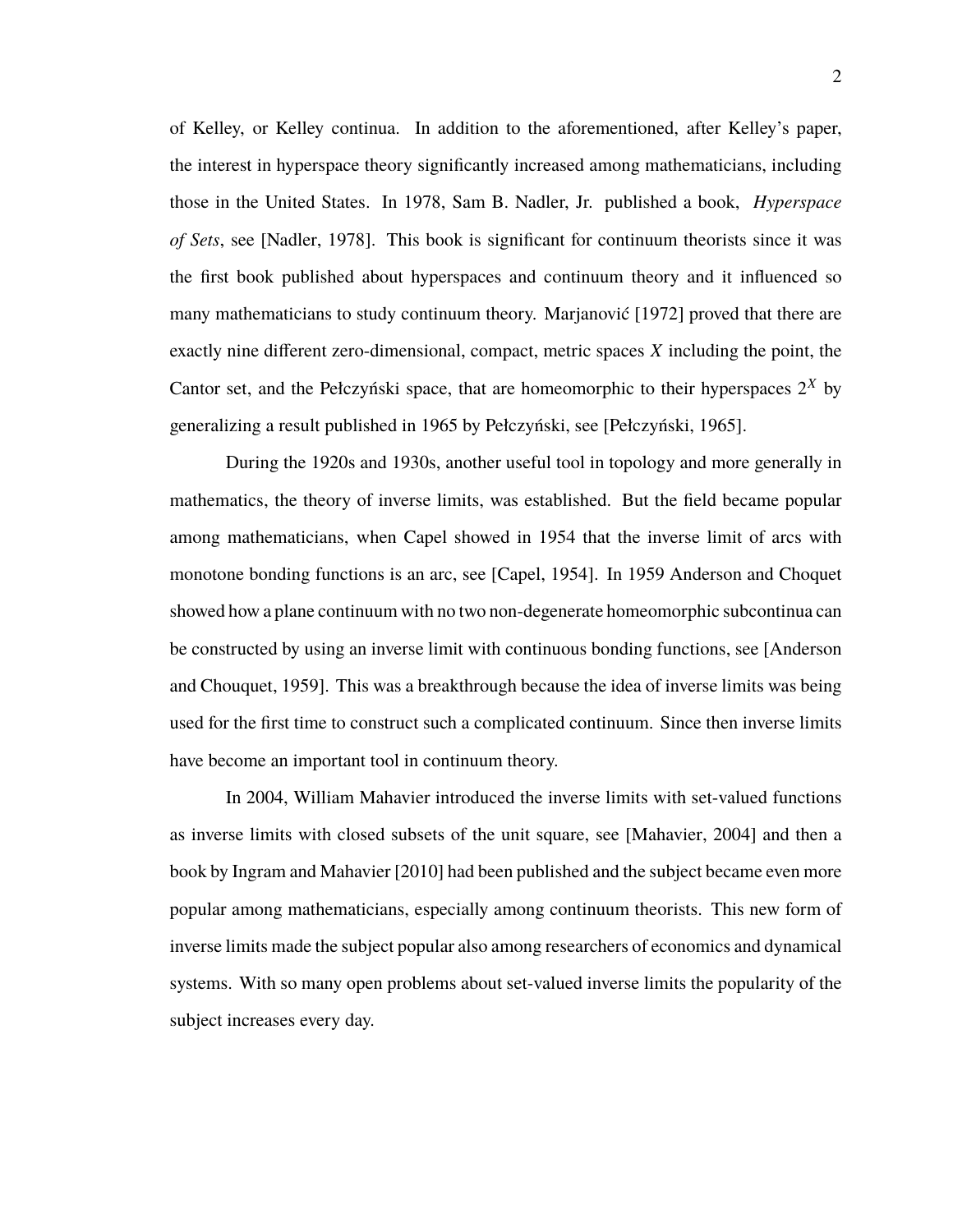This dissertation consists of three articles in which we focus on hyperspaces and the inverse limits of zero-dimensional compact metric spaces and present some results about the inverse limits of set-valued functions. In the first paper, motivated by the studies of Marjanović, we show that there exists uncountably many zero-dimensional compact metric spaces *X* that are homeomorphic to their Cartesian products as well as their hyperspaces  $F_n(X)$ . In the second paper we show that the result by Roškarič and Tratnik [2015], and by Banič and Kennedy [2015] cannot be generalized to simple triods and simple closed curves. In the same paper we also introduce a new method to construct a zero-dimensional compact metric space as the inverse limit of a single set-valued function on [0, <sup>1</sup>]. Finally, in the last paper we provide an answer to a question posted by Kelly and Meddaugh [2015].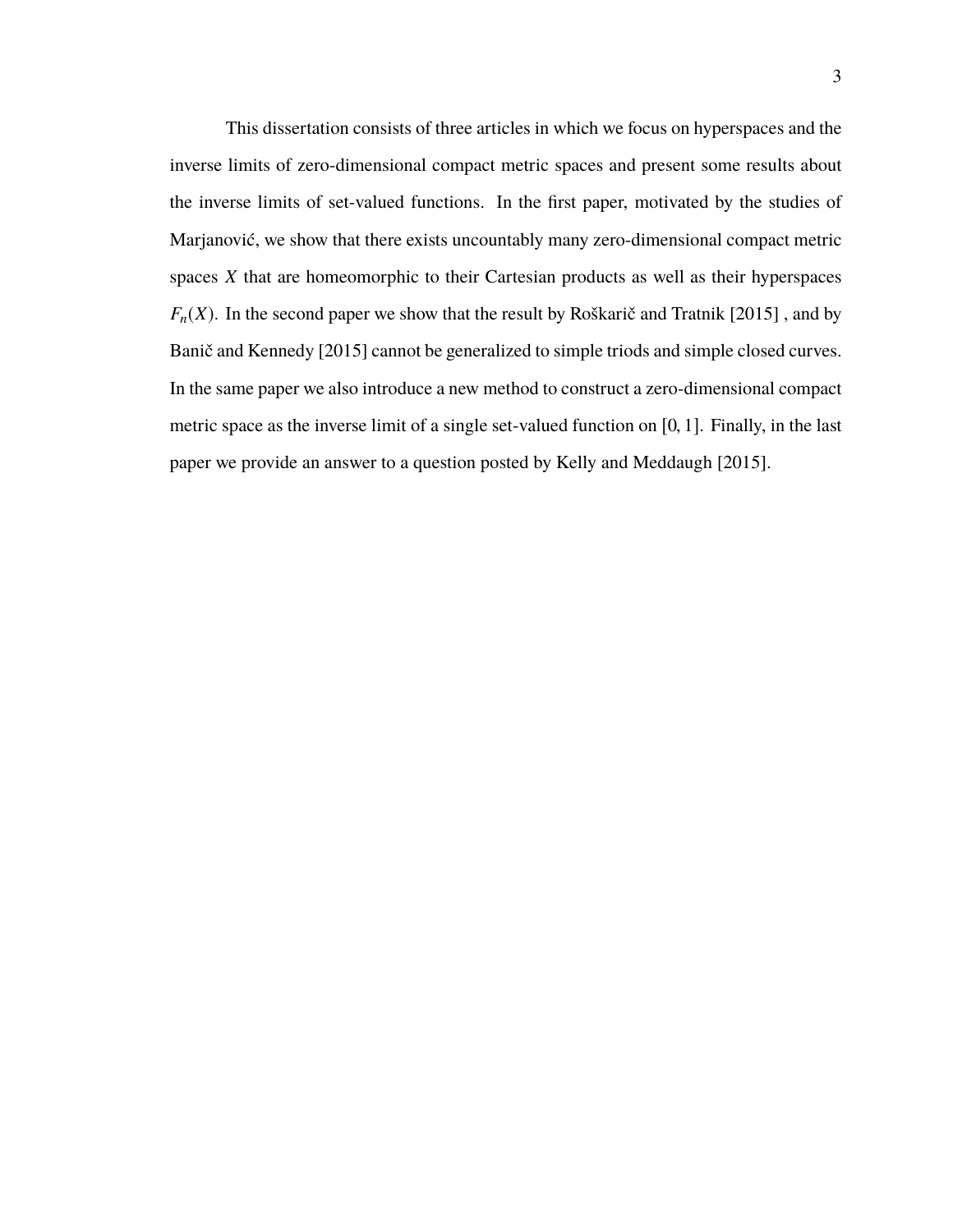#### **2. LITERATURE REVIEW**

#### **2.1. PRELIMINARY DEFINITIONS AND THEOREMS**

We begin this section with some preliminary definitions and theorems from continuum theory. For a better understanding of the subject, one can refer to the important book *Continuum Theory* by Nadler [1992].

A topological space *X* is a *continuum* if it is a nonempty, compact, connected metric space. A subset of a space *X* that is a continuum is called a *subcontinuum* of *X*. A continuum *X* is called *decomposable* if it is the union of two proper subcontinua. A non-degenerate continuum that is not decomposable is called *indecomposable*. An indecomposable continuum in which every proper subcontinuum is also indecomposable is called a *hereditarily indecomposable continuum*.

An *arc* is a continuum that is homeomorphic to a closed interval. A *simple closed curve* is a continuum that is homeomorphic to a circle. A *simple triod* is a finite graph that is the union of three arcs emanating from a single point,  $v$ , and otherwise disjoint from one another. The point v is called the *vertex* of the triod.

Given continua *X* and *Y*, a continuous function  $f : X \to Y$  is called an  $\epsilon$ -map if for each  $y \in Y$ , diam  $f^{-1}(y) < \epsilon$ . A continuum *X* is said to be *arc-like* if for every  $\epsilon > 0$ , there exists an  $\epsilon$ -map such that  $f : X \to [0, 1]$ .

#### **2.2. HYPERSPACES OF ZERO-DIMENSIONAL SPACES**

The fundamentals of both hyperspaces and zero-dimensional spaces date back to the 1920s and both subjects have been broadly used in the continuum theory since then.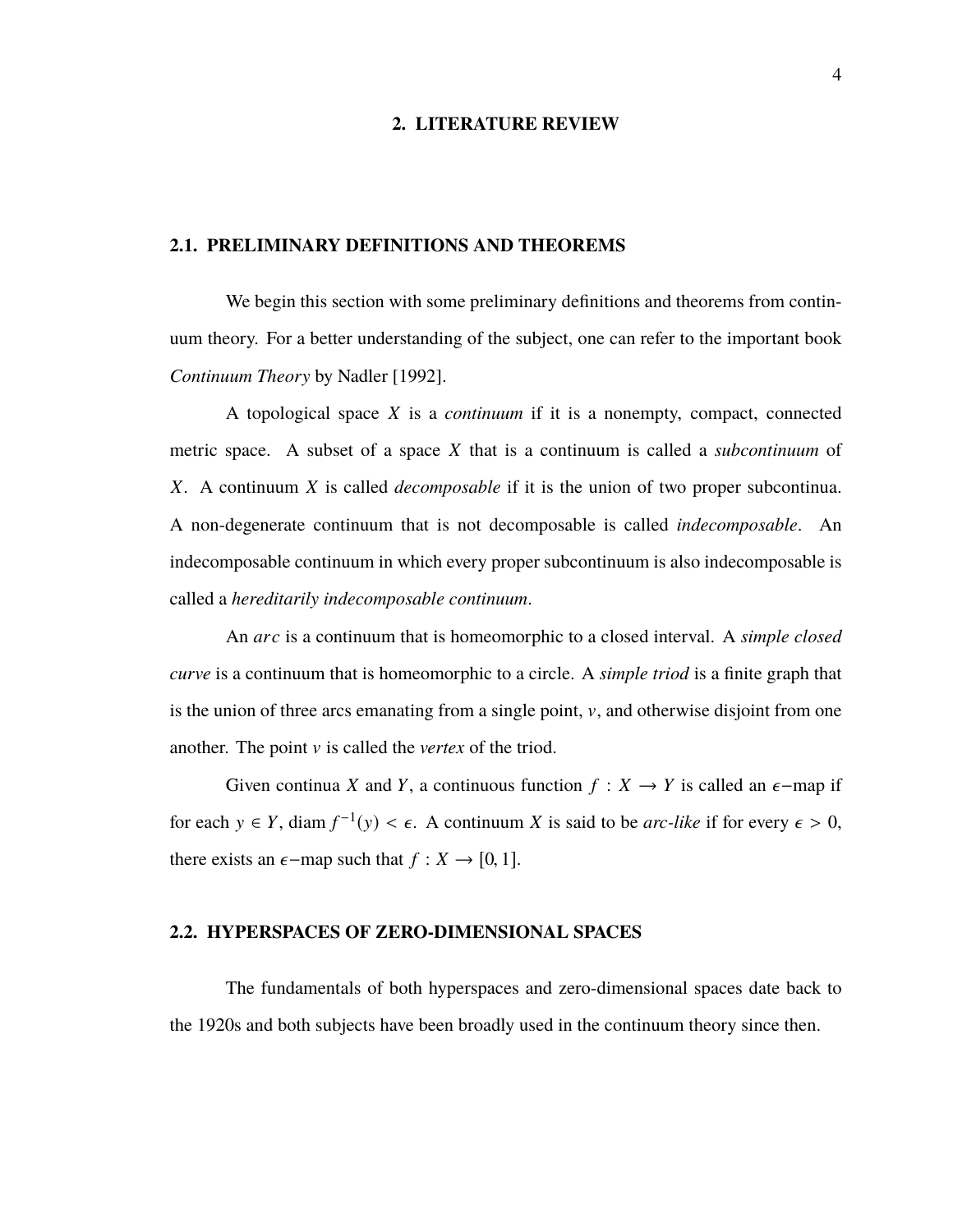A *hyperspace* of a topological space *X* is the set of all closed subsets of *X* but in this dissertation we consider metric spaces only. For a continuum *X* define the following hyperspaces,

$$
2^{X} = \{ A \subset X | A \text{ is nonempty and closed } \}
$$

$$
C(X) = \{ A \in 2^{X} | A \text{ is connected } \}
$$

$$
F_n(X) = \{ A \subset X | \text{ card}(A) \le n \}
$$

Let *X* be a continuum. If  $\epsilon > 0$  and  $A \in 2^X$  then we define the  $\epsilon$ -neighboorhood of *A* by

$$
N_d(\epsilon, A) = \{x \in X | d(x, a) < \epsilon \text{ for some } a \in A\}.
$$

If  $A, B \in 2^X$ , then define the *the Hausdorff distance*  $H_d$  by the formula,

$$
H_d(A, B) = \inf \{ \epsilon > 0 | A \subset N_d(\epsilon, B) \text{ and } B \subset N_d(\epsilon, A) \}.
$$

The inductive definition of dimension by Urysohn and Menger is as follows (see [Engelking, 1978]): To every regular space *X* one assigns the *small inductive dimension of X*, denoted by ind *X*, which is an integer larger than or equal to −1 or the infinite number ∞: the definition of the dimension function ind consists in the following conditions:

- 1. ind  $X = -1$  if and only if  $X = \emptyset$ ;
- 2. ind *X*  $\leq n$ , where *n* = 0, 1, ..., if for every point *x*  $\in$  *X* and each neighborhood  $V \subset X$ of the point *x* there exists an open set  $U \subset X$  such that

$$
x \in U \subset V \text{ and ind } bd(U) \leq n-1;
$$

- 3. ind  $X = n$  if ind  $X \le n$  and ind  $X > n 1$ , i.e., the inequality ind  $X \le n$  does not hold;
- 4. ind  $X = \infty$  if ind  $X > n$  for  $n = -1, 0, 1, ...$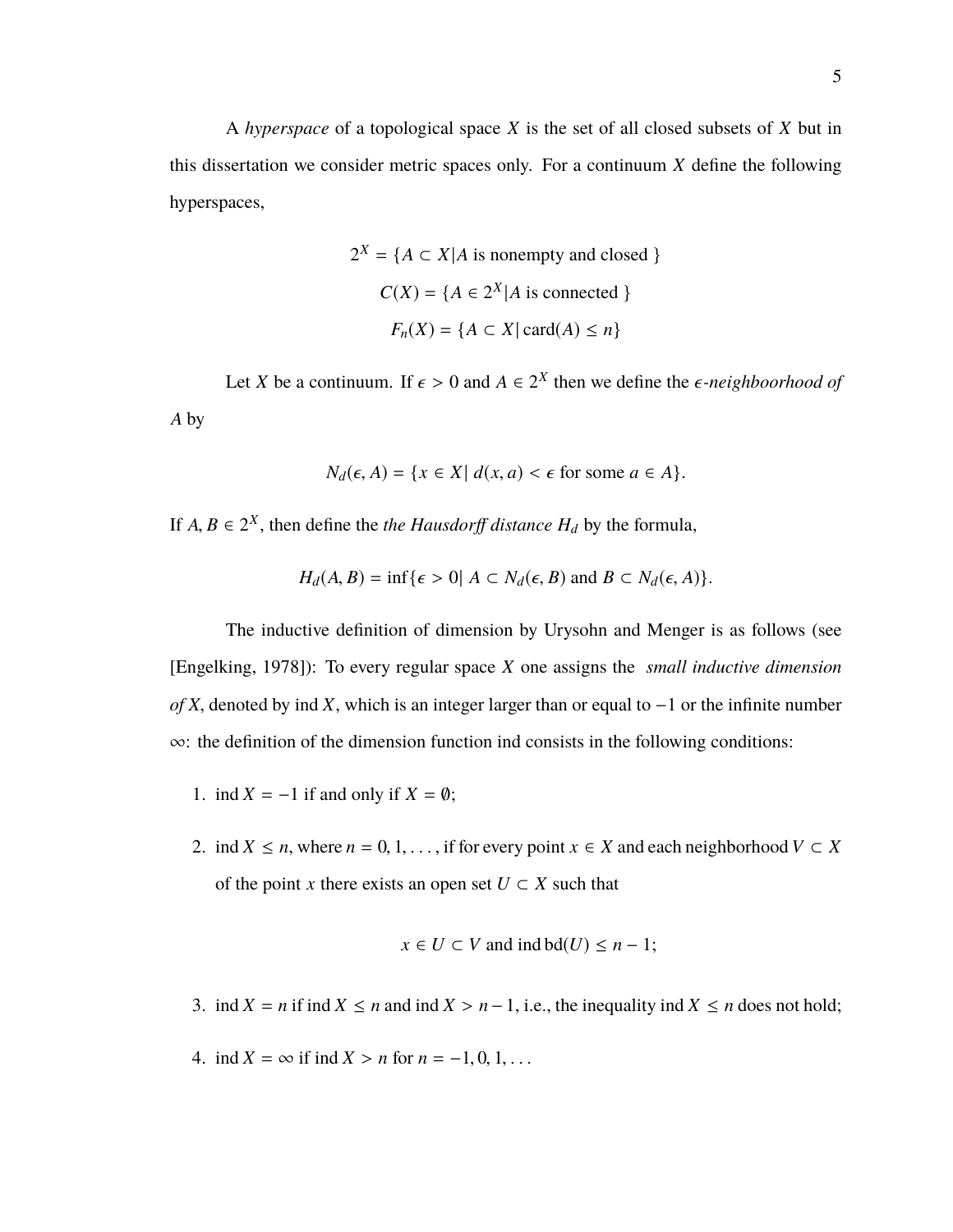For a regular space *X* if ind  $X = 0$ , then *X* is called as *zero-dimensional*.

In 1922, before the dimension was defined, Sierpiński introduced the totally disconnected topological space as follows (see [Sierpiński, 1921]):

Let *X* be a topological space. If for every pair *x*, *y* of distinct points of *X* there exists a clopen subset *U* of *X* such that  $x \in U$  and  $y \in X \setminus U$  then *X* is called *totally disconnected*. It should be clear that every zero-dimensional space is totaly disconnected.

**Example 1** The best known examples of zero-dimensional compact metric spaces are finite sets, the Cantor set (Figure 2.1), and the Pełczyński compactum (Figure 2.2), that is obtained by adding a point to the middle of every deleted interval of the Cantor set.

| H     |             | H             | H            | H<br>г                 |
|-------|-------------|---------------|--------------|------------------------|
| 11 11 |             | 11 II         | 11 II        | 11 II                  |
| ║║    | $\parallel$ | ║║<br>$\  \ $ | $\  \ $<br>║ | $\parallel$<br>$\  \ $ |
| ║     |             | ║║            |              | ║║                     |
| Ш     | Ш           | Ш             | Ш            | ║║<br>Ш                |

Figure 2.1. Cantor Set.

In 1972, Marjanović published an article about the zero-dimensional compact metric spaces  $X$  that are homeomorphic to their hyperspace  $2^X$  generalizing a result by Pełczyński [1965]. In his paper Marjanović showed that there exist exactly nine such spaces and the Cantor set, and the Pełczyński space are among those nine spaces. As a continuation to his studies, Marjanović published another paper in 1974, and showed that there exist infinitely many pairs of non-homeomorphic zero-dimensional compact metric spaces having their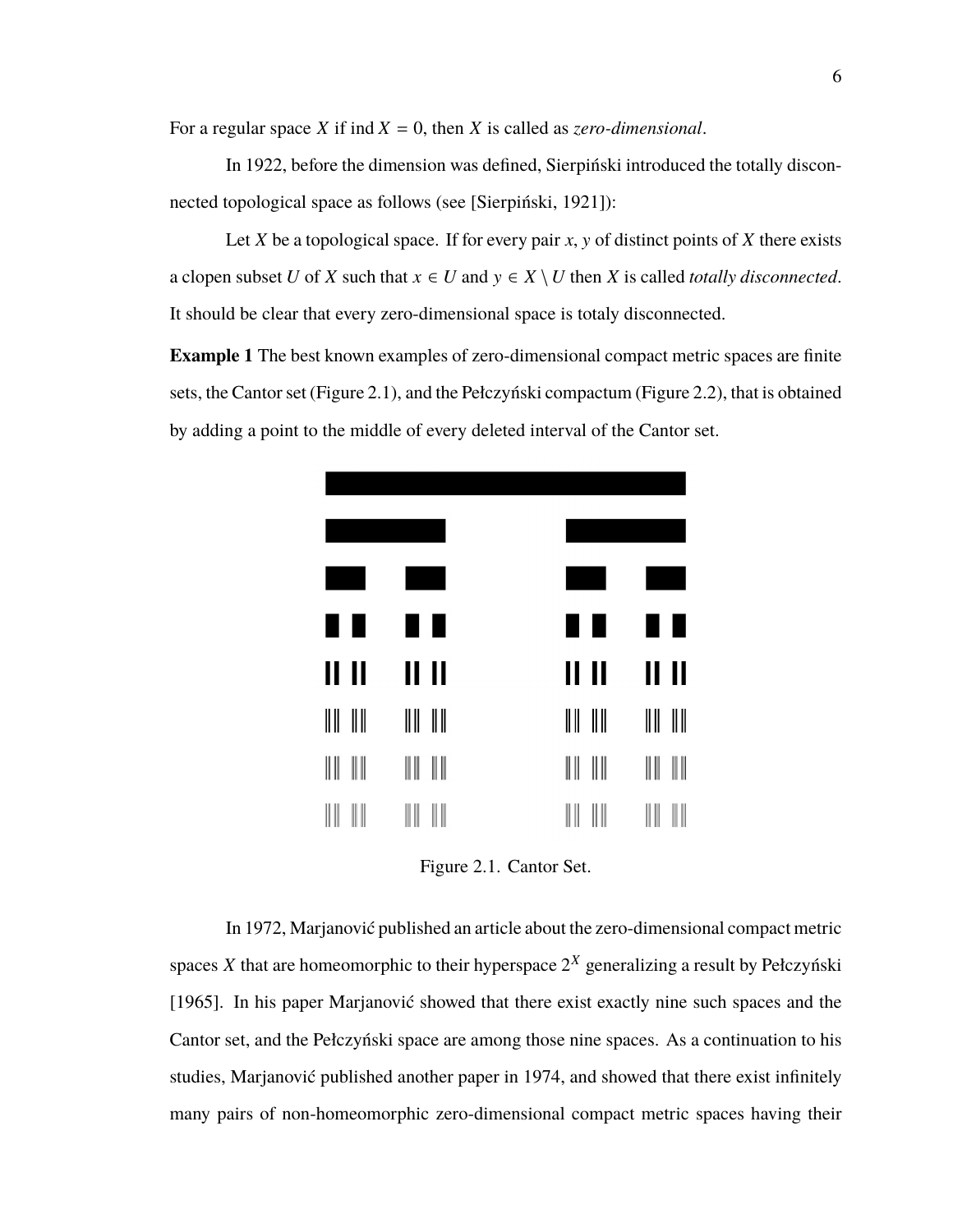

Figure 2.2. Pełczyński compactum.

squares homeomorphic i.e. spaces *X* and *Y* are not homeomorphic, while  $X^2$  and  $Y^2$ are homeomorphic, see [Marjanović, 1974]. Also, at the end of this paper Marjanović introduces a simpler construction of the sequence of zero-dimensional compact metric spaces homeomorphic to their hyperspace  $2^X$ . This construction is as follows: Let  $C_0$  be the set of a point, and  $C_1$  be the Cantor set. The space  $C_2$ , which is the Pełczyński space, is obtained by interpolation of a copy of  $C_0$  in each deleted interval of  $C_1$ . The space  $C_n$  is obtained from  $C_{n-1}$ , by interpolation a copy of  $C_{n-2}$  in each deleted intervals of  $C_{n-1}$ .

The following definition plays an important role in the investigation of zerodimensional compact spaces.

**Definition 1** The Cantor-Bendixson derivative of order  $\alpha$ , or  $\alpha$ -derivative of a compact space *X* is defined inductively as follows:

- 1.  $X^{(0)} = X$
- 2.  $X^{(\alpha+1)} = \{x \in X^{(\alpha)} : x \text{ is a limit point in } X^{(\alpha)}\}\$
- 3. For limit ordinals  $\gamma: X^{(\gamma)} = \bigcap_{\beta < \gamma} X^{(\beta)}$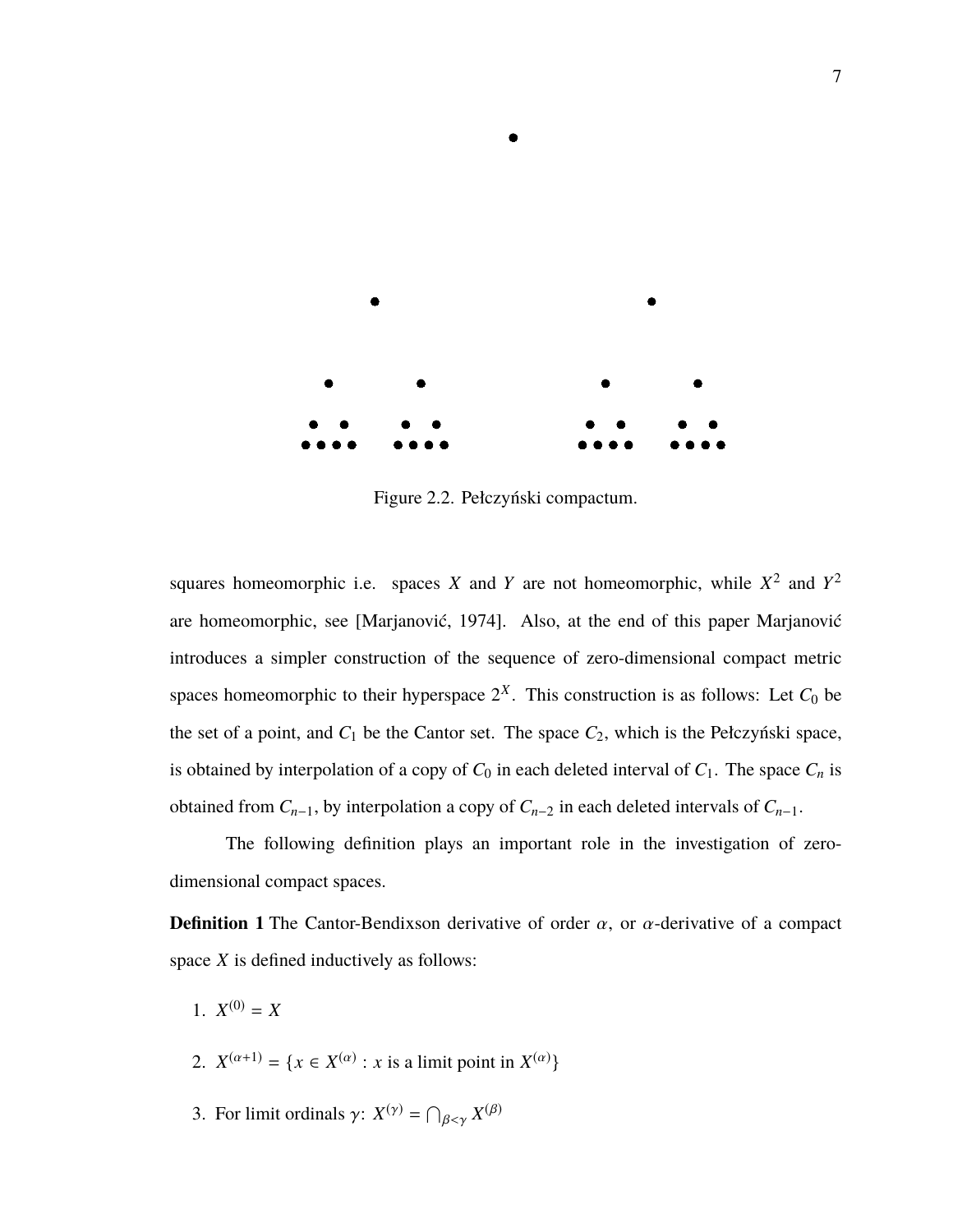Then, the Cantor-Bendixson rank of a space  $X$ , denoted by rank $(X)$  is defined as the least ordinal  $\alpha$  such that  $X^{(\alpha+1)} = \emptyset$ .

The Cantor-Bendixson rank of a point *x* in a set *X*, denoted by  $CB(x)$  is defined, if *x* has a countable neighborhood, by

 $CB(x) = min\{rank(U) : U$  is a countable compact neighborhood of *x* in *X* $\}$ .

Using this definition as a tool, Cantor and Bendixson constructed the full classification of the compact countable spaces as follows:

**Theorem 1** Let  $\alpha$  be an ordinal, and let *X* and *Y* be compact countable spaces such that rank(*X*) = rank(*Y*) =  $\alpha$  and card  $X^{\alpha}$  = card  $Y^{\alpha}$ , then *X* and *Y* are homeomorphic.

But such classification for compact uncountable spaces still remains as an open problem and in this dissertation we provide a partial answer to this.

#### **2.3. INVERSE LIMITS**

The roots of inverse limits go back to the 1920s and since then the subject have been widely used in the studies of continuum theory. Here by a *mapping*, we mean a continuous function. The definitions for the inverse limits of single-valued functions are as follows: Given a sequence,  $\mathbf{X} = (X_i)_{i=1}^{\infty}$  $\sum_{i=1}^{\infty}$ , of topological spaces and a sequence,  $\mathbf{f} = (f_i)_{i=1}^{\infty}$  $\sum_{i=1}^{\infty}$ of continuous functions such that for each  $i \in \mathbb{N}$ ,  $f_i: X_{i+1} \to X_i$ , the pair  $\{X, f\}$  is called an *inverse sequence*. The *inverse limit* of this inverse sequence is defined to be the set

$$
\varprojlim \{ \mathbf{X}, \mathbf{f} \} = \{ \mathbf{x} \in \prod_{i=1}^{\infty} X_i : x_i = f_i(x_{i+1}) \text{ for all } i \in \mathbb{N} \}.
$$

Here, the spaces *X<sup>i</sup>* are called *factor spaces*, and the functions *f<sup>i</sup>* are called *bonding maps*.

For each *j*, let  $\pi_j$ :  $\lim_{\longleftrightarrow} {\bf {X}, f} \rightarrow X_j$  be defined by  $\pi_j(\langle x_1, x_2, \ldots \rangle) = x_j$  that is,  $\pi_j$ is the projection map of  $\lim_{\longleftarrow} {\{X, f\}}$  to the *j*-th factor space.

Inverse limit constructions became a very important tool in continuum theory since Mardesič and Segal proved in 1967 that every continuum can be represented as the inverse limit of polyhedra, see [Mardešić and Segal, 1967].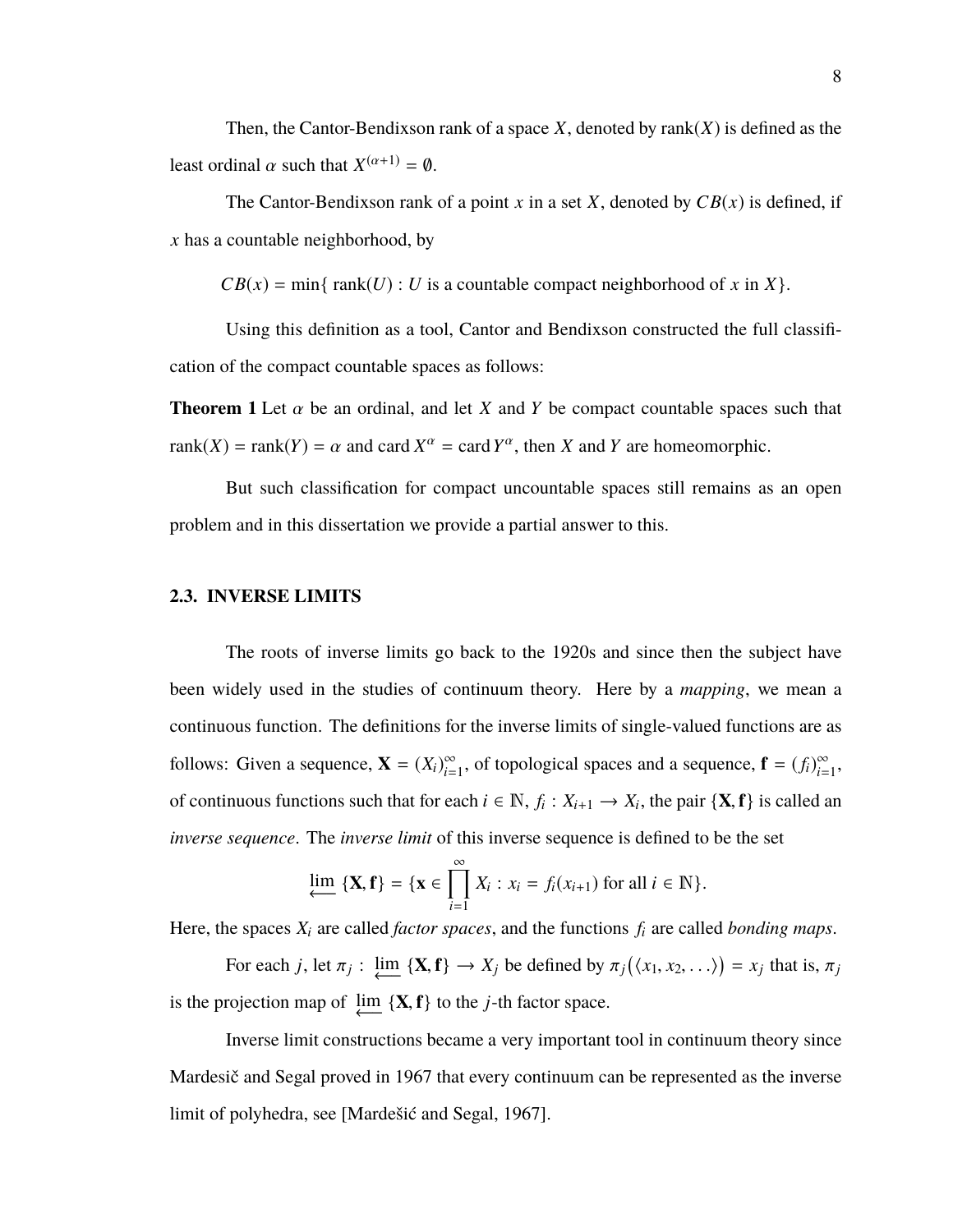In 2004, Mahavier investigated the continua that can be represented as inverse limits of closed subsets of the unit square  $I^2 = [0, 1] \times [0, 1]$ . This investigation led Mahavier to the generalized notion of an inverse limit. In [Mahavier, 2004], Mahavier showed that some of usual properties for inverse limits with single-valued functions were still valid with this new notion. Later,Ingram and Mahavier [2006] built upon this definition by generalizing it to inverse sequences  $(X_1, f_1), (X_2, f_2), \ldots$  where each  $X_i$  is a compact Hausdorff space and each  $f_i$  is an upper semi-continuous set-valued function from  $X_{i+1}$  to  $2^{X_i}$ . They showed that even if some of the properties still held, many other properties failed to hold for inverse limits with set-valued functions.

The book by Ingram and Mahavier [2010] contains further generalization of the inverse limit to inverse systems when the underlying index set is an arbitrary directed set in place of nonnegative integers. Additionally, Charatonik and Roe generalized the notion further in [Charatonik and Roe, 2014]. They defined Mahavier systems when the underlying index set is an arbitrary preorder, i.e. a transitive and reflexive relation. However, in this dissertation we will restrict our attention to the inverse sequences rather than the inverse systems or the Mahavier systems.

The *graph G*(*f*) of a function  $f : X \to 2^Y$  is the set of all points  $\langle x, y \rangle \in X \times Y$  such that  $y \in f(x)$ . For a positive integer *n*, the *partial graph*  $G_n$  defined to be  $\{x \in \prod^n$ *i*=1  $X_i | x_i \in$ *f*<sub>*i*</sub>( $x_{i+1}$ ) for  $1 \le i \le n$ }.

Given compact metric spaces *X* and *Y*, a function  $f : X \rightarrow 2^Y$  is upper semi*continuous* if for each open set  $V \subset Y$  the set  $\{x \in X | f(x) \subset V\}$  is a an open set in *X*, and it is known that a function between compact Hausdorff spaces is upper semi-continuous if and only if its graph is closed. A set-valued function  $f: X \to 2^Y$  is *surjective* if for each *y* ∈ *Y* there exist an *x* ∈ *X* such that *y* ∈ *f*(*x*). The set-valued function  $f^{-1}: Y \to 2^X$ defined as the set of all  $x \in X$  such that  $y \in f(x)$  is called the *inverse* of f and it is also upper semi-continuous when *f* is upper semi-continuous.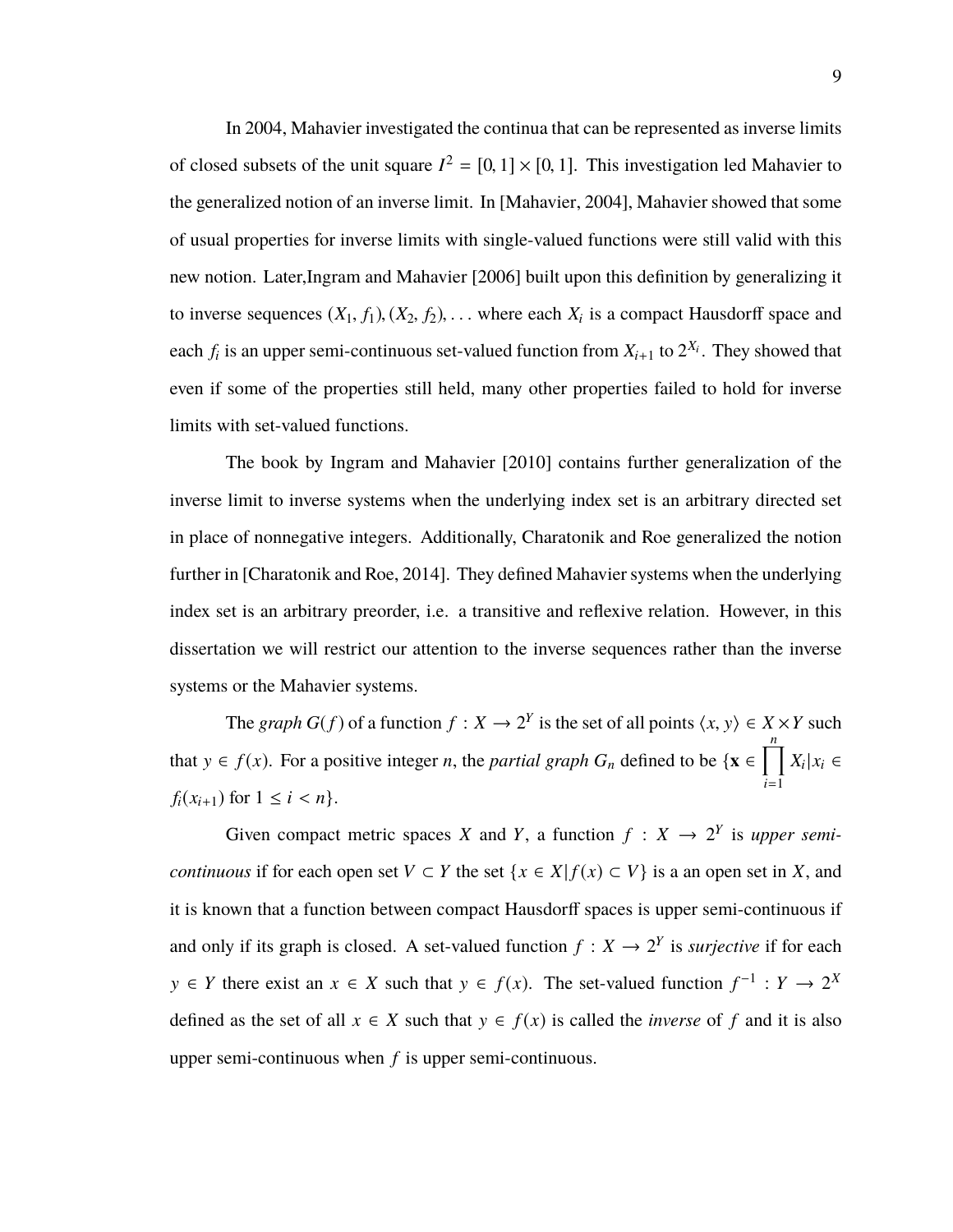If  $\{X_i : i \in \{1, 2, ...\} \}$  is a countable collection of compact metric spaces each with a metric  $d_i$  bounded by 1, then  $\prod^{\infty}$ *i*=1  $X_i$  is the countable product of the collection  $\{X_i : i \in \{1, 2, ...\} \}$  with the metric given by  $d(\langle x_1, x_2, ...\rangle, \langle y_1, y_2, ...\rangle) = \sum_{i=1}^{\infty}$  $\frac{d_i(x_i,y_i)}{2^i}$ .

For each *i* let  $f_i: X_{i+1} \rightarrow 2^{X_i}$  be a set-valued function where  $2^{X_i}$  denotes the hyperspace of all nonempty closed subsets of *X<sup>i</sup>* . The inverse limit of the sequence of pairs  $\{(X_i, f_i)\}\)$ , denoted by  $\varprojlim \{X_i, f_i\}$ , is defined to be the set of all points  $\langle x_1, x_2, \ldots \rangle$  in  $\sum_{i=1}^{\infty}$ sequence **y** =  $\langle y_1, y_2, \dots \rangle$ , let **x**  $\oplus$  **y** =  $\langle x_1, x_2, \dots, x_n, y_1, y_2, \dots \rangle$ *X<sub>i</sub>* such that  $x_i \in f_i(x_{i+1})$ . For a finite sequence  $\mathbf{x} = \langle x_1, x_2, \dots, x_n \rangle$  and finite or infinite

Many well-known results about the connectedness of the inverse limit of singlevalued functions do not hold when the functions are generalized to the set-valued functions. Mahavier [2004] provided the following graph, Figure2.3, of an upper semi-continuous set-valued function whose inverse limit is not connected.



Figure 2.3. A function with disconnected inverse limit.

One can easily see that the graph for this function is not connected thus may think that this is a reason for disconnectedness of the inverse limit. But then Ingram and Mahavier [2006] showed that connectedness of the graph was not a sufficient condition to guarantee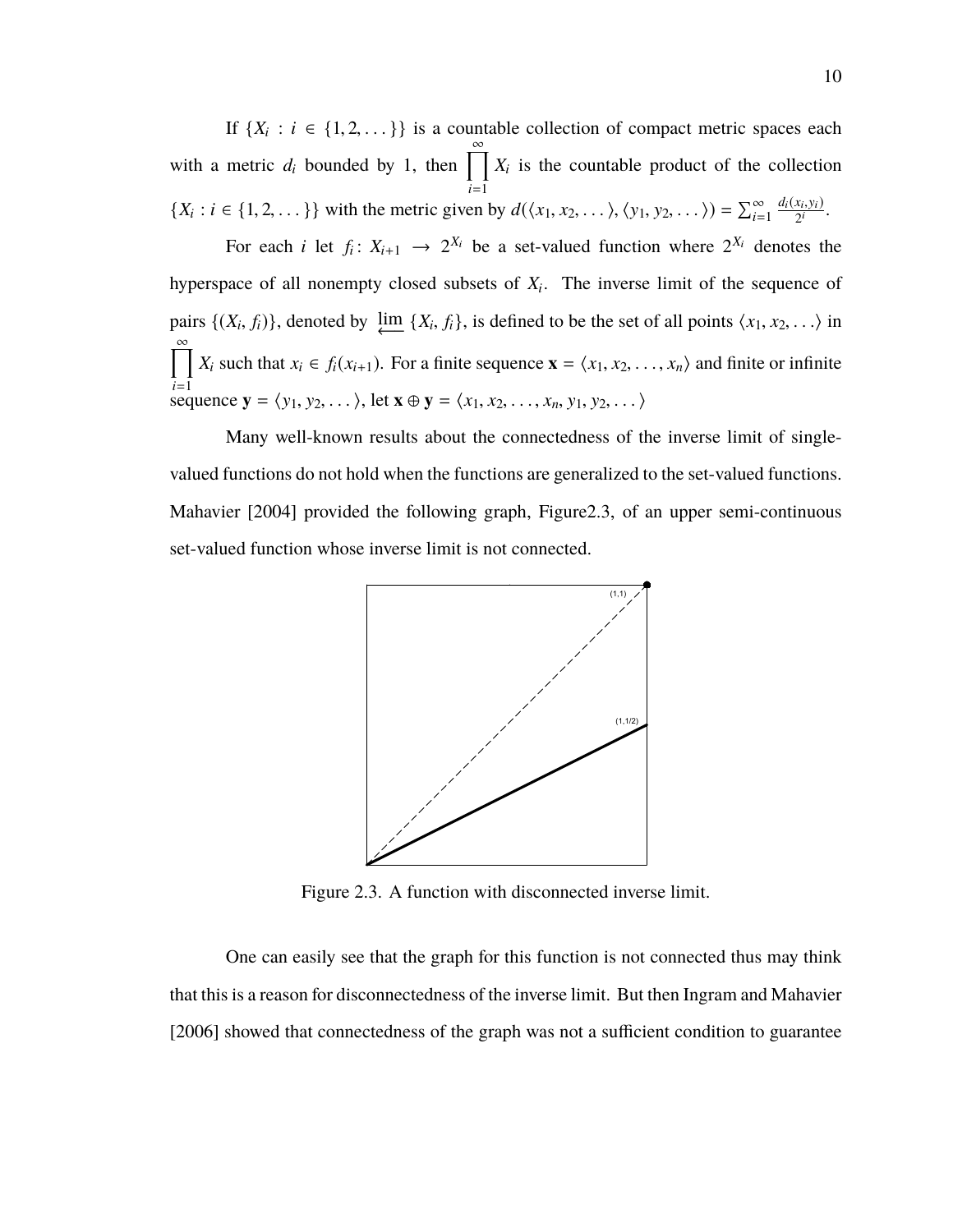11

connectedness of the inverse limit. Ingram and Mahavier constructed an example whose graph is given by Figure 2.4 and they showed that the inverse limit is not connected although the graph itself is connected, see [Ingram and Mahavier, 2006].



Figure 2.4. A function with connected graph whose inverse limit is not connected.

In the same paper they provided the following important results about the connectedness of inverse limits.

**Theorem 2** [Ingram and Mahavier, 2006, Theorem 4.7] Suppose that for each *i*, *X<sup>i</sup>* is Hausdorff continuum,  $f_i: X_i \to 2^{X_i}$  is an upper semi-continuous function, and for each *x* in  $X_{i+1}$ ,  $f_i(x)$  is connected. Then  $\downarrow \text{im } f$  is connected.

**Theorem 3** [Ingram and Mahavier, 2006, Theorem 4.8] Suppose that for each *i*, *X<sup>i</sup>* is Hausdorff continuum,  $f_i: X_i \to 2^{X_i}$  is an upper semi-continuous function, and for each *x* in *X<sub>i</sub>* {*y* ∈ *X<sub>i+1</sub>*| $x \in f_i(y)$ } is a non-empty, connected set. Then  $\downarrow \text{im } f$  is connected.

In addition to these results, Nall [2012] provided some results about connectivity for a single surjective upper semi-continuous function on [0, <sup>1</sup>]. These results are as follows: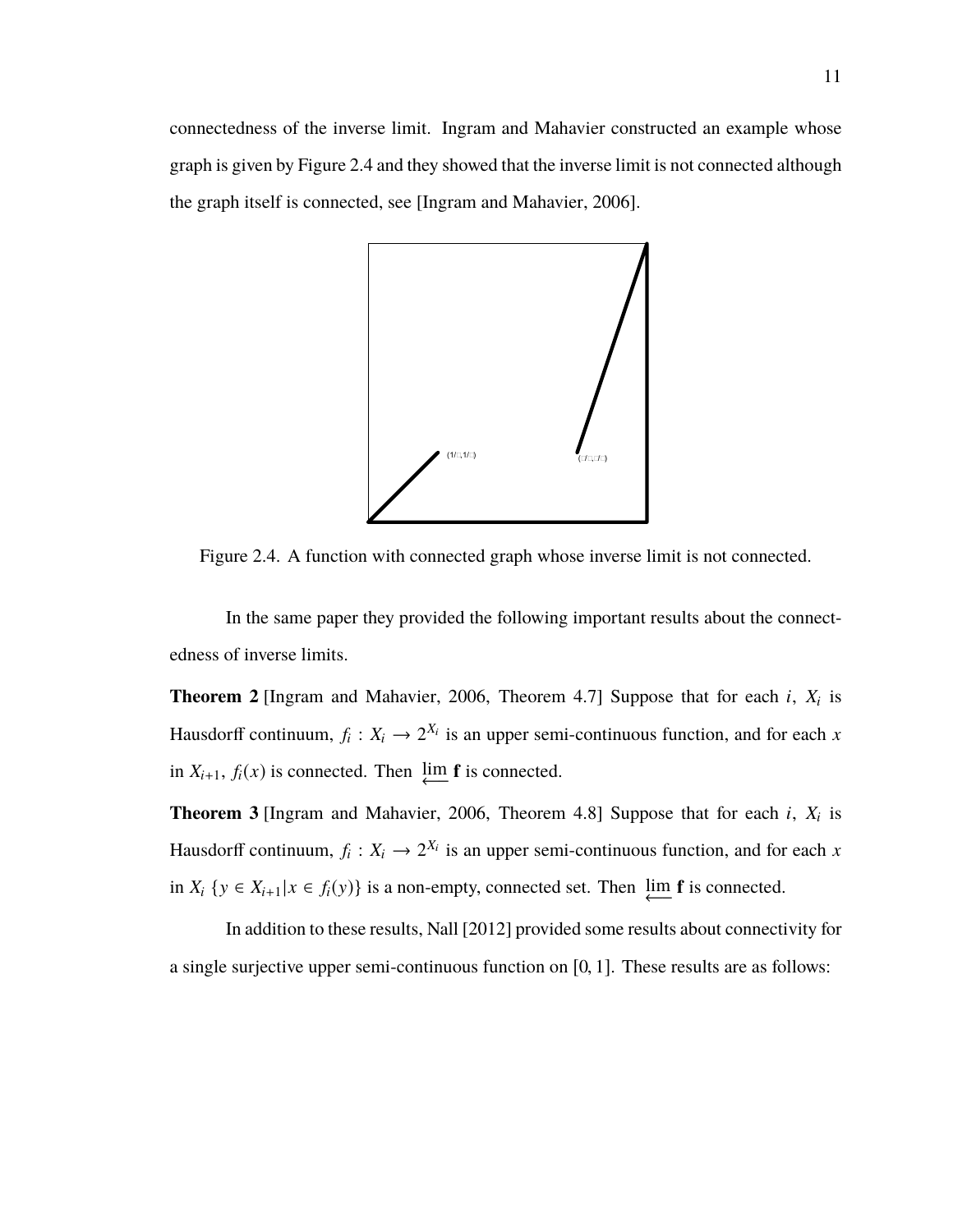**Theorem 4** [Nall, 2012, Theorem 3.1] Suppose *X* is a compact metric space, and  ${F_\alpha}_{\alpha \in \Lambda}$ is a collection of closed subsets of  $X \times X$  such that for each  $x \in X$  and each  $\alpha \in \Lambda$ , the set  $\{y \in X | (x, y) \in F_\alpha\}$  is nonempty and connected, and such that  $F = \bigcup_{\alpha \in \Lambda} F_\alpha$  is closed connected subset of *X* × *X* such that for each  $y \in X$ , the set  $\{x \in X | (x, y) \in \mathbb{F}\}\)$  is nonempty. Then  $\downarrow \text{im } F$  is connected.

**Theorem 5** [Nall, 2012, Lemma 3.2] Suppose *X* is a Hausdorff continuum,  $f: X \to 2^X$  is an upper semi-continuous set-valued function. Then  $\varprojlim \{X, f\}$  is connected if and only if  $G_n$  is connected for each *n*.

**Theorem 6** [Nall, 2012, Theorem 3.3] Suppose *X* is a Hausdorff continuum and  $f: X \to 2^X$ is a surjective upper semi-continuous set-valued function. Then  $\varprojlim \{X, f\}$  is connected if and only if  $\lim_{\longleftarrow} \{X, f^{-1}\}\$ is connected.

Greenwood and Kennedy [2012] constructed a function whose graph is given by Figure 2.5. With this example they showed that even though  $G(f^n) = G(f \circ f \circ \dots \circ f)$  is connected for all *n*, the inverse limit still can be disconnected.



Figure 2.5. A function with connected compositions and disconnected inverse limit.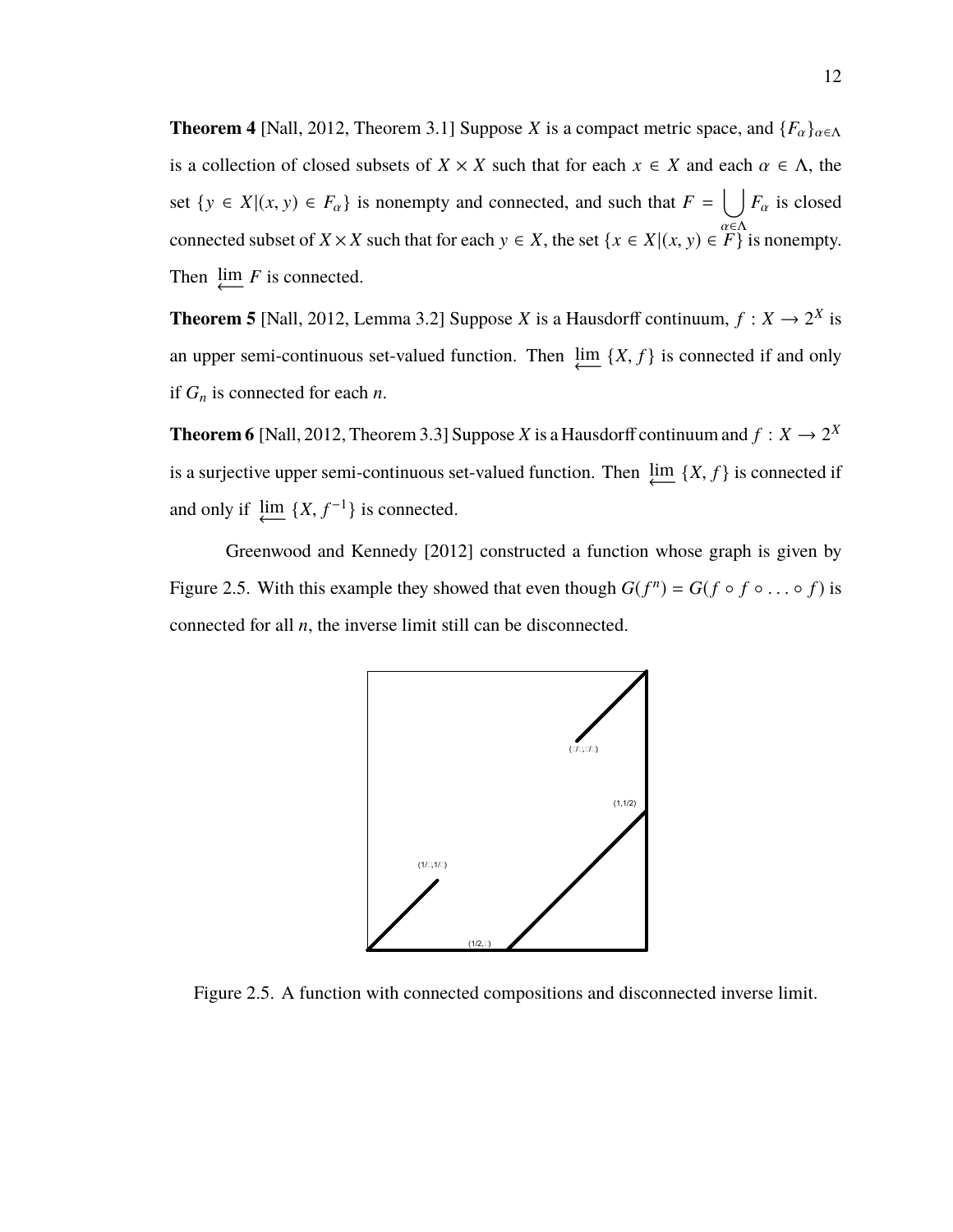Banič and Kennedy in 2015 proved that inverse limit of a surjective upper semicontinuous set-valued functions whose graph is an arc on  $[0, 1]$  is never totally disconnected, see [Banič and Kennedy, 2015]. But they did not only focus on the connectedness of such a function, but proved a very important result about the cardinality of the inverse limit of such functions without the surjectivity condition. Precisely, they proved the following theorem. **Theorem 7** [Banič and Kennedy, 2015, Theorem 3.9] Suppose  $f : [0, 1] \rightarrow 2^{[0, 1]}$  is an upper semi-continuous function with connected graph. If  $\lim_{\longleftarrow} \{[0, 1], f\}$  consists of more than one point, then  $\downarrow \text{im} \{ [0, 1], f \}$  is infinite.

In 2015 Roškarič and Tratnik showed similar results by using the ideas of Banič and Kennedy, independently, see [Roškarič and Tratnik, 2015], and [Banič and Kennedy, 2015]. In this dissertation we have shown that the connectedness of the graph is essential. We have also shown that the set  $[0, 1]$  cannot be replaced by a simple triod nor by a simple closed curve.

Banič et al. [2010] and Banič et al. [2011] showed that if a sequence of graphs of upper semi-continuous set-valued functions  $f_n: X \to 2^X$  converges to the graph of a continuous single-valued function  $f: X \to X$ , then the sequence of the inverse limits  $\downarrow$  {*X*, *f<sub>n</sub>*} converges to the inverse limit  $\downarrow$  {*X*, *f*} by proving the next theorem.

**Theorem 8** [Banič and Kennedy, 2015, Theorem 3.3] Let *X* be a compact metric space and for each  $n \in \mathbb{N}$ , let  $f_n: X \to 2^X$  be an upper semi-continuous set-valued function, and let *f* : *X* → *X* be continuous single-valued function, such that  $\lim_{n \to \infty} G(f_n) = G(f)$  in  $2^{X \times X}$ . Then the following are equivalent:

- 1.  $\lim_{n \to \infty} K_n = K$  in 2<sup>*X*</sup>,
- 2.  $\pi_1(K) \subseteq \liminf_{n \to \infty} \pi_1(K_n)$ ,
- 3.  $\pi_1(K) = \lim_{n \to \infty} \pi_1 K_n$  in  $2^X$ .

Then Kelly and Meddaugh proved the following two theorems that relaxes the condition about *f* being continuous, see [Kelly and Meddaugh, 2015].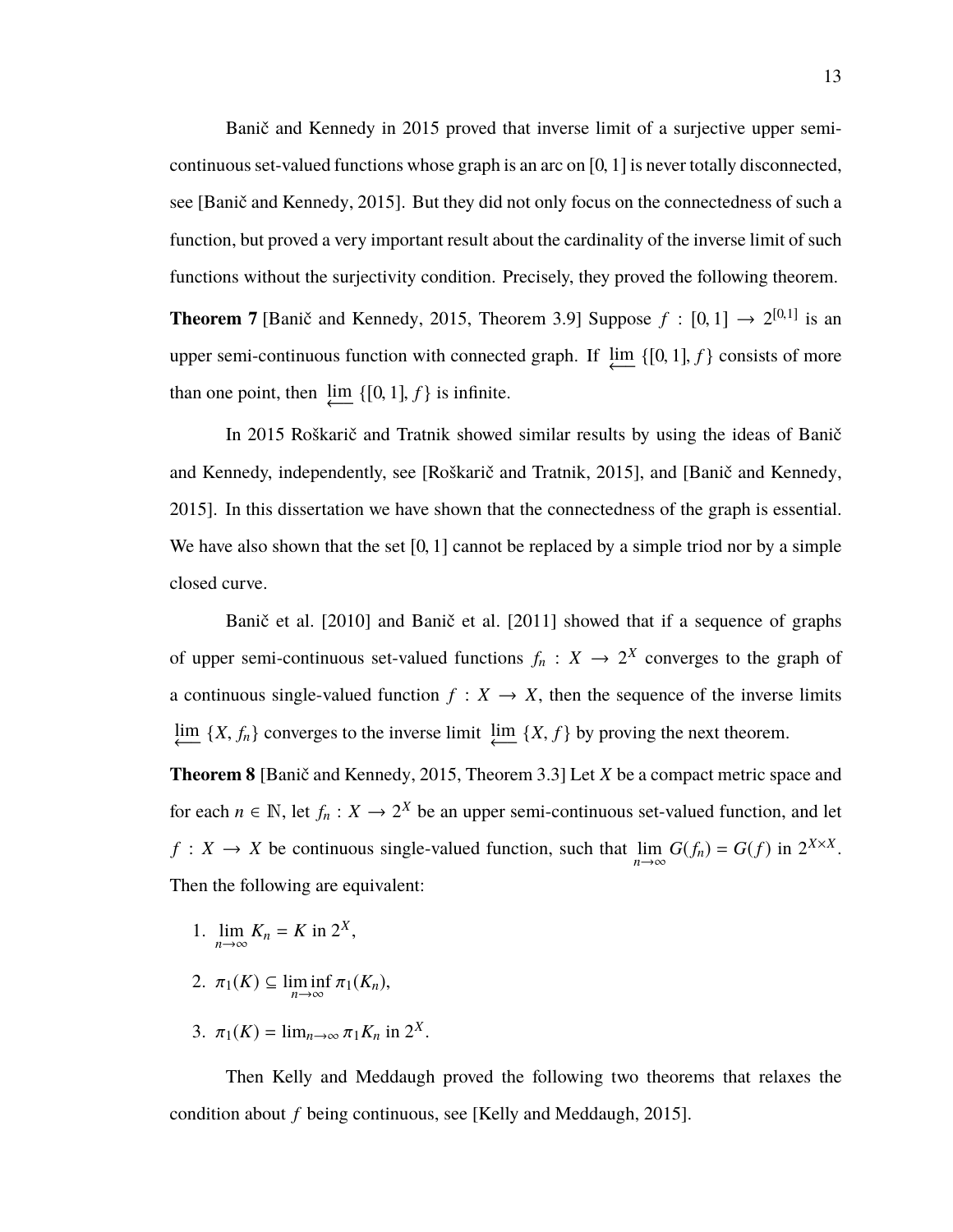**Theorem 9** [Kelly and Meddaugh, 2015, Theorem 1.2] Let *X* be a compact metric space and  $f: X \to 2^X$  be upper semi-continuous. For each  $n \in \mathbb{N}$ , let  $f_n: X \to 2^X$  be an upper semi-continuous function such that  $\lim_{n \to \infty} G(f_n) = G(f)$  in  $2^{X \times X}$ . If  $\pi_1(K) \subseteq \liminf_{n \to \infty} \pi_1(K_n)$ and *K* has the weak compact full projection property, then  $\lim_{n \to \infty} K_n = K$  in  $2^X$ .

**Theorem 10** [Kelly and Meddaugh, 2015, Theorem 1.3] Let *X* be a compact metric space and  $f: X \to 2^X$  be continuous. For each  $n \in \mathbb{N}$ , let  $f_n: X \to 2^X$  be upper semi-continuous. If  $\pi_1(K) \subseteq \liminf_{n \to \infty} \pi_1(K_n)$ , and there exists a set  $A \subseteq X$  such that

- 1. *A* is dense in  $\pi_1(K)$ ,
- 2. for each  $a \in A$ ,  $A \cap f(a)$  is dense in  $f(a)$ ,
- 3.  $A \subseteq f(A)$ , and
- 4. for each  $a \in A$ ,  $(f_n)_{n=1}^{\infty}$  $\sum_{n=1}^{\infty}$  converges uniformly to *f* on a neighborhood of *a*

then  $\lim_{n \to \infty} K_n = K$  in  $2^X$ 

In the same paper Kelly and Meddaugh posted the following question and in this dissertation we answer this question by providing an example.

**Question 1** [Kelly and Meddaugh, 2015, Question 6.4] Let  $f: X \to 2^X$  be a function, and for each  $n \in \mathbb{N}$ , let  $f_n : X \to 2^X$  be upper semi-continuous such that  $\lim_{n \to \infty} G(f_n) = G(f)$ , and  $\pi_1(K) \subseteq \liminf_{n \to \infty} \pi_1(K_n)$ . If *f* is continuous, does it follow that  $\lim_{n \to \infty} K_n = K$  in  $2^X$ ?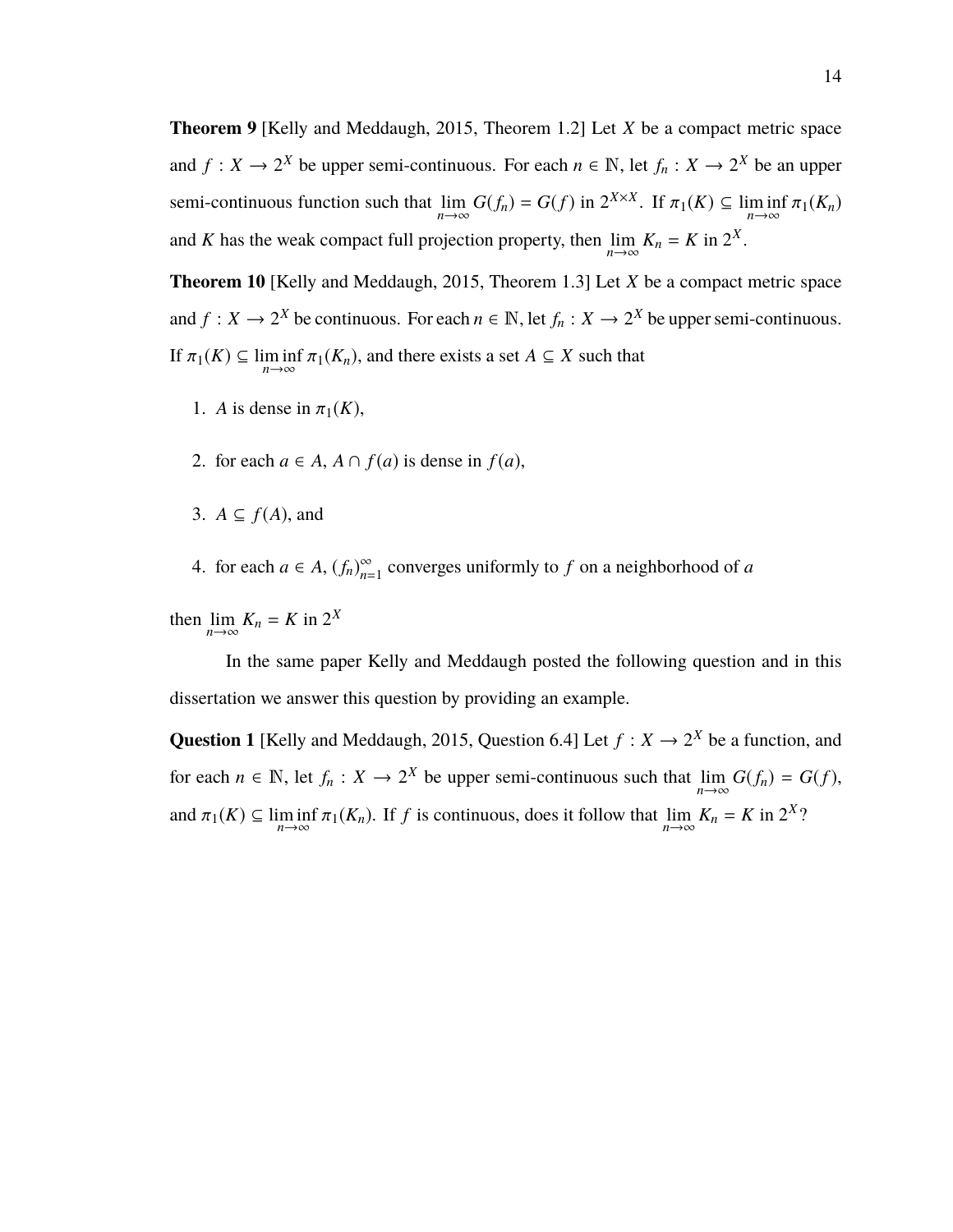## **I. ZERO-DIMENSIONAL SPACES HOMEOMORPHIC TO THEIR CARTESIAN SQUARES**

Wł odzimierz J. Charatonik Şahika Şahan Department of Mathematics and Statistics Missouri University of Science and Technology Rolla, Missouri 65409 Email: ssxx4@mst.edu

#### **ABSTRACT**

We show that there exists uncountably many zero-dimensional compact metric spaces homeomorphic to their Cartesian squares as well as their *n*-fold symmetric products. **Keywords:** Cantor-Bendixson rank; Cartesian squares; zero-dimensional spaces

## **1. INTRODUCTION AND PRELIMINARIES**

Marjanović [1972] showed that there are exactly nine different zero-dimensional compact metric spaces X which are homeomorphic to  $2^X$ . In this paper, we look at this subject from a different perspective and show that there exist uncountably many zerodimensional compact metric spaces homeomorphic to their Cartesian products and furthermore to their *n*-fold symmetric products. As a tool, we use the Cantor-Bendixson rank of a zero-dimensional compact metric space.

For a compact metric space *X*, we define *hyperspaces*  $2^X$  and  $F_n(X)$  as follows: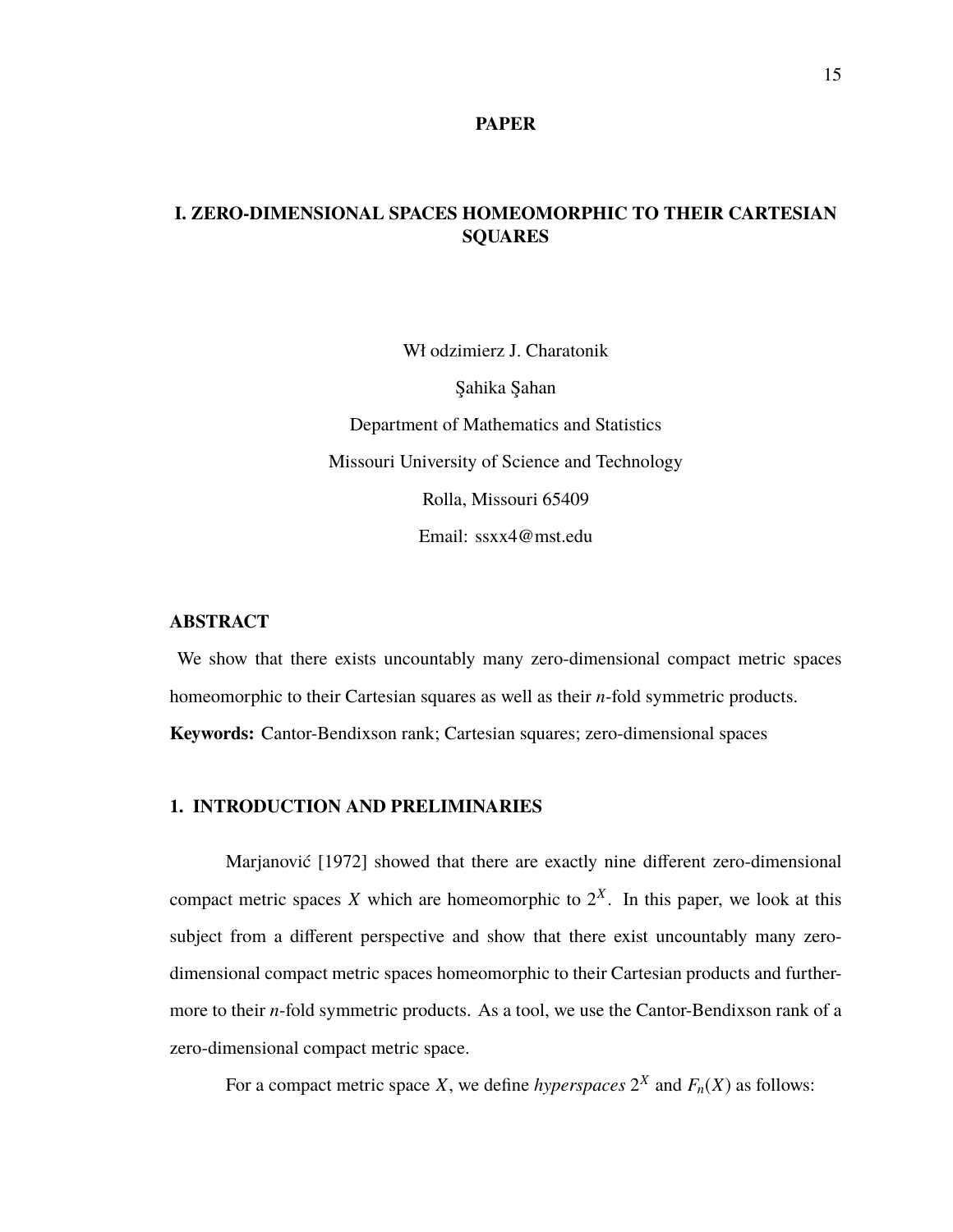$2^X = \{A \subset X | A \text{ is nonempty and closed}\}$  $F_n(X) = \{A \subset X \mid \text{card}(A) \leq n\}$ 

The *derivative of a set X* represents the set of all limit points of *X* and is denoted by *X* 0 .

A compact space *X* is called *zero-dimensional* if every component of *X* is degenerate.

### **2. CANTOR-BENDIXSON RANK IN CARTESIAN PRODUCT**

**Definition 2** The Cantor-Bendixson derivative of order  $\alpha$ , or  $\alpha$ -derivative, of a compact space *X* is defined inductively as follows:

- 1.  $X^{(0)} = X$
- 2.  $X^{(\alpha+1)} = \{x \in X^{(\alpha)} : x \text{ is a limit point in } X^{(\alpha)}\}\$
- 3. For limit ordinals  $\gamma: X^{(\gamma)} = \bigcap_{\beta < \gamma} X^{(\beta)}$

Then, the Cantor-Bendixson rank of a space  $X$ , denoted by rank $(X)$ , is defined as the least ordinal  $\alpha$  such that  $X^{(\alpha+1)} = \emptyset$ .

Finally, the Cantor-Bendixson rank of a point  $x$  in a set  $X$ , denoted by  $CB(x)$ , is defined, if *x* has a countable neighborhood, as

 $CB(x) = min\{rank(U) : U$  is a countable compact neighborhood of *x* in *X* and  $x \in U$ .

**Observation 1** For compact spaces *X* and *Y*, we have

$$
(X \times Y)' = X' \times Y \cup X \times Y'.
$$

Any ordinal number  $\alpha$  can be uniquely written as  $\omega^{\alpha_1} n_1 + \omega^{\alpha_2} n_2 + \cdots + \omega^{\alpha_k} n_k$ , where  $\alpha_1, \alpha_2, \ldots, \alpha_k$  are ordinals in a decreasing order and  $n_1, n_2, \ldots, n_k$  are integers. This is called *Cantor form.* Let  $\alpha = \omega^{\alpha_1} n_1 + \omega^{\alpha_2} n_2 + \cdots + \omega^{\alpha_k} n_k$  and  $\beta = \omega^{\alpha_1} m_1 + \omega^{\alpha_2} m_2 + \cdots + \omega^{\alpha_k} m_k$ be two ordinals, where the *natural sum*  $\alpha \oplus \beta$  is defined by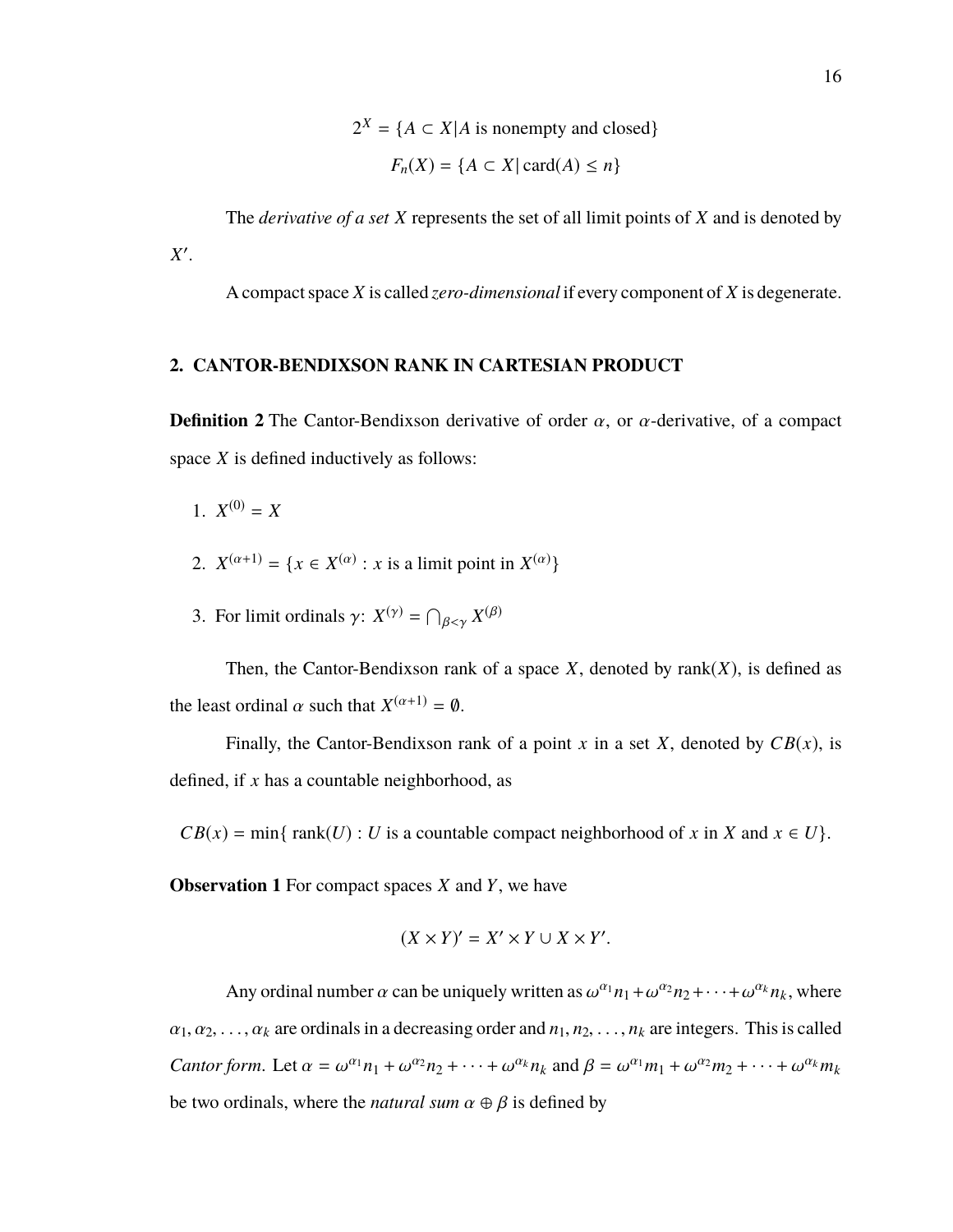$$
\alpha \oplus \beta = \omega^{\alpha_1}(n_1 + m_1) + \omega^{\alpha_2}(n_2 + m_2) + \cdots + \omega^{\alpha_k}(n_k + m_k)
$$

(see e.g. [Kuratowski and Mostowski, 1976] pg.253).

The following lemmas were proved by Charatonik and Charatonik [2001].

**Lemma 1** Let  $\beta$  be a limit ordinal, and for each  $\alpha < \beta$ , assign two ordinals  $\alpha_1, \alpha_2$  such that  $\alpha = \alpha_1 \oplus \alpha_2$ . Then,

$$
\sup{\alpha_1|\alpha < \beta} \oplus \sup{\alpha_2|\alpha < \beta} \ge \beta.
$$

**Lemma 2** Let  $\alpha$  and  $\beta$  be ordinals such that  $\alpha < \beta$  and  $\beta = \beta_1 \oplus \beta_2$ . Then, there exists ordinals  $\alpha_1$  and  $\alpha_2$  such that

$$
\alpha_1 \le \beta_1, \alpha_2 \le \beta_2
$$
, and  $\alpha = \alpha_1 \oplus \alpha_2$ .

Corollary 1 was proposed by J. R. Prajs, but the proof to this Corollary has never been published. In order to present a proof to this corollary we first prove the following theorem.

**Theorem 11** Let *X* and *Y* be two compact spaces and let  $Z = X \times Y$ . Then,

$$
Z^{(\alpha)} = \bigcup \{ X^{(\alpha_X)} \times Y^{(\alpha_Y)} | \alpha = \alpha_X \oplus \alpha_Y \}.
$$

#### **Proof:**

- If we let  $\alpha = 0$ , then it is clear that  $Z^{(0)} = X^{(0)} \times Y^{(0)}$ , so the first condition is satisfied.
- $Z^{(\alpha+1)} = (Z^{(\alpha)})' = \bigcup \{ X^{(\alpha_X)} \times Y^{(\alpha_Y)} | \alpha = \alpha_X \oplus \alpha_Y \}' = \bigcup \{ (X^{(\alpha_X)})' \times Y^{(\alpha_Y)} \cup X^{(\alpha_X)} \times Y^{(\alpha_Y)} \}$  $(Y^{(\alpha_Y)})'|\alpha = \alpha_X \oplus \alpha_Y$ } =  $\bigcup \{X^{(\alpha_X+1)} \times Y^{(\alpha_Y)} \cup X^{(\alpha_X)} \times Y^{(\alpha_Y+1)}|\alpha = \alpha_X \oplus \alpha_Y\}$  =  $\bigcup \{X^{(\alpha_X)} \times Y^{(\alpha_Y)} | \alpha + 1 = \alpha_X \oplus \alpha_Y\}$ , as required. Here, the third equation is a consequence of Observation 1.
- Now to show that  $Z^{(\gamma)} = \bigcup \{ X^{(\gamma_X)} \times Y^{(\gamma_Y)} | \gamma = \gamma_X \oplus \gamma_Y \}$  for each limit ordinals  $\gamma$ , first take  $z = \langle x, y \rangle \in Z^{(\gamma)}$ . Then, by Definition 2,  $\langle x, y \rangle \in Z^{(\gamma)} = \bigcap_{\beta \le \gamma} Z^{(\beta)}$ . Thus, by the inductive hypothesis, we have  $\langle x, y \rangle \in \bigcup \{ X^{(\beta_X)} \times Y^{(\beta_Y)} | \beta = \beta_X \oplus \beta_Y \}$ . Now,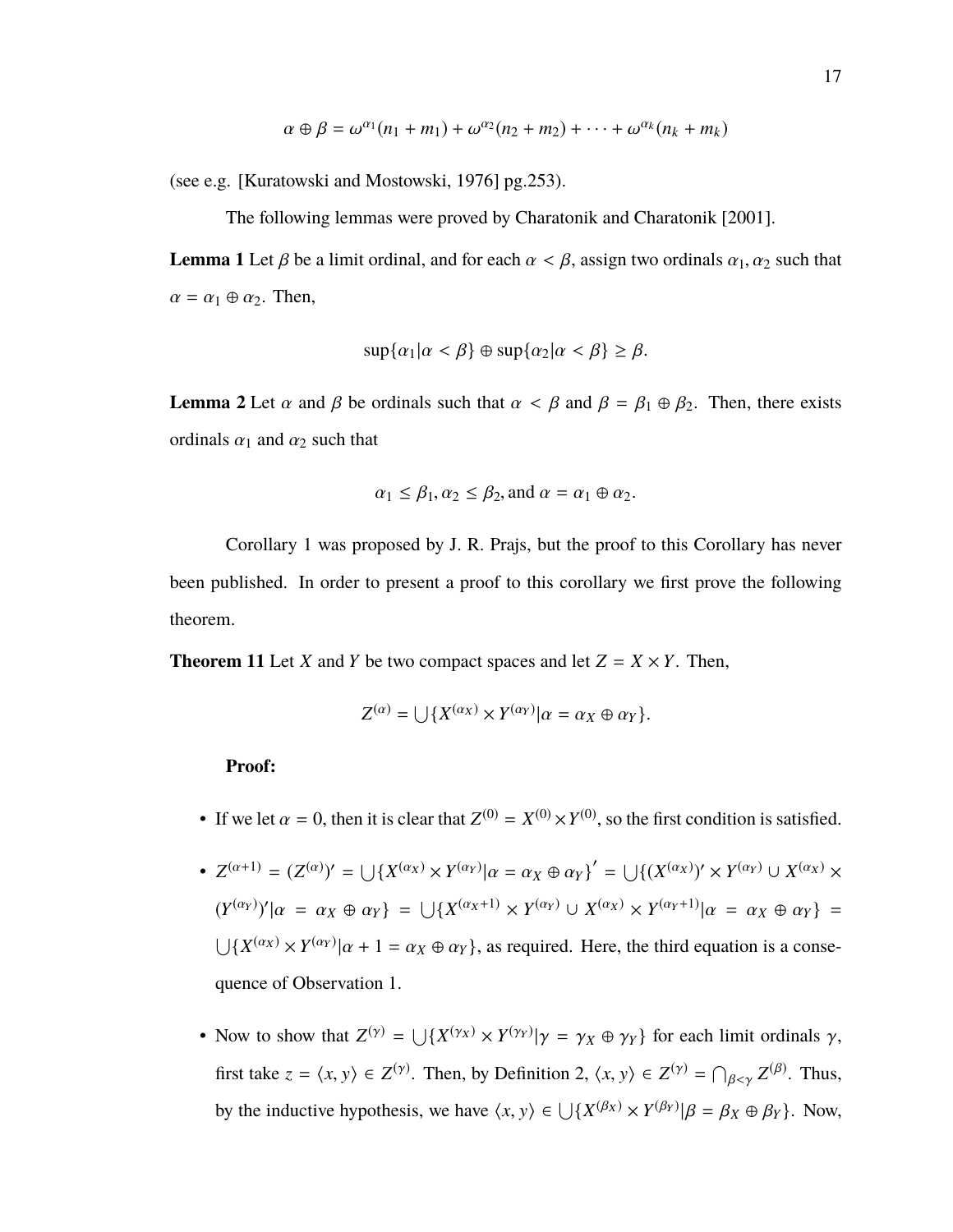let  $\gamma_X = \sup\{\beta_X | \beta < \gamma\}$  and  $\gamma_Y = \sup\{\beta_Y | \beta < \gamma\}$ . By Lemma 1,  $\gamma_X \oplus \gamma_Y \geq \gamma$ and by Lemma 2, there exists ordinals  $\gamma'_{\lambda}$  $\chi$  and  $\gamma'$ <sub>X</sub>  $\gamma'$  such that  $\gamma'$ <sub>2</sub>  $\gamma_X'$  <  $\gamma_X, \gamma_Y'$  <  $\gamma_Y$ and  $\gamma'_{\lambda}$  $\gamma'_X \oplus \gamma'_Y$  $Y'_Y = \gamma$ . Now since  $X^{(\gamma_X)} = \bigcap_{\beta < \gamma} X^{(\beta_X)}$  and  $Y^{(\gamma_Y)} = \bigcap_{\beta < \gamma} Y^{(\beta_Y)}$  for all  $\beta < \gamma$ , we conclude that  $\langle x, y \rangle \in X^{(\gamma_X)} \times Y^{(\gamma_Y)}$ . Therefore,  $\langle x, y \rangle \in X^{(\gamma_X)} \times Y^{(\gamma_Y)} \subset Y$  $X^{(\gamma_X')} \times Y^{(\gamma_Y')} \subset \bigcup \{ X^{(\gamma_X')} \times Y^{(\gamma_Y')} | \gamma = \gamma_Y'$  $\gamma'_X \oplus \gamma'_Y$ *Y* }.

In order to show the other inclusion, let  $\langle x, y \rangle \in \bigcup \{ X^{(\gamma_X)} \times Y^{(\gamma_Y)} | \gamma = \gamma_X \oplus \gamma_Y \}$ . Then by Lemma 1 for any ordinal  $\beta$  such that  $\beta < \gamma$ , we can assign two ordinals  $\beta_X$  and  $\beta_Y$  such that  $\beta_X < \gamma_X, \beta_Y < \gamma_Y \text{ and } \beta = \beta_X \oplus \beta_Y.$  Therefore,  $\langle x, y \rangle \in X^{(\gamma_X)} \times Y^{(\gamma_Y)} \subset X^{(\beta_X)} \times Y^{(\beta_Y)} \subset Z^{(\beta)}$ . Now by Definition 2,  $\langle x, y \rangle \in Z^{(\gamma)}$ . So finally the equality holds.

 $\Box$ 

**Corollary 1** Let *X* and *Y* be two compact spaces. Then,

$$
rank(X \times Y) = rank(X) \oplus rank(Y).
$$

#### **3. CHARACTERIZATION**

In this section, we define an uncountable family  $\{Z(\alpha) : \alpha < \omega_1\}$  of zerodimensional compact metric spaces and provide a topological characterization of the spaces  $Z(\alpha)$ . Also, we prove that uncountably many of them have the property that their Cartesian squares are homeomorphic to their factor spaces.

**Theorem 12** The following two conditions are equivalent for an ordinal  $\alpha$ :

(3.12.1) For every  $\beta$ ,  $\gamma < \alpha$ , we have  $\beta \oplus \gamma < \alpha$ .

(3.12.2)  $\alpha = 0$  or there is an ordinal  $\delta$  such that  $\alpha = \omega^{\delta}$ .

#### **Proof:**

 $(3.12.1) \Rightarrow (3.12.2)$  Let  $\alpha \neq 0$  and assume there is no  $\delta$  such that  $\alpha = \omega^{\delta}$ . We may express  $\alpha = \omega^{\alpha_1} k_1 + \omega^{\alpha_2} k_2 + \cdots + \omega^{\alpha_n} k_n$ , where  $\alpha_1 > \alpha_2 > \cdots > \alpha_n$  and  $k_1, k_2, \ldots k_n$  are nonzero natural numbers. If  $k_1 = 1$ , then  $n \ge 2$ . Now, we take  $\beta = \gamma = \omega^{\alpha_1}$ , and then we have  $\beta \oplus \gamma = \omega^{\alpha_1} \cdot 2 > \alpha$ . If  $k_1 \neq 1$ , we take  $\beta = \omega^{\alpha_1}(k_1 - 1) + \omega^{\alpha_2}k_2 + \cdots + \omega^{\alpha_n}k_n$  and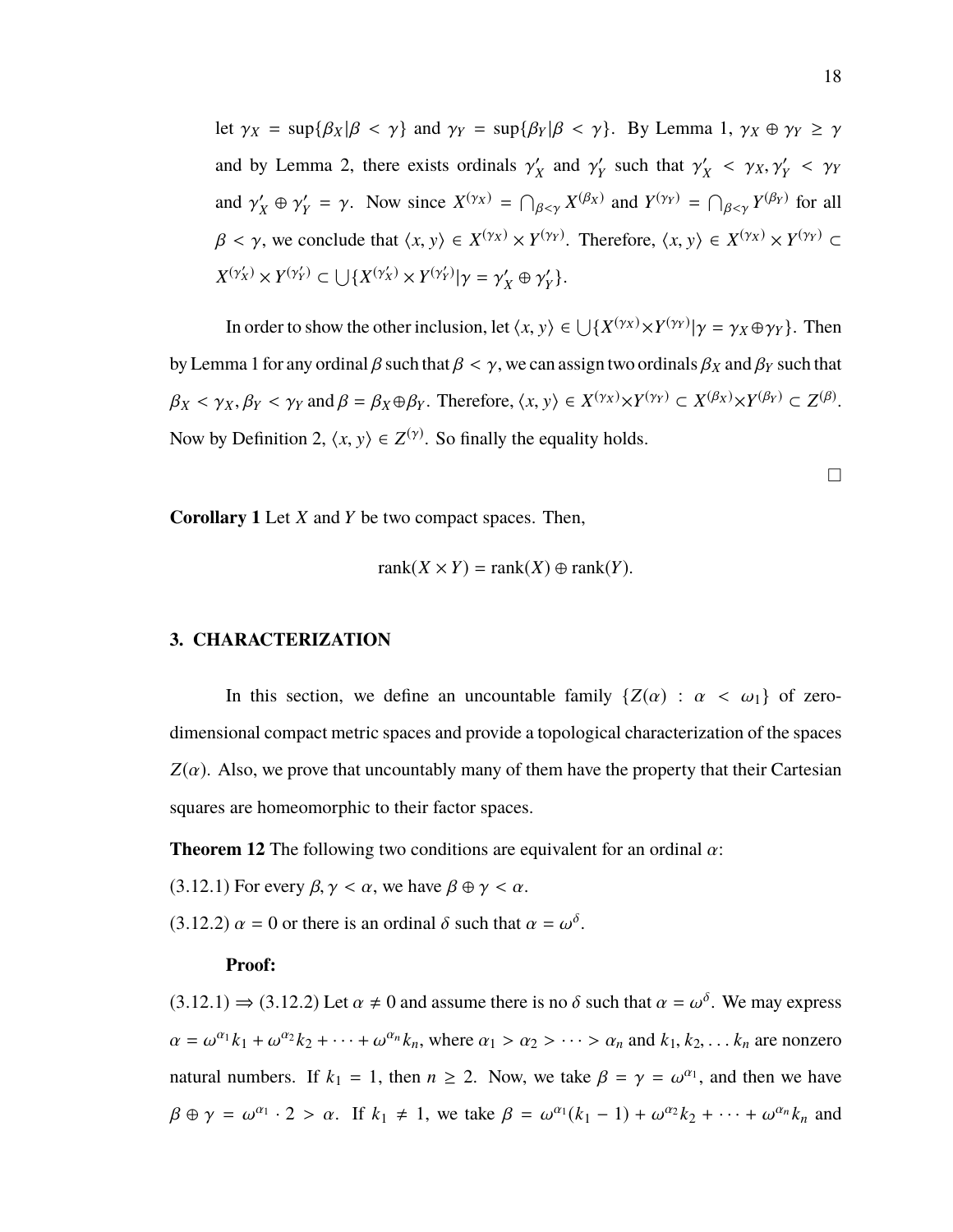$\gamma = \omega^{\alpha_1}(k_1 - 1)$ , and then  $\beta \oplus \gamma = \omega^{\alpha_1}(2k_1 - 2) + \omega^{\alpha_2}k_2 + \cdots + \omega^{\alpha_n}k_n \ge \alpha$  which is a contradiction.

 $(3.12.2) \Rightarrow (3.12.1)$  If  $\alpha = 0$  then the conclusion is true vacuously. Let  $\alpha = \omega^{\delta}$  for some ordinal  $\delta$ . Then let  $\beta$  and  $\gamma$  be less than  $\alpha$ . We may express  $\beta = \omega^{\beta_1} i_1 + \omega^{\beta_2} i_2 + \cdots + \omega^{\beta_n} i_n$ , where  $\beta_1 > \beta_2 > \cdots > \beta_n$  and  $i_1, i_2, \ldots i_n < \omega, \gamma = \omega^{\gamma_1} j_1 + \omega^{\gamma_2} j_2 + \cdots + \omega^{\gamma_m} j_m$  where  $\gamma_1 > \gamma_2 > \ldots \gamma_m$  and  $j_1, j_2, \ldots, j_m < \omega$ . Since  $\beta, \gamma < \alpha$ , note that  $\beta_1, \gamma_1 < \delta$ . Then  $\beta \oplus \gamma < \omega^{max\{\beta_i,\gamma_j\}+1} < \alpha.$  $,\gamma_j\}+1 < \alpha.$ 

**Corollary 2** There exist uncountably many ordinals  $\alpha < \omega_1$  satisfying condition 3.12.1 (or equivalently <sup>3</sup>.12.2) of Theorem 12.

To prove the next theorem we have used a large part of the proof of Proposition 8.8 in Illanes and Nadler [1996] and added necessary conditions on the ranks of points. Here, *S*(*X*) represents the set of all points of *X* with no countable neighborhood.

**Theorem 13** Let  $\alpha$  be a countable ordinal and let  $X_1$  and  $X_2$  be two compact metric spaces satisfying the following conditions for  $i \in \{1, 2\}$ :

(3.13.1) If *x* has a countable neighborhood in  $X_i$ , then  $CB(x) < \alpha$ , for every  $x \in X_i$ .

(3.13.2) For every ordinal  $\beta$  such that  $\beta < \alpha$  and for every uncountable open subset  $U_i$  of *X*<sub>*i*</sub>, there exists an  $x \in U_i$  such that  $CB(x) = \beta$ .

 $(3.13.3)$   $S(X_1)$  is homeomorphic to  $S(X_2)$ .

Then the spaces  $X_1$  and  $X_2$  are homeomorphic.

**Proof:** Let  $I(X_i)$  denote the set of all elements of  $X_i$  with a countable neighborhood. Thus,  $X_i = S(X_i) \cup I(X_i)$  for  $i \in \{1, 2\}$  where  $S(X_i)$  is closed and  $I(X_i)$  is open. Since  $S(X_1)$ is homeomorphic to *S*(*X*<sub>2</sub>), there exists a homeomorphism  $h : S(X_1) \to S(X_2)$ .

Let  $d_1$  and  $d_2$  denote the metrics for  $X_1$  and  $X_2$ , respectively.

We will define by induction two sequences  $R_k$  and  $S_k$  of finite sets such that  $I(X_1) =$  $\bigcup \{R_k : k \in \{0, 1, \dots\}\}\$  and  $I(X_2) = \bigcup \{S_k : k \in \{0, 1, \dots\}\}\$  and a homeomorphism  $h_k$ :  $R_k \to S_k$  such that  $CB(x) = CB(h_k(x))$  for all  $x \in R_k$ , then the required homeomorphism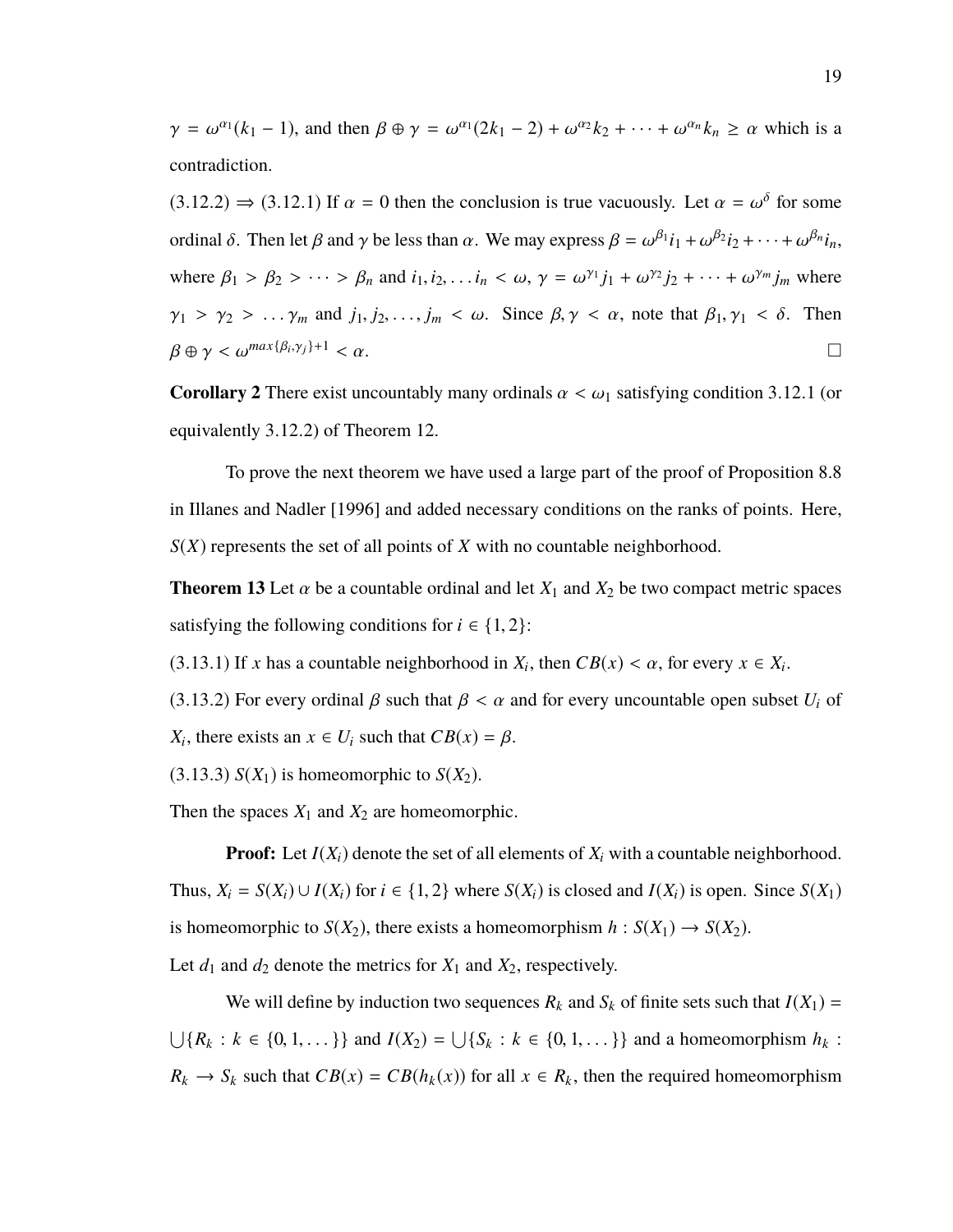$h^*$ :  $X_1 \rightarrow X_2$  will be defined as follows:

$$
h^*(x) = \begin{cases} h(x) & \text{if } x \in S(X_1) \\ h_k(x) & \text{if } x \in R_k \end{cases}
$$

To start, define

$$
R_0 = S_0 = \emptyset \text{ and } h_0 = \emptyset
$$

and assume that the sets  $R_l \subset I(X_1)$  and  $S_l \subset I(X_2)$  have been defined inductively for all *l* such that  $0 \le l \le k - 1$ . Now, for any  $n \in \mathbb{N}$ , let  $Y_1$  be any infinite subset of  $I(X_1)$ , and  $X_1(n, Y_1)$  be the set of *n* distinct points of  $Y_1$  with the following property:

$$
(3.13.4)d_1(x_1, S(X_1)) \le d_1(x, S(X_1)) \text{ for any } x_1 \in Y_1 \setminus X_1(n, Y_1) \text{ and } x \in X_1(n, Y_1)
$$

. Define  $X_2(n, Y_2)$ , where  $n \in \mathbb{N}$  and  $Y_2$  is any infinite subset of  $I(X_2)$ , analogously. Since *S*(*X*<sub>1</sub>) and *S*(*X*<sub>2</sub>) are compact there exist nonempty, finite subsets  $A_k$  and  $B_k$  of *S*(*X*<sub>1</sub>) and  $S(X_2)$ , resp., defined as follows:

$$
A_k = \{a_{k,1}, a_{k,2}, \dots, a_{k,n(k)}\}
$$
  

$$
B_k = \{b_{k,1}, b_{k,2}, \dots, b_{k,m(k)}\}
$$

such that each point of  $S(X_1)$  and  $S(X_2)$  is within  $1/k$  of a point of  $A_k$  and  $B_k$  respectively. Observing that  $I(X_1) \setminus \cup_{l=0}^{k-1} R_l$  is an infinite set, let

$$
P_k=X_1(n(k),I(X_1)\setminus\cup_{l=0}^{k-1}R_l).
$$

For each point  $p \in P_k$ , let

$$
\alpha(p) = \min\{j : d_1(p, a_{k,j}) = d_1(p, A_k)\}.
$$

We index the points of  $P_k$  as  $p_{k,1}, p_{k,2}, \ldots, p_{k,n(k)}$  in such a way that if  $s < t$ , then either (3.13.5) or (3.13.6) holds:  $(3.13.5)$   $\alpha(p_{k,s}) < \alpha(p_{k,t}),$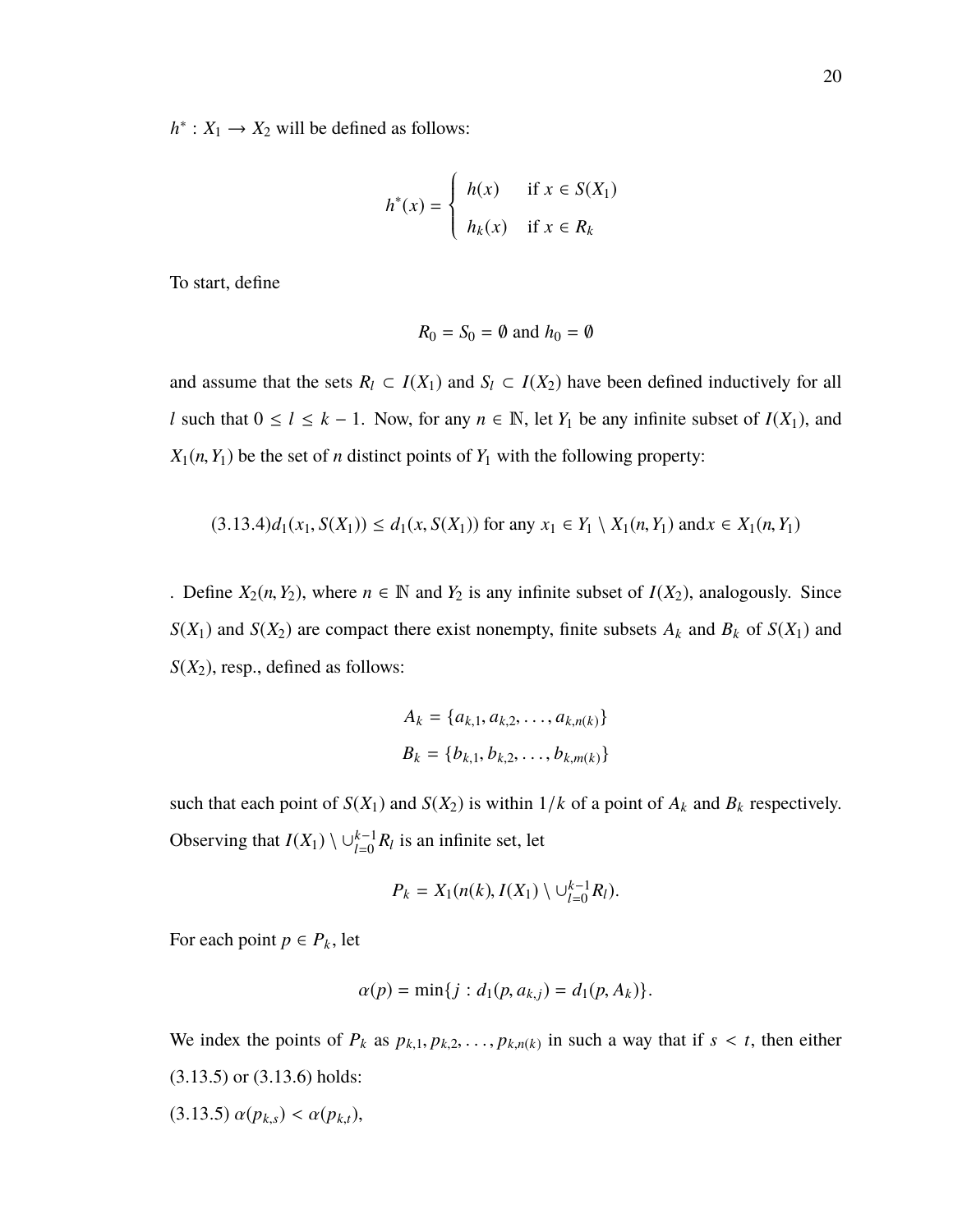Since  $I(X_2) \setminus \cup_{l=0}^{k-1} S_l$  contains points of all *CB*-rank less than  $\alpha$ , we can define the sets,  $P'_k$ *k* and  $Q'_{l}$  $\alpha_k'$ , as follows: let  $p'_k$  $n'_{k,1}, p'_{k}$  $h'_{k,2}, \ldots, p'_{k}$ *<sup>k</sup>*,*n*(*k*) be *n*(*k*) distinct points of *I*(*X*<sub>2</sub>) \  $\cup_{l=0}^{k-1} S_l$  such that for each *i*,

$$
d_2(p'_{k,i}, h(a_{k,\alpha(p_{k,t})})) \le d_1(p_{k,i}, a_{k,\alpha(p_{k,t})});
$$
  

$$
CB(p_{k,i}) = CB(p'_{k,i});
$$

then let

$$
P'_{k} = \{p'_{k,1}, p'_{k,2}, \ldots, p'_{k,n(k)}\}
$$

and let

$$
Q'_{k} = X_{2}(m(k), I(X_{2}) \setminus [P'_{k} \cup (\cup_{l=0}^{k-1} S_{l})]).
$$

For each point  $q' \in Q'$  $'_{k}$ , let

$$
\beta(q') = \min\{j : d_2(q', b_{k,j}) = d_2(q', B_k)\}.
$$

We index the points of  $Q_1'$  $'_{k}$  as  $q'_{k}$  $'_{k,1}, q'_{k}$  $'_{k,2}, \ldots, q'_{k}$  $k(m(k))$  in such a way that if  $s < t$ , then, as is analogous to (3.13.5) and (3.13.6) above, either (3.13.7) or (3.13.8) holds:

(3.13.7)  $\beta(q'_k)$  $\beta_{k,s}$ ) <  $\beta(q'_k)$ *k*,*t* ), (3.13.8)  $\beta(q'_{k})$  $'_{k,s}$ ) =  $\beta(q'_{k})$  $d_k(t)$  and  $d_2(q_k)$  $b_{k,s}$ ,  $b_{k,\beta(q'_{k,t})}$ )) ≥  $d_2(q'_k)$  $\int_{k,t}^{t}$ ,  $b_{k,\beta(q'_{k,t})}$ )).

Now, we define  $Q_k$  in terms of  $Q'_k$  $R_k$  and  $B_k$  with a similar way that we have defined  $P'_k$  $\frac{y}{k}$  in terms of  $P_k$  and  $A_k$  as follows: noting that  $I(X_1) \setminus [P_k \cup (\cup_{l=0}^{k-1} R_l)]$  contains points of all *CB*-rank less than  $\alpha$ , let  $q_{k,1}, q_{k,2}, \ldots, q_{k,m(k)}$  be  $m(k)$  distinct points of  $I(X_1) \setminus [P_k \cup (\cup_{l=0}^{k-1} R_l)$ such that for each *i*,

$$
d_1(q_{k,i}, h^{-1}(b_{k,\beta(q'_{k,t})})) \leq d_2(q'_{k,i}, b_{k,\beta(q'_{k,t})}),
$$

and

$$
CB(q_{k,i})=CB(q'_{k,i}),
$$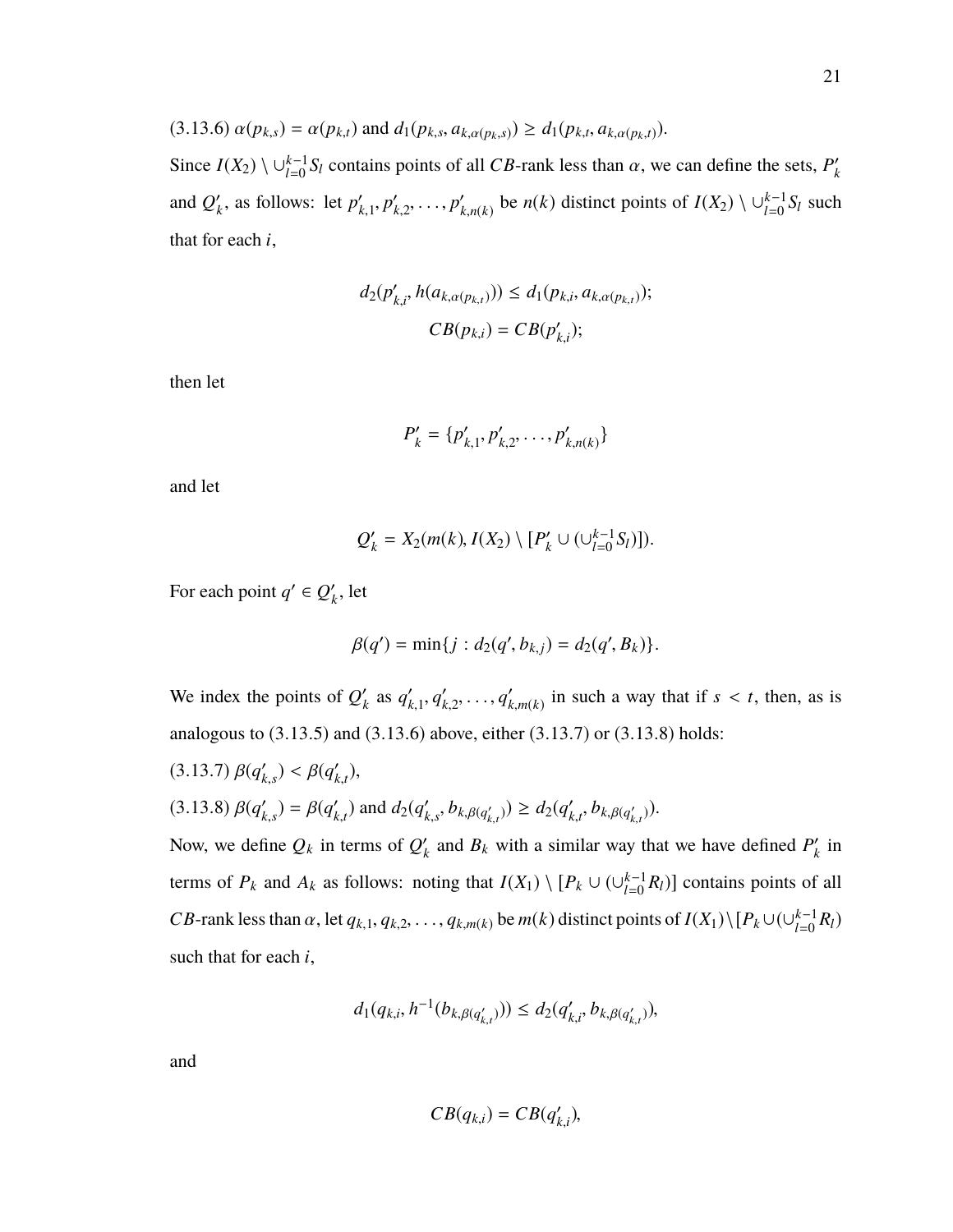and let

$$
Q_k = \{q_{k,1}, q_{k,2}, \ldots, q_{k,m(k)}\}.
$$

Finally, let

$$
R_k = P_k \cup Q_k \text{ and } S_k = P'_k \cup Q'_k,
$$

and define  $h_k : R_k \to S_k$  as follows:

$$
h_k(p_{k,i}) = p'_{k,i} \text{ for all } p_{k,i} \in P_k, h_k(q_{k,i}) = q'_{k,i} \text{ for all } q_{k,i} \in Q_k.
$$

Therefore,  $R_k$ ,  $S_k$  and the one-to-one and onto function  $h_k : R_k \to S_k$  for each  $k = 0, 1, 2, \ldots$ have been defined by induction.

To be able to complete the definiton of the homeomorphism  $h^*$  of  $X_1$  onto  $X_2$  we need to prove the following two facts:

 $(3.13.9) \cup_{k=0}^{\infty} R_k = I(X_1);$  $(3.13.10)$   $\cup_{k=0}^{\infty} S_k = I(X_2)$ . First suppose that (3.13.9) is false. Then there is a point

*x*<sup>0</sup> ∈ *X*<sup>1</sup>  $\setminus \bigcup_{k=0}^{\infty} R_k$ . Hence, by the definition of  $R_k$  and  $P_k$ ,

$$
x_0 \notin \bigcup_{k=1}^{\infty} P_k = \bigcup_{k=1}^{\infty} X_1(n(k), I(X_1, \bigcup_{l=0}^{k-1} R_l)).
$$

Thus, since  $x_0 \in I(X_1) \setminus \bigcup_{l=0}^{k-1} R_l$  for each *k*, from (3.13.4) we have the following:

$$
(3.13.11)d_1(x_0, S(X_1)) \le d_1(p, S(X_1)) \text{ for all } p \in \bigcup_{k=1}^{\infty} P_k.
$$

From the definitions of  $P_k$  and  $R_k$ , we see that the sets  $P_1, P_2, \ldots$  are mutually disjoint and nonempty; hence,  $\cup_{k=1}^{\infty}$  $\sum_{k=1}^{\infty} P_k$  is an infinite set. Thus, since  $X_1$  is compact,

$$
\inf\{d_1(p, S(X_1)) : p \in \bigcup_{k=1}^{\infty} P_k\} = 0.
$$

Hence, by (3.13.11),  $d_1(x_0, S(X_1)) = 0$ ; however, since  $x_0 \in I(X_1)$ , this is impossible and this completes the proof of (3.13.9). The proof of (3.13.10) is similar using the sets  $Q'$ *k* .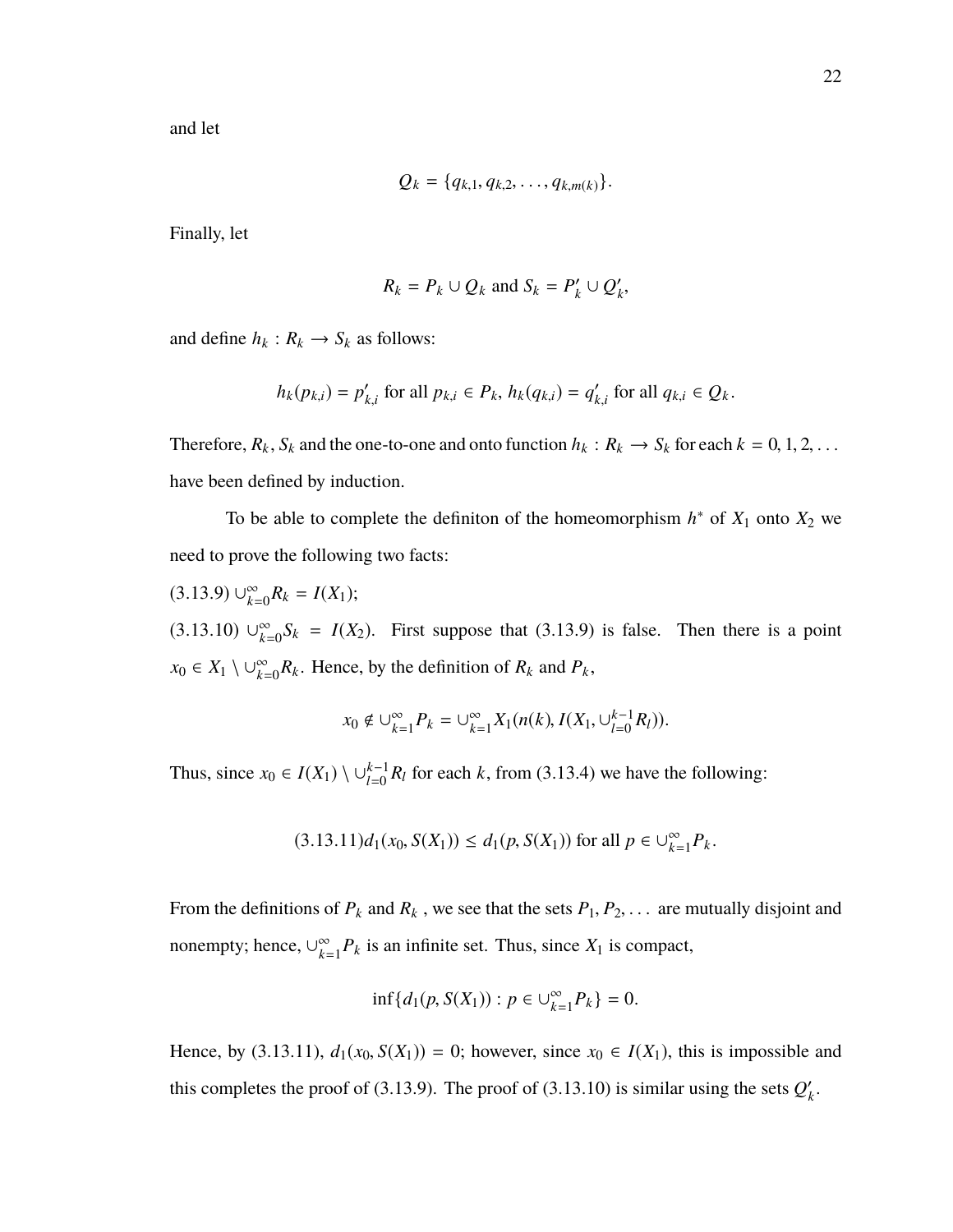We complete the definition of  $h^*$ :  $X_1 \rightarrow X_2$ . First of all, note that  $h^*$  is well defined since the sets  $S(X_1)$ ,  $R_1$ ,  $R_2$ , ... are mutually disjoint. Also, by (3.13.9) *h*<sup>\*</sup> is defined on all  $X_1$ and by (3.13.10) *h*<sup>\*</sup> maps onto  $X_2$  since  $h_k(R_k) = S_k$  for each *k* and  $h[S(X_1)] = S(X_2)$ . Due to the fact that the sets  $S(X_2), S_1, S_2, \ldots$  are mutually disjoint, *h* and each  $h_k$  is one-to-one *h*<sup>∗</sup> is one-to-one.

Finally, the continuity of  $h^*$  follows from the uniform continuity of  $h$ , the properties of the sets  $A_k$  and  $B_k$  and (3.13.5)-(3.13.8). Therefore, since  $X_1$  is compact and  $X_2$  is Hausdorff,  $h^*$  is a homeomorphism of  $X_1$  onto  $X_2$ .

**Theorem 14** Let  $\alpha$  be a countable ordinal and let  $X_1$  and  $X_2$  be two zero-dimensional compact metric spaces satisfying the following conditions for  $i \in \{1, 2\}$ :

- 1. For every  $x \in X_i$ , if *x* has a countable neighborhood in  $X_i$ , then  $CB(x) < \alpha$ .
- 2. For every ordinal  $\beta$  such that  $\beta < \alpha$  and for every uncountable, open subset  $U_i$  of  $X_i$ , there exist an  $x \in U_i$  such that  $CB(x) = \beta$ .

Then the spaces  $X_1$  and  $X_2$  are homeomorphic.

**Proof:** In this case  $S(X_1)$  and  $S(X_2)$  are homeomorphic to the Cantor set, so the condition (3.13.3) of Theorem 13 is satisfied.  $\square$ 

Denote by  $Z(\alpha)$  the (topologically unique) metric spaces satisfying the assumptions of Theorem 14. In particular  $Z(0)$  is the Cantor set and  $Z(1)$  is the Pełczyński space described in p.70 in [Illanes and Nadler, 1996].

**Theorem 15** If  $\alpha$  is an ordinal satisfying the condition (3.12.1) (or equivalently (3.12.2)) of Theorem 12, then  $Z(\alpha) \times Z(\alpha)$  is homeomorphic to  $Z(\alpha)$  and for every natural number *n*, the hyperspace  $F_n(Z(\alpha))$  is homeomorphic to  $Z(\alpha)$ . In particular there are uncountably many compact metric spaces  $X$  homeomorphic to their Cartesian products  $X^n$  and to their hyperspaces  $F_n(X)$ .

**Proof:** Note that if  $\alpha$  satisfies condition (3.12.1) of Theorem 12 then  $Z(\alpha) \times Z(\alpha)$ satisfies the conditions of Theorem 14, so it is homeomorphic to  $Z(\alpha)$ .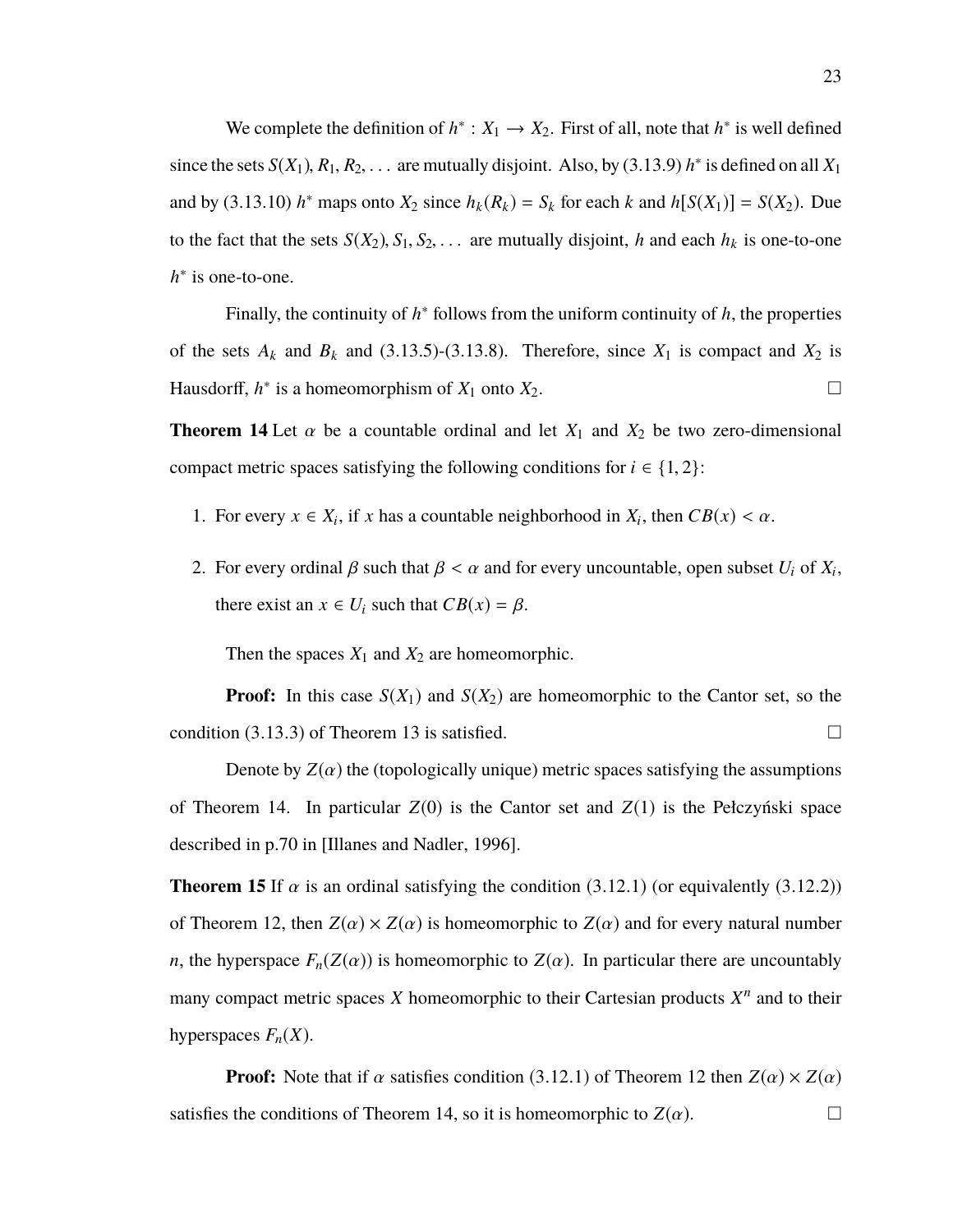Note that the spaces  $Z(\alpha)$  are not the only ones that are homeomorphic to their Cartesian squares. For example, the disjoint union  $Z(0) \cup Z(1)$  also has this property.

**Problem 1** Characterize all zero-dimensional compact metric spaces homeomorphic to their Cartesian squares.

**Problems 1** Is there a zero-dimensional compact metric space *X* such that *X* is homeomorphic to *X* × *X*, but not homeomorphic to  $F_2(X)$  nor to  $F_n(X)$ , for some *n*? Similarly, is there a zero-dimensional compact metric space *X* such that *X* is homeomorphic to  $F_n(X)$ , for some *n*, but not to  $X \times X$ ? Is there a zero-dimensional compact metric space and two natural numbers *n*, *m* such that *X* is homemomorphic to  $F_n(X)$ , but not to  $F_m(X)$ ?

## **REFERENCES**

- J.J. Charatonik and W.J. Charatonik. A degree of non-local connectedness. *Rocky Mountain J. Math.*, 4:1205–1236, 2001.
- A. Illanes and S. B. Jr. Nadler. *Hyperspaces. Fundementals and Recent Advances*. Monographs and Textbooks in Pure and Applied Mathematics 216. Marcel Dekker, Inc., New York, 1996.
- K. Kuratowski and A. Mostowski. *Set Theory*. North-Holland and PWN, Amsterdam, Warszawa, 1976.
- M.M. Marjanović. Exponentially complete spaces iii. *Publ. Inst. Math. (Beograd) (N.S.)*, 28:97–109, 1972.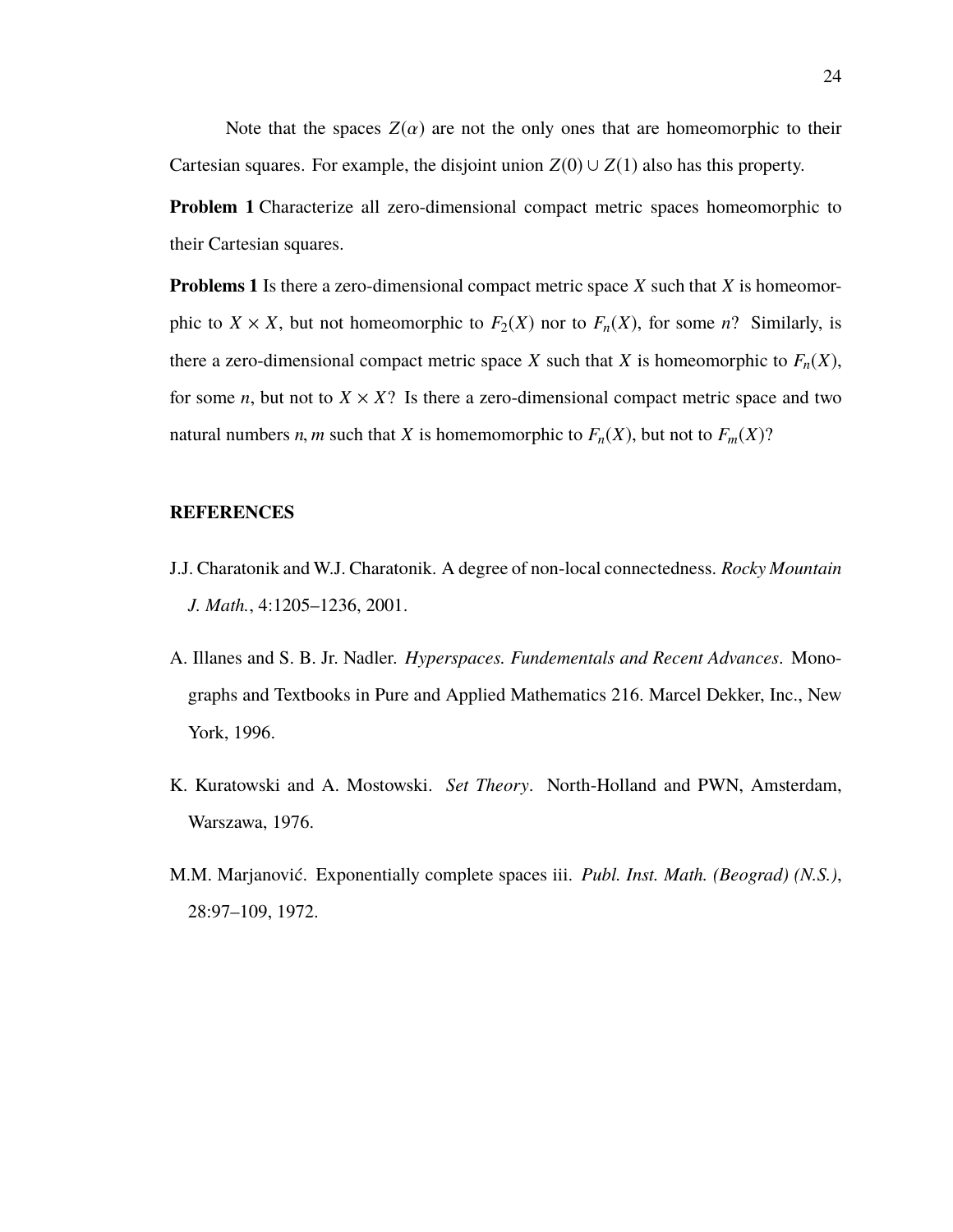## **II. INVERSE LIMITS WITH BONDING FUNCTIONS WHOSE GRAPHS ARE ARCS**

Włodzimierz J. Charatonik Şahika Şahan Department of Mathematics and Statistics Missouri University of Science and Technology Rolla, Missouri 65409 Email: ssxx4@mst.edu

## **ABSTRACT**

First, answering a question by Roškarič and Tratnik, we present inverse sequences of simple triods or simple closed curves with set-valued bonding functions whose graphs are arcs and the limits are *n*-point sets. Second, we present a wide class of zero-dimensional spaces that can be obtained as the inverse limits of arcs with one set-valued function whose graph is an arc.

**Keywords:** zero-dimensional, inverse limit, set-valued functions

### **1. INTRODUCTION**

The inverse limits with upper semicontinuous bonding functions were introduced by Mahavier [2004]. Since then, they became a very popular subject of investigation, especially in the case when all the factor spaces are arcs. Then a book by Ingram and Mahavier [2010] (one of a very few in continuum theory) containing a lot of information about the subject was published and the subject became even more popular.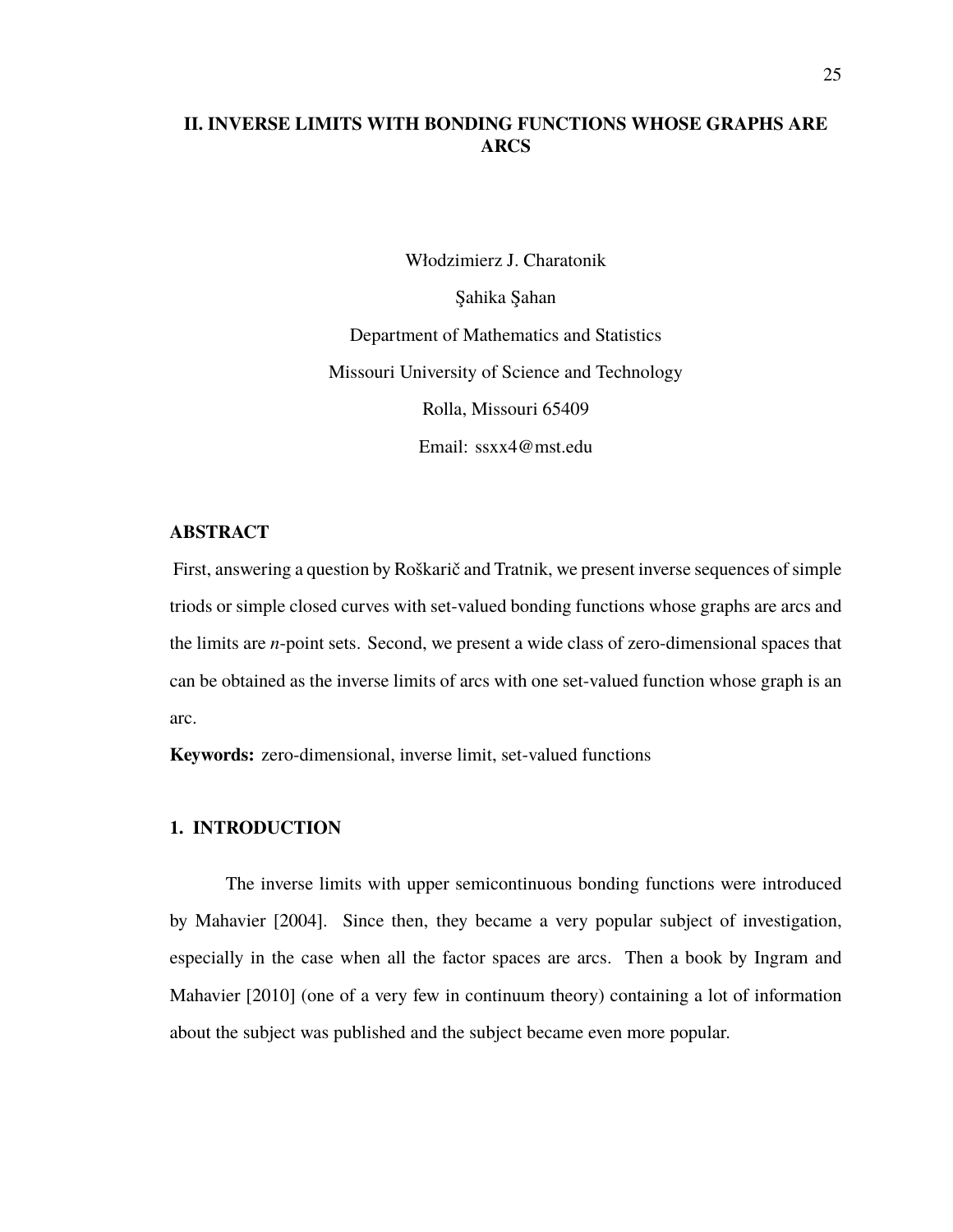It is known that the inverse limit of compact nonempty spaces with upper semicontinuous functions is nonempty [Charatonik and Roe, 2012], but in some cases it can be degenerate even if the factor spaces are not. Banič and Kennedy [2015] ,and Roškarič and Tratnik [2015] independently showed that if *f* is an upper semicontinuous function whose graph is connected, then  $\underbrace{\lim}_{\longleftarrow} \{[0, 1], f\}$  is either degenerate or infinite. Here we show by counterexamples that this theorem is no longer true if we replace [0, <sup>1</sup>] by a circle or by a triod. Moreover, we present a wide class of zero-dimensional spaces that can be obtained as the inverse limits of arcs with one set-valued function. At the end of the two sections some open problems are asked.

#### **2. PRELIMINARIES**

In this article we consider metric spaces only. A *continuum* is a nonempty, compact and connected metric space.

If *X* is a continuum, then  $2^X$  denotes the family of all nonempty closed subsets of *X*.

The *graph*  $G(f)$  of a function  $f : X \to 2^Y$  is the set of all points  $\langle x, y \rangle \in X \times Y$ such that  $y \in f(x)$ .

Given compact metric spaces *X* and *Y*, a function  $f: X \rightarrow 2^Y$  is *upper semicontinuous* if for each open set *V* ⊂ *Y* the set {*x* ∈ *X*| *f*(*x*) ⊂ *V*} is a an open set in *X*. It is known that a function between compact spaces is upper semicontinuous if and only if its graph is closed.

If  $\{X_i : i \in \{1, 2, ...\} \}$  is a countable collection of compact metric spaces each with a metric  $d_i$  bounded by 1, then  $\Pi_{i=1}^{\infty}$  $\sum_{i=1}^{\infty} X_i$  is the countable product of the collection  $\{X_i : i \in \{1, 2, ...\}\}\$  with the metric given by  $d(\langle x_1, x_2, ...\rangle, \langle y_1, y_2, ...\rangle) = \sum_{i=1}^{\infty}$  $\frac{d_i(x_i,y_i)}{2^i}$ . For each *j*, let  $\pi_j$ :  $\Pi_{i=1}^{\infty}$  $\sum_{i=1}^{\infty} X_i \rightarrow X_j$  be defined by  $\pi_j(\langle x_1, x_2, \ldots \rangle) = x_j$  that is,  $\pi_j$  is the projection map onto the *j*-th factor space. For each *i* let  $f_i: X_{i+1} \to 2^{X_i}$  be a set valued function where  $2^{X_i}$  denotes the hyperspace of all nonempty closed subsets of  $X_i$ . The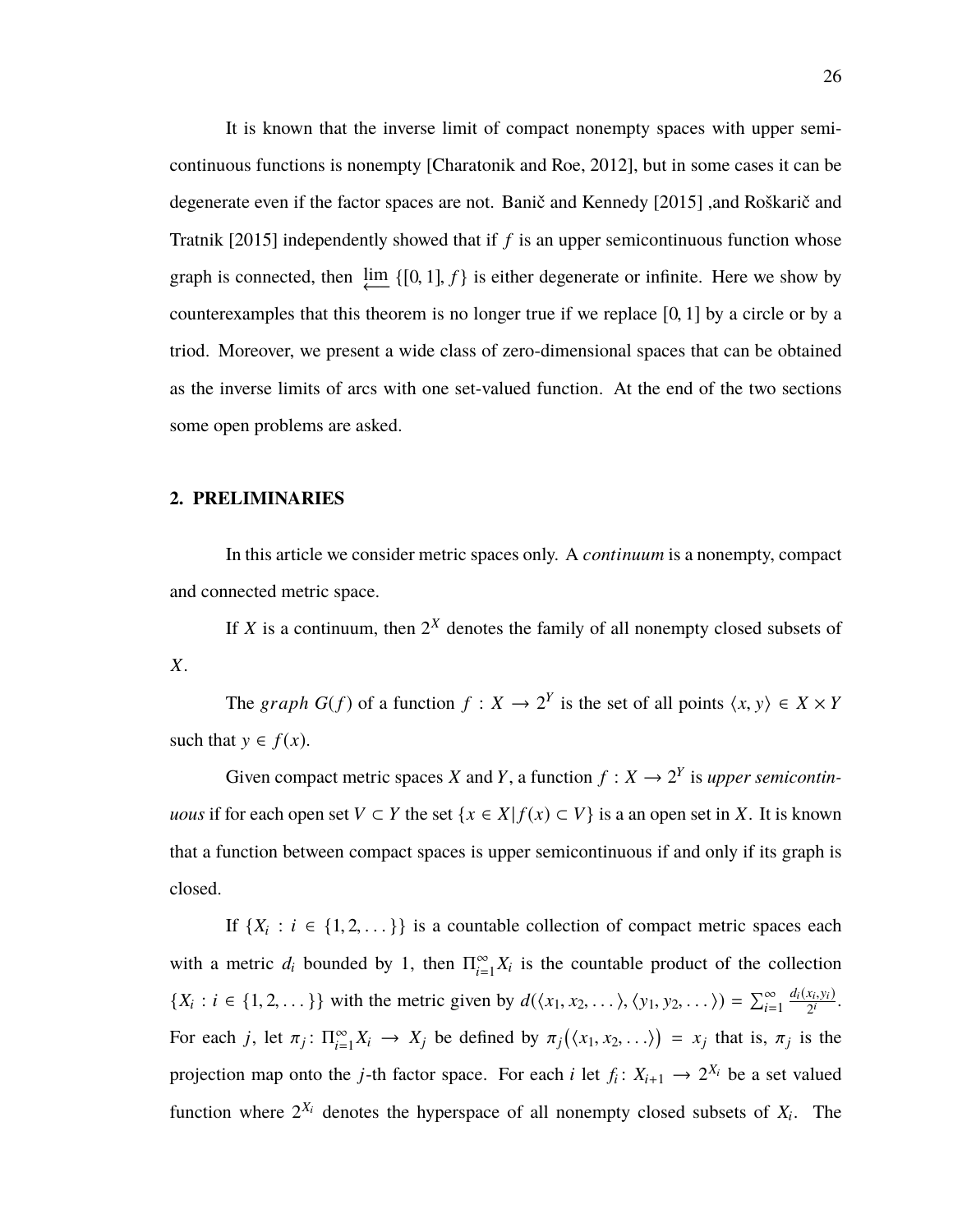inverse limit of the sequence of pairs  $\{(X_i, f_i)\}\)$ , denoted by  $\varprojlim \{X_i, f_i\}$ , is defined to be the set of all points  $\langle x_1, x_2, \ldots \rangle$  in  $\Pi_{i=0}^{\infty}$  $\sum_{i=1}^{\infty} X_i$  such that  $x_i \in f_i(x_{i+1})$ . The functions  $f_i$  are called *bonding functions*. For a finite sequence  $\mathbf{x} = \langle x_1, x_2, \dots, x_n \rangle$  and finite or infinite sequence  $\mathbf{y} = \langle y_1, y_2, \dots \rangle$ , let  $\mathbf{x} \oplus \mathbf{y} = \langle x_1, x_2, \dots, x_n, y_1, y_2, \dots \rangle$ . More information on inverse limits with upper semicontinuous bonding functions can be found for example in the book by Ingram and Mahavier [2010].

A continuum *X* is called a *dendrite* if it is locally connected and it contains no simple closed curves.

A continuum *X* is a *hereditarily unicoherent* if for any two subcontinua *A* and *B* of *X* the intersection  $A \cap B$  is connected. Consequently, by induction, the intersection of any finite family of subcontinua of *X* is connected, and since *X* is compact the intersection of any family of subcontinua of *X* is connected. As a consequence, for any subset *S* of *X* there is a unique continuum *C* such that  $S \subset C$  and *C* is contained in any continuum that contains *S*. Here *C* is the intersection of all continua that contain *S*. The continuum *C* is called the *irreducible continuum containing S.*

## **3. COUNTEREXAMPLES**

Theorem 16 below has been proved by Banič and Kennedy [2015] and also by Roškarič and Tratnik [2015] independently. In this section, we show that, this theorem cannot be generalized further by replacing [0, <sup>1</sup>] by a circle nor by a simple triod. We provide examples of inverse sequences of circles or of simple triods with set-valued bonding functions whose graphs are arcs and the limits are *n*-point sets .

**Theorem 16** Suppose that  $f : [0, 1] \rightarrow 2^{[0,1]}$  is an upper semicontinuous function whose graph  $G(f)$  is connected. Then  $\varprojlim \{[0, 1], f\}$  consists of either one or infinitely many points.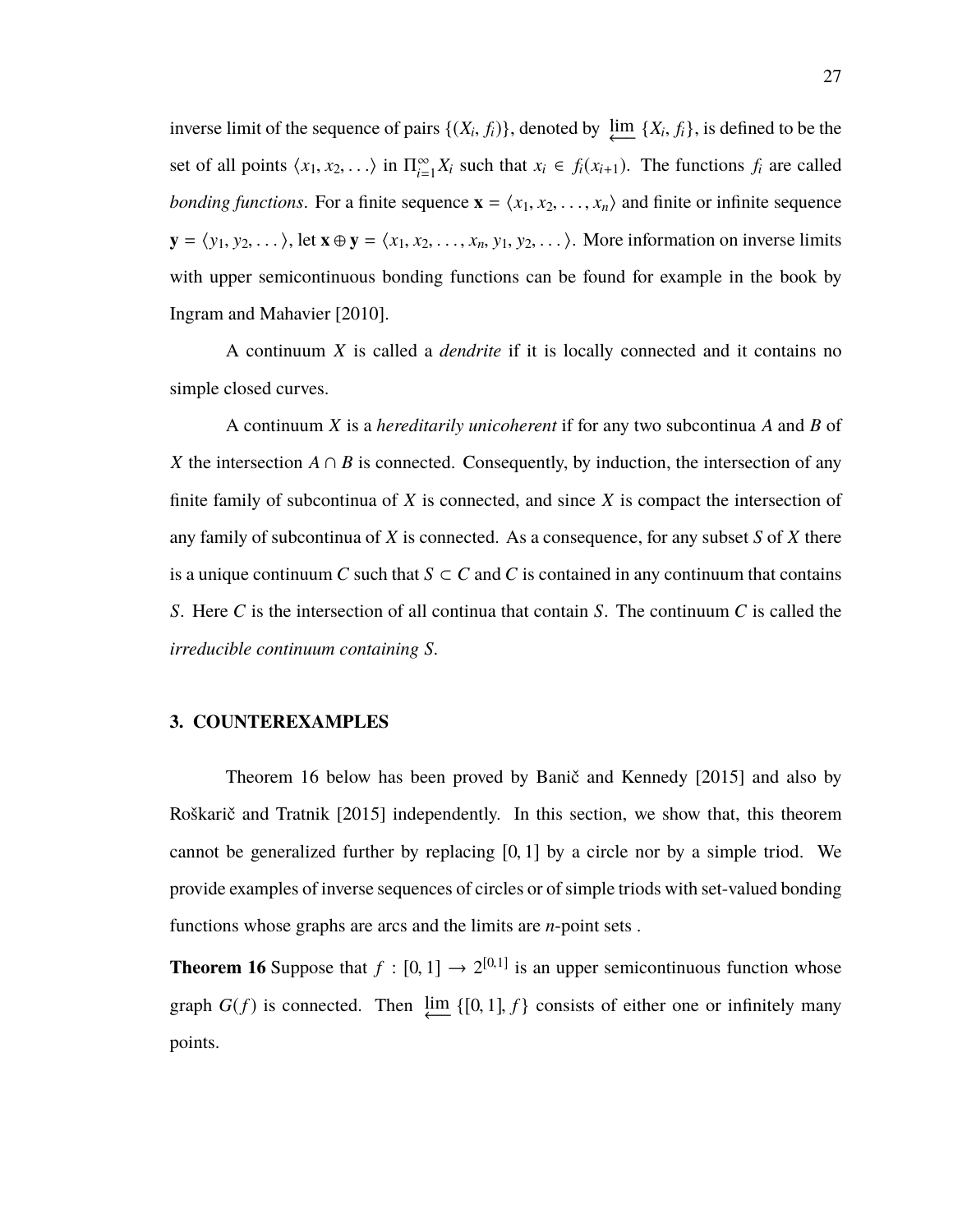**Definition 3** Let *X* be a compact metric space. For an upper semicontinuous (not necessarily surjective) function *f* on *X*, and a positive integer *n*, define  $P_n(f) = \{x \in X : \text{ there is } x_n \in$ *X* such that  $\langle x_n, x \rangle \in G(f^n)$ , and let  $P(f) = \bigcap_{n=1}^{\infty} P_n(f)$ .

Note that  $f|_{P(f)}$  :  $P(f) \rightarrow 2^{P(f)}$  is surjective and that if f is surjective, then  $P(f) = X$ .

The following theorem is a generalization of Theorem 3.4 by Banič and Kennedy [2015].

**Theorem 17** Suppose *X* is a compact metric space and  $f: X \to 2^X$  is upper semicontionuous. Then  $\varprojlim \{X, f\} = \varprojlim \{P(f), f|_{P(f)}\}.$ 

**Proof:** It is clear that  $\lim_{\longleftarrow} \{P(f), f|_{P(f)}\} \subset \lim_{\longleftarrow} \{X, f\}$ . Let  $\langle y_1, y_2, \dots \rangle \in$ lim ←− {*X*, *<sup>f</sup>* } be any point and let *<sup>i</sup>* be a positive integer. For each positive integer *<sup>n</sup>* and  $x_i = y_{i+n}, x_i \in f^n(y_i)$ . Thus,  $\langle x_i, y_i \rangle \in G(f^n)$ . So, this shows that  $y_i \in P(f)$  for each nonnegative integer *i*. Obviously  $y_i \in f(y_{i+1}) = f|_{P(f)}(y_{i+1})$  for each nonnegative integer *i*. Thus  $\langle y_1, y_2, \dots \rangle \in \underline{\lim} \{P(f), f|_{P(f)}\}.$ 

In the next two examples we show that the assumptions that  $X = [0, 1]$  and that  $G(f)$ is connected are necessary conditions in Theorem 16.

**Example 2** For every natural number *n* there is an upper semicontinuous function  $f: S^1 \to$  $2^{S^1}$  whose graph is an arc such that  $\downarrow \text{lim} \{S^1, f\}$  has exactly *n* points.

Represent  $S^1$  as  $[0, 1]$  with 0 and 1 identified. For a fixed natural number *n*, define  $a_i = \frac{i}{n+1}$  $\frac{i}{n+1}$  and define  $f: S^1 \to 2^{S^1}$  as follows:

$$
f(x) = \begin{cases} \{x + a_1\} & : 0 \le x \le a_{n-1} \\ \{a_n\} & : a_{n-1} \le x \le \frac{a_{n-1} + a_n}{2} \\ \{a_1\} & : \frac{a_{n-1} + a_n}{2} \le x \le 1 \end{cases}
$$

and note that the only point with a double value is  $\frac{a_{n-1}+a_n}{2}$ .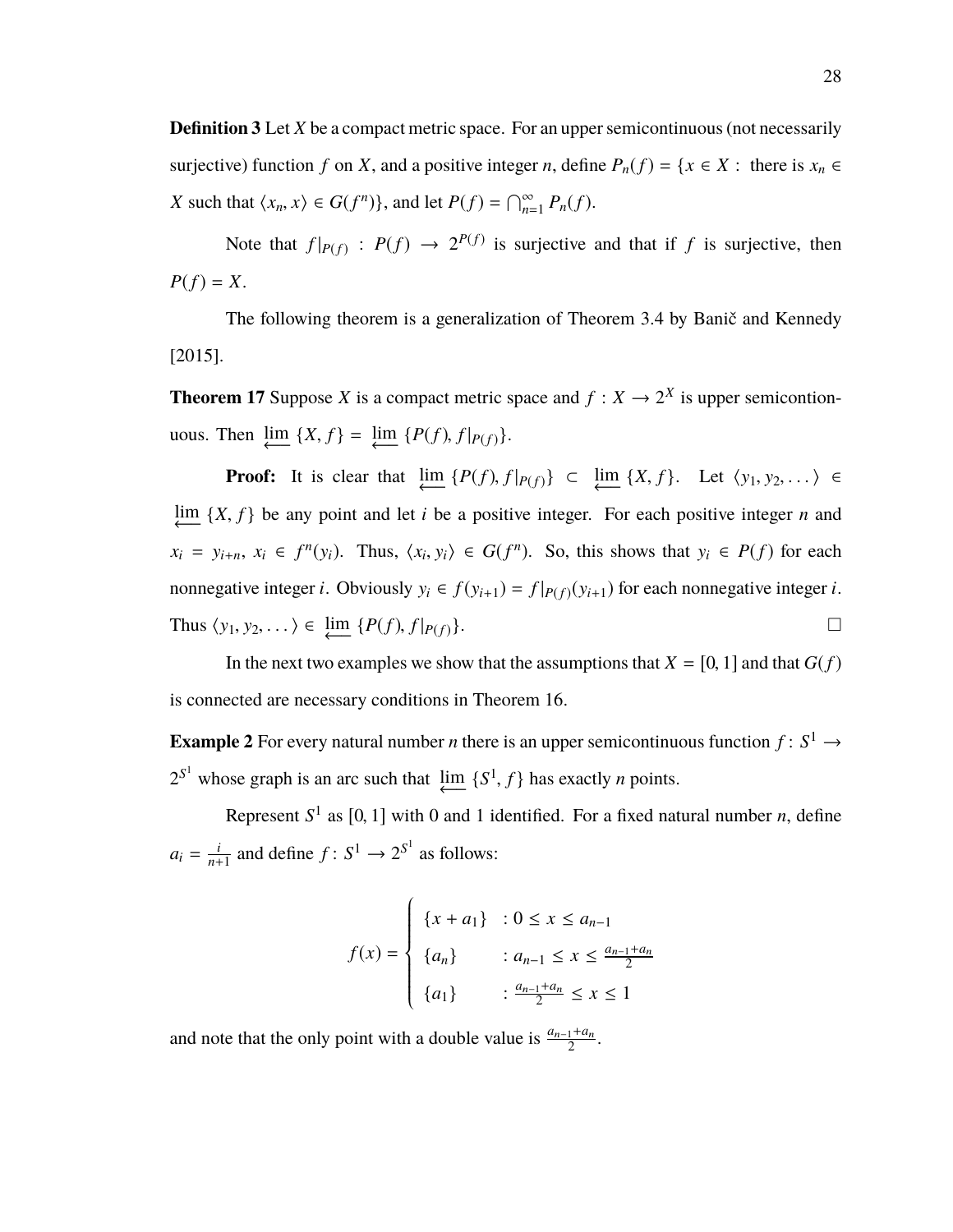To describe the inverse limit  $\underleftarrow{\lim} \{S^1, f\}$  we will use Theorem 17. Note that  $P_1(f) = [a_1, a_n], P_2(f) = [a_2, a_n] \cup \{a_1\}, \ldots$ , and  $P_k(f) = [a_k, a_n] \cup \{a_1, a_2, \ldots, a_{k-1}\}.$ Consequently,  $P(f) = P_n(f) = \{a_1, a_2, \dots, a_n\}$ . Observe that,  $f|_{P(f)}$  is the permutation defined by  $f(a_i) = a_{i+1}$  mod *n*. So by Theorem 17, the only points of the inverse limit  $\frac{\lim}{\leftarrow} \{S^1, f\}$  are  $\langle a_i, a_{i-1}, \dots, a_1, a_n, a_{n-1}, \dots \rangle$  for *i* ∈ {1, 2, ..., *n*} as required.



Figure 1. Inverse limit with n points.

**Example 3** Connectedness of the graph  $G(f)$  is essential in Theorem 16. Really, if  $X = [0, 1]$  and *f* is the function pictured in Figure 1, then, arguing as in Example 2 we can see that  $\lim_{n \to \infty} \{ [0, 1], f \}$  consists of *n* points.

Next example shows that  $X = [0, 1]$  in Theorem 16 cannot be replaced by a simple triod.

**Example 4** Let  $X = A \cup B$  where *A* and *B* are as shown in Figure 2.

Define  $f : A \cup B \to 2^A \subset 2^{A \cup B}$  such that the graph of  $f$  as in the Figure 3.

It is clear that the graph  $G(f|_A)$  of  $f|_A: A \to 2^A$  is as in Figure 1 and the graph of  $f|_B: B \to 2^A$  as in Figure 4.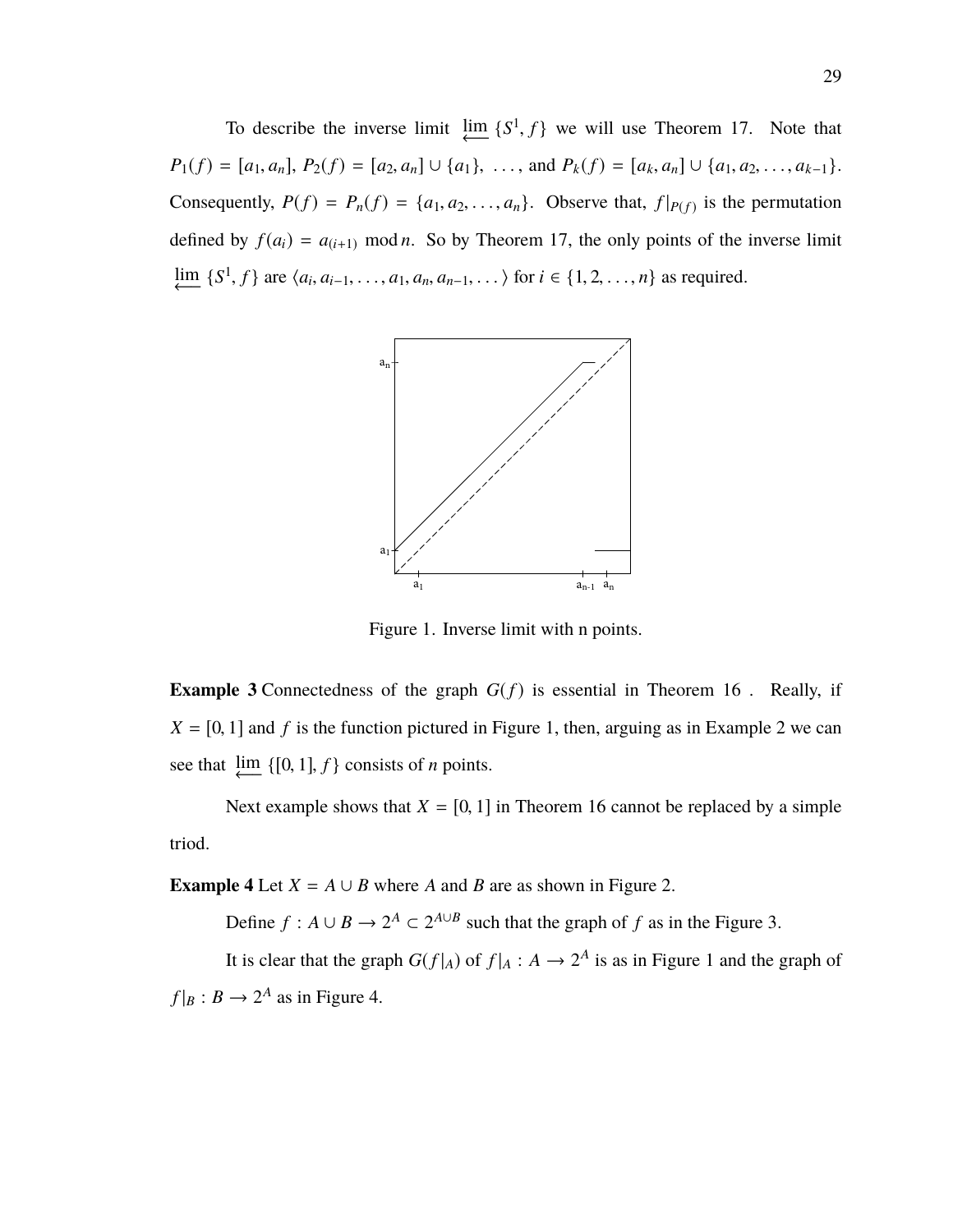

Figure 2. Triod.



Figure 3. Function of the triod.

With a similar argument as in Example 2 we see that,

$$
P_1(f) = [a_1, a_n] \subset A
$$
  
\n
$$
P_2(f) = [a_2, a_n] \cup \{a_1\} \subset A, ...
$$
  
\nFinally, 
$$
P(f) = P_n(f) = \{a_1, a_2, ..., a_n\}
$$
 and 
$$
\underleftarrow{\text{im}} \{A \cup B, f\}
$$
 has exactly *n* points.  
\n**Problem 2** Can Theorem 16 be generalized to an arc-like continuum in place of [0, 1]: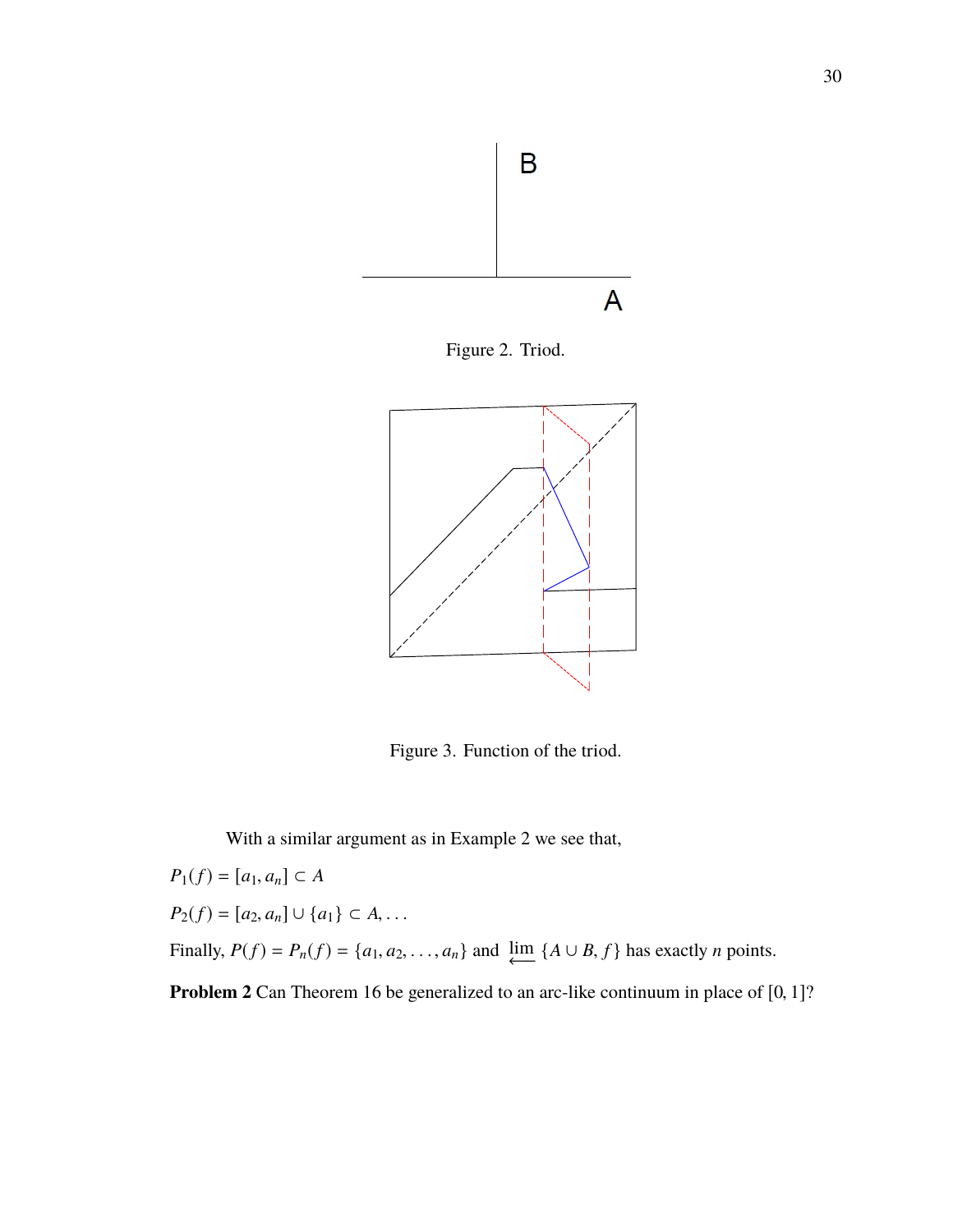

Figure 4. Partial graph.

#### **4. ZERO-DIMENSIONAL INVERSE LIMITS**

Now we present a class of compact metric zero-dimensional spaces that can be obtained as the inverse limit of intervals with bonding functions whose graphs are arcs.

**Theorem 18** Let *<sup>X</sup>* be a nonempty compact subset of [0, <sup>1</sup>] and let *<sup>a</sup>* and *<sup>b</sup>* be the least and the greatest elements of  $X$  (in the order of  $[0, 1]$ ), respectively. Define  $Y$  to be the one point compactification of the countable union  $\bigcup_{i=1}^{\infty} X_i$ , where each  $X_i$  is a homeomorphic copy of *X* and *b* in  $X_i$  is identified with *a* in  $X_{i+1}$ . Then there is a function  $f : [0, 1] \rightarrow 2^{[0,1]}$  whose graph is an arc such that *Y* is homeomorphic to the inverse limit  $\downarrow \text{im} \{ [0, 1], f \}$ .

**Proof:** Without loss of generality we may assume  $X \subset [a, b] \subset (0, 1)$ . For each  $c, d \in X$  such that  $c < d$  and  $[c, d] \cap X = \{c, d\}$ , define  $m(c, d) = \langle a - \frac{1}{2} \rangle$  $\frac{1}{2}(d-c), \frac{1}{2}$  $\frac{1}{2}(c+d)$ and let  $L_{c,d}$  be the union of two line segments: from  $\langle a, c \rangle$  to  $m(c, d)$  and from  $m(c, d)$  to  $\langle a, d \rangle$ . Let *f* be the set-valued function whose graph (see Figure 5) is the union of the line segment from  $\langle 0, a \rangle$  to  $\langle a, a \rangle$ , the set  $\{a\} \times X$ , the union of all arcs  $L_{c,d}$  for all *c*, *d* for which  $L_{c,d}$  is defined, and the line segment from  $\langle a, b \rangle$  to  $\langle 1, b \rangle$ .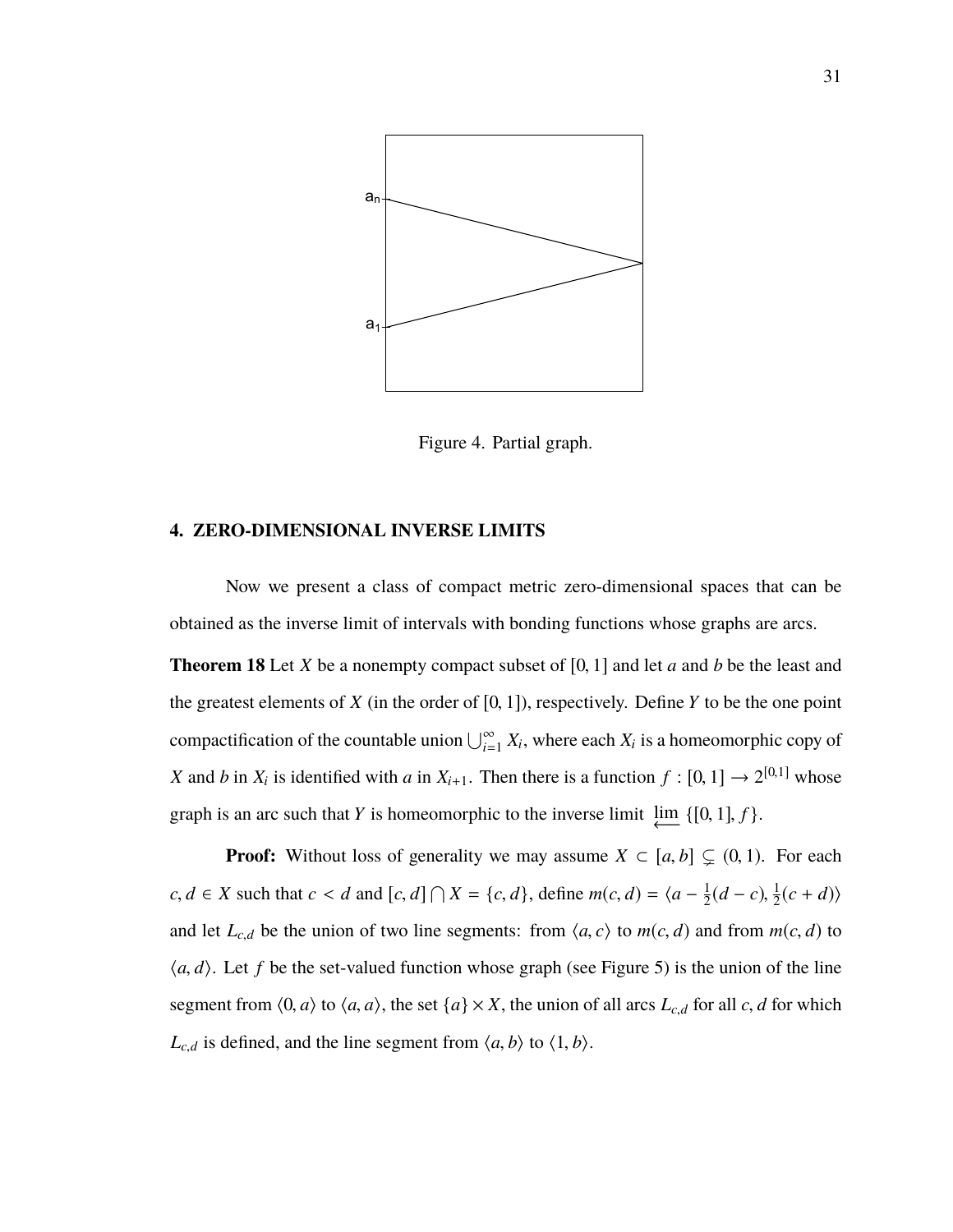

Figure 5. Graph describing Theorem18.

We will show that the inverse limit  $\underleftarrow{\lim} \{[0, 1], f\}$  is homeomorphic to *Y*. Let us examine all possible threads  $\langle x_1, x_2, \ldots \rangle$  in the inverse limit. First observe that all coordinates of any thread are in [a, b]. Define  $X_n$  to be the set of all threads  $\langle x_1, x_2, \dots \rangle$ such that  $x_i = b$  for  $i < n$ ,  $x_n \in X$ , and  $x_i = a$  for  $i > n$ . Notice that each  $X_n$  is homeomorphic to *X*, and that  $X_n \cap X_{n+1}$  is the one point set  $\{\langle b, b, \ldots, b, a, a, \ldots \rangle\}$ , where first *n* coordinates are equal to *b*. Then the inverse limit  $\varprojlim \{ [0, 1], f \} = \bigcup_{n=1}^{\infty} X_n \cup \{ \langle b, b, \dots \rangle \}$  as required.  $\Box$ 

**Example 5** Marjanović [1972] characterized compact metric zero-dimensional spaces *X* that are homeomorphic to their hyperspaces  $2^X$  and showed there are exactly 9 such spaces. All these 9 spaces can be obtained by using the method given in Theorem 18.

**Theorem 19** Any compact metric zero-dimensional space can be represented as the inverse limit of [0, <sup>1</sup>] using two bonding functions whose graphs are arcs.

**Proof:** Let first bonding function be the one that we defined in the proof of Theorem 18 and the remaining bonding maps be the constant map at *a*. Then  $\langle x, a, a, \dots \rangle$  is the only kind of thread in the inverse limit. Thus,  $\{\langle x, a, a, \dots \rangle : x \in X\}$  is homeomorphic to *X*.  $\Box$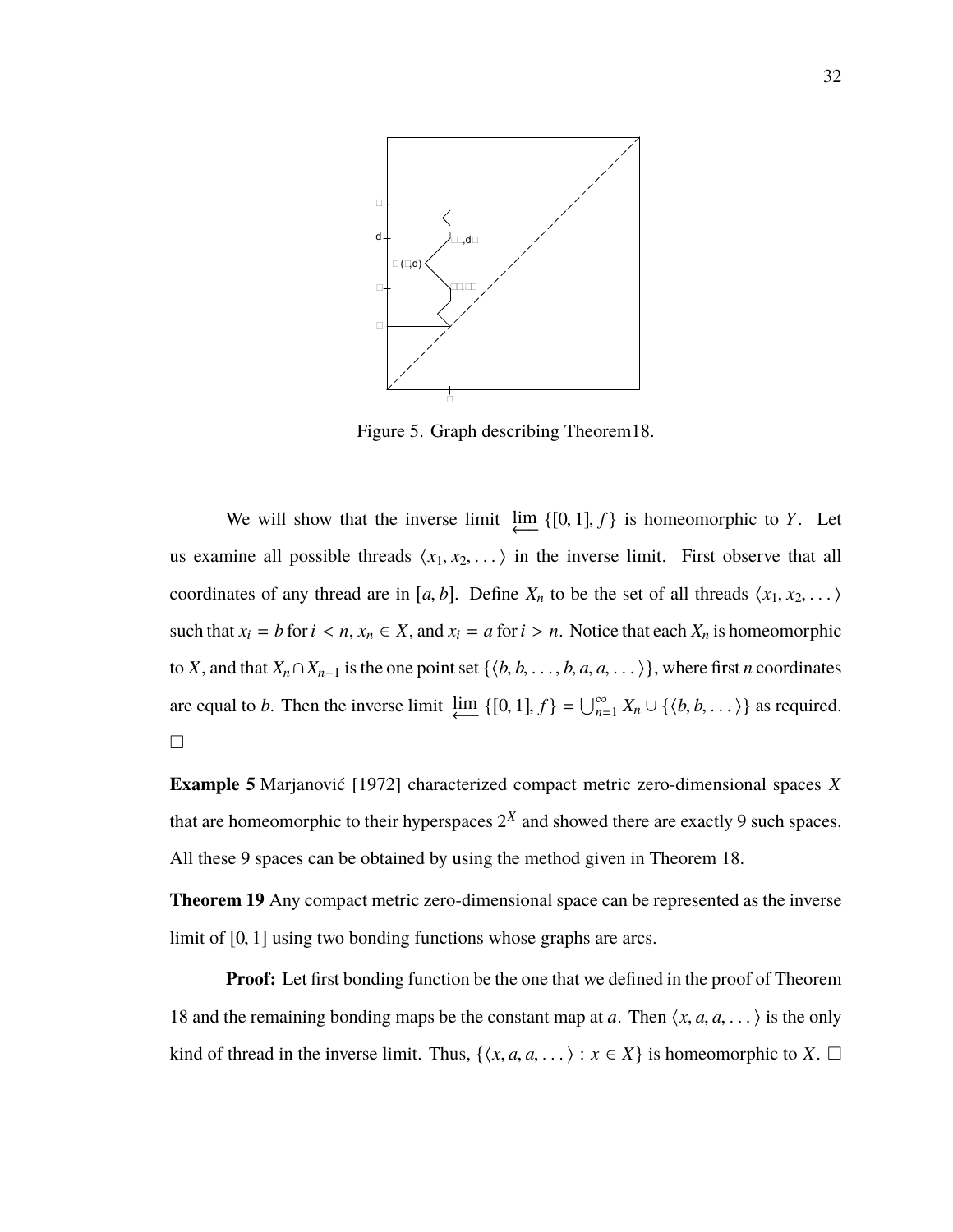**Problem 3** What kind of compact metric zero-dimensional spaces can be obtained as the inverse limits  $\underleftarrow{\lim} \{ [0, 1], f \}$  with one set-valued function *f* ? In particular, is the converse of the Theorem 18 true, i.e. if  $Y = \lim_{\longleftarrow} \{ [0, 1], f \}$  is a compact metric zero-dimensional space, then does there exist a compact zero-dimensional set *X* such that *Y* is the union of infinitely many copies of *X* with the identifications as in Theorem 18?

### **REFERENCES**

- I. Banič and J. Kennedy. Inverse limits with bonding functions whose graphs are arcs. *Topology Appl.*, 190:9–21, 2015.
- W.J. Charatonik and R.P. Roe. Mappings between inverse limits of continua with multivalued bonding functions. *Topology Appl.*, 159(1):233–235, 2012.
- W.T. Ingram and W.S. Mahavier. *Inverse limits: From continua to Chaos*. Springer, 2010.
- W.S. Mahavier. Inverse limits with subset of  $[0, 1] \times [0, 1]$ . *Topology Appl.*, 141:225–231, 2004.
- M.M. Marjanović. Exponentially complete spaces iii. *Publ. Inst. Math. (Beograd) (N.S.)*, 28:97–109, 1972.
- M. Roškarič and N. Tratnik. Cardinality of inverse limits with upper semicontinuous bonding functions. *Bull. Aust. Math. Soc.*, 91:167–174, 2015.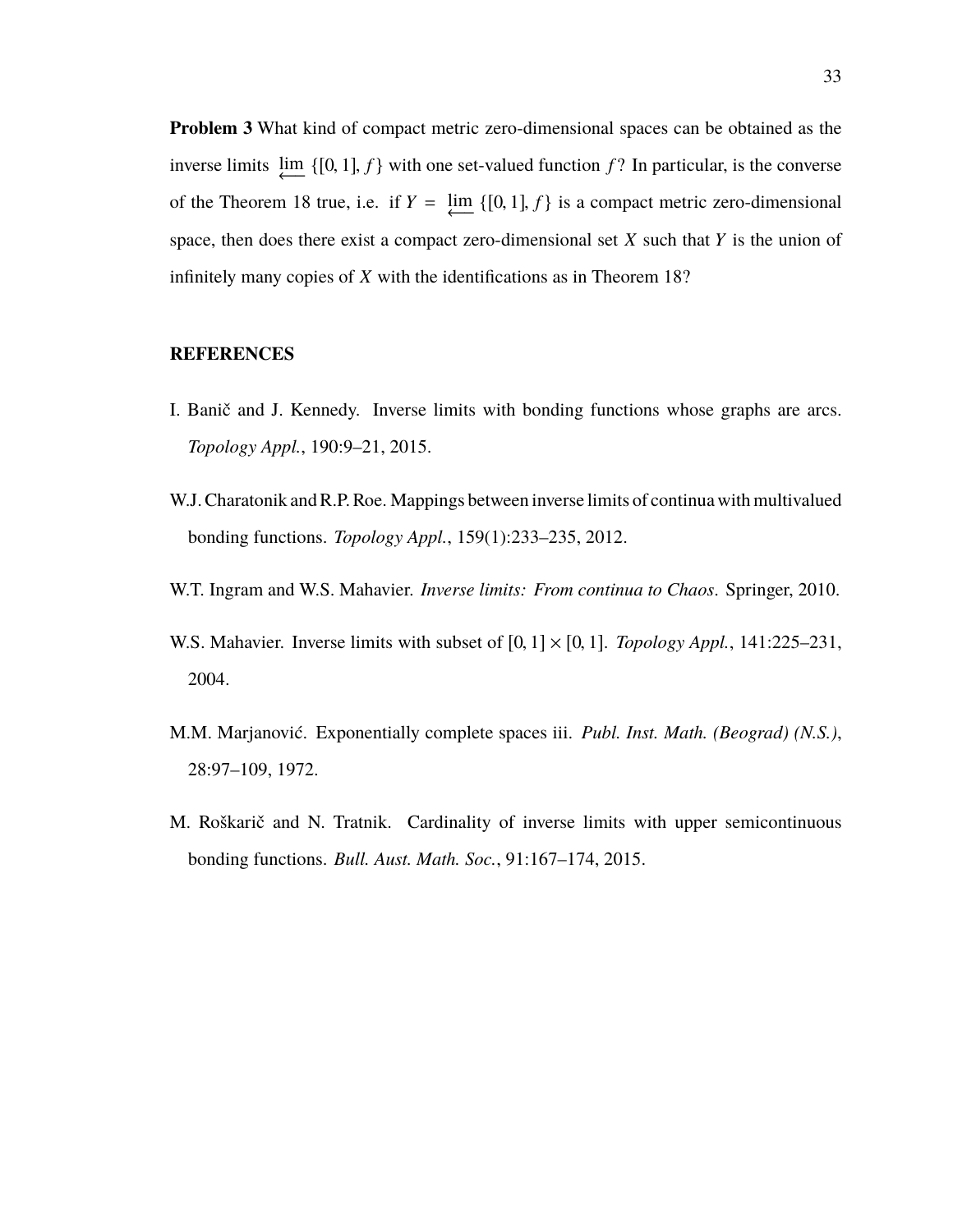## **III. LIMITS OF INVERSE LIMITS - A COUNTEREXAMPLE**

Włodzimierz J. Charatonik

Şahika Şahan Department of Mathematics and Statistics Missouri University of Science and Technology Rolla, Missouri 65409 Email: ssxx4@mst.edu

## **ABSTRACT**

An answer is provided to the following question that was asked by Kelly and Meddaugh in 2015. Let *X* be a continuum and  $G(f)$  be the graph of an upper semi-continuous functions  $f: X \to 2^X$ . Denote by  $K_n = \lim_{\longleftarrow} \{X, f_n\}$  for all  $n \in \mathbb{N}$  and  $K = \lim_{\longleftarrow} \{X, f\}$ . Assuming that  $\lim_{n\to\infty} G(f_n) = G(f)$ , and  $\pi_1(K) \subset \liminf_{n\to\infty} \pi_1(K_n)$  where  $\pi_1$  denotes the projection from the infinite product Π*X* onto its first coordinate, and *f* is continuous, does it follow that  $\lim_{n \to \infty} K_n = K$  in  $2^{\Pi X}$ ?

**Keywords:** inverse limit, set-valued functions, upper semi-continuous

### **1. INTRODUCTION**

By [Banič et al., 2010] and [Banič et al., 2011], it has been discussed under what conditions the sequence of inverse limits obtained from  $f_n$ , a sequence of upper semicontinuous functions, converges to the inverse limit obtained from a function  $f$ , when the sequence of the graphs of  $f_n$  converges to the graph of  $f$ . Kelly and Meddaugh [2015] has given two nonequivalent generalizations to the previous answers by [Banič et al., 2010] and [Banič et al., 2011], and they posted the following question. Let  $f: X \to 2^X$  be a function,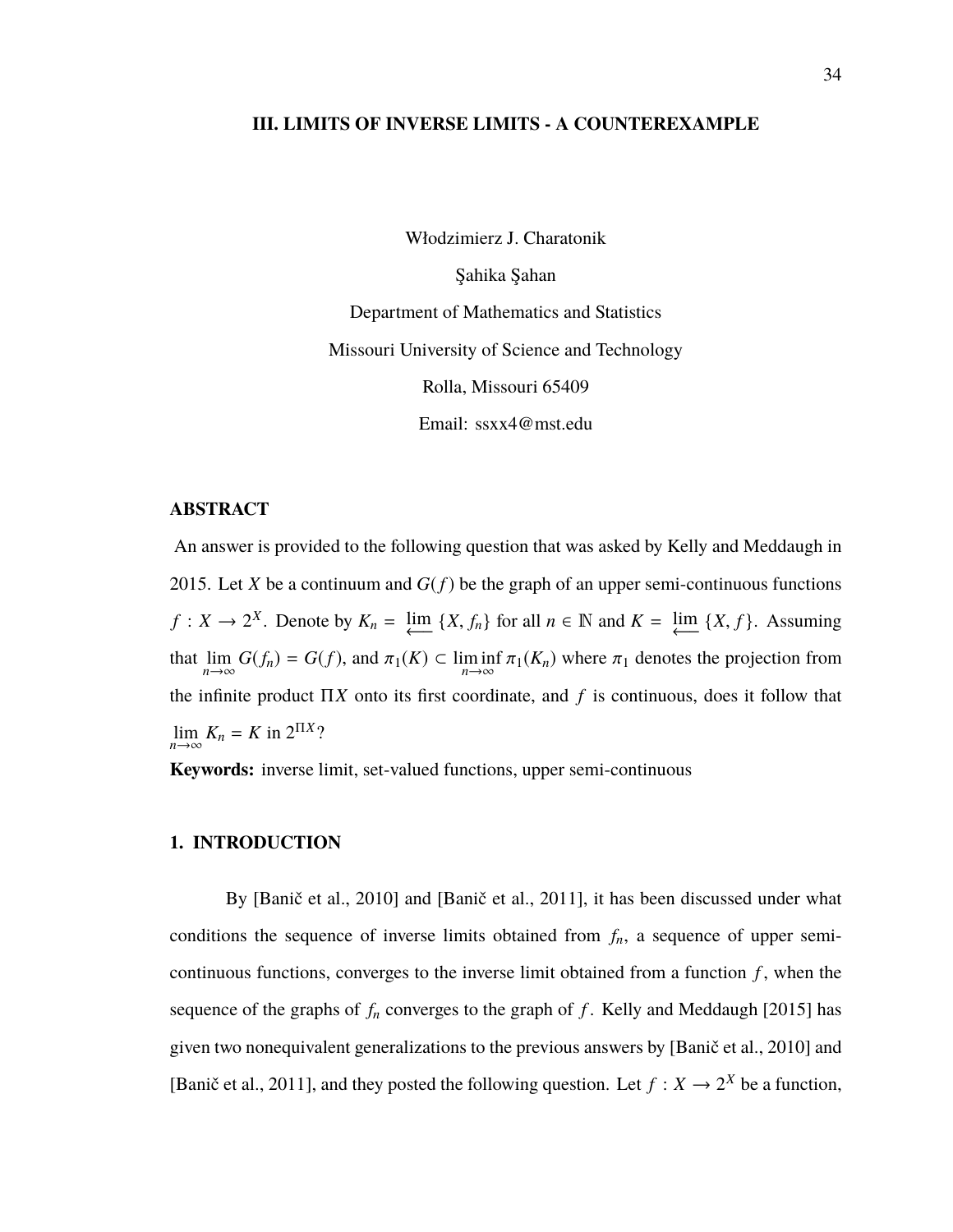and for each  $n \in \mathbb{N}$ , let  $f_n : X \to 2^X$  be upper semi-continuous such that  $\lim_{n \to \infty} G(f_n) = G(f)$ , and  $\pi_1(K) \subset \liminf_{n \to \infty} \pi_1(K_n)$ . If *f* is continuous, does it follow that  $\lim_{n \to \infty} (K_n) = K$  in  $2 \Pi^X$ ? In this paper we provide a negative answer to this question by giving a counterexample.

First, we need to explain the denotations we use. For a compact metric space *X*, let  $f: X \to 2^X$  be an upper semi-continuous function, and  $G(f) = \{(x, y) \in X \times X | y \in f(x)\}.$ For each  $n \in \mathbb{N}$ , let  $f_n: X \to 2^X$  be a sequence of upper semi-continuous functions and let  $K = \lim_{n \to \infty} \{X, f\}$ ,  $K_n = \lim_{n \to \infty} \{X, f_n\}$  for all  $n \in \mathbb{N}$ . Denote by  $\prod X$  the infinite product  $\prod_{i=1}^{\infty}$ *X* and by  $\pi_1 : \Pi X \to X$  the projection onto the first coordinate.

## **2. EXAMPLE**

We construct an example where  $X = [0, 1], f : [0, 1] \rightarrow 2^{[0, 1]}$  is a continuous function,  $f_n : [0, 1] \to 2^{[0,1]}$  is an upper semi-continuous function for all  $n \in \mathbb{N}$ ,  $\lim_{n \to \infty} G(f_n) =$  $G(f)$  and  $\pi_1(K) \subset \liminf_{n \to \infty} \pi_1(K_n)$  but  $\lim_{n \to \infty} K_n \neq K$  in  $2^{\Pi X}$ .

Let  $\{\langle a_1, b_1 \rangle, \langle a_2, b_2 \rangle, \dots\}$  be dense subsets of  $[0, 1]^2$  such that all points of  $\{a_1, a_2, \dots, b_1, b_2, \dots\}$ are different.

For each  $n \in \mathbb{N}$ , define  $f_n : [0, 1] \rightarrow 2^{[0, 1]}$  by

$$
f_n(x) = \begin{cases} \{x\} & \text{if } x \notin \{a_1, a_2, \dots, a_n\} \\ \{a_i, b_i\} & \text{if } x = a_i \text{ and } i \leq n \end{cases}
$$

Thus, the graph of  $f_n$  is the diagonal with *n* points added to it. Let  $f : [0, 1] \rightarrow 2^{[0,1]}$  be the function defined by  $f(x) = [0, 1]$  for all  $x \in [0, 1]$ .

First observe that  $K = \lim_{\leftarrow} \{ [0, 1], f \} = [0, 1]^\infty$  and  $\pi_1(K) = \pi_1(K_n) = [0, 1].$ To show that  $\lim_{n\to\infty} K_n \neq K$  in  $2^{\Pi X}$ , define *F* as the set of points of  $2^{\Pi X}$  in the form:  $\langle a, a, \ldots, a, b, b \ldots \rangle$  where  $a, b \in [0, 1]$ . Then *F* is a closed proper subset of *K*. All points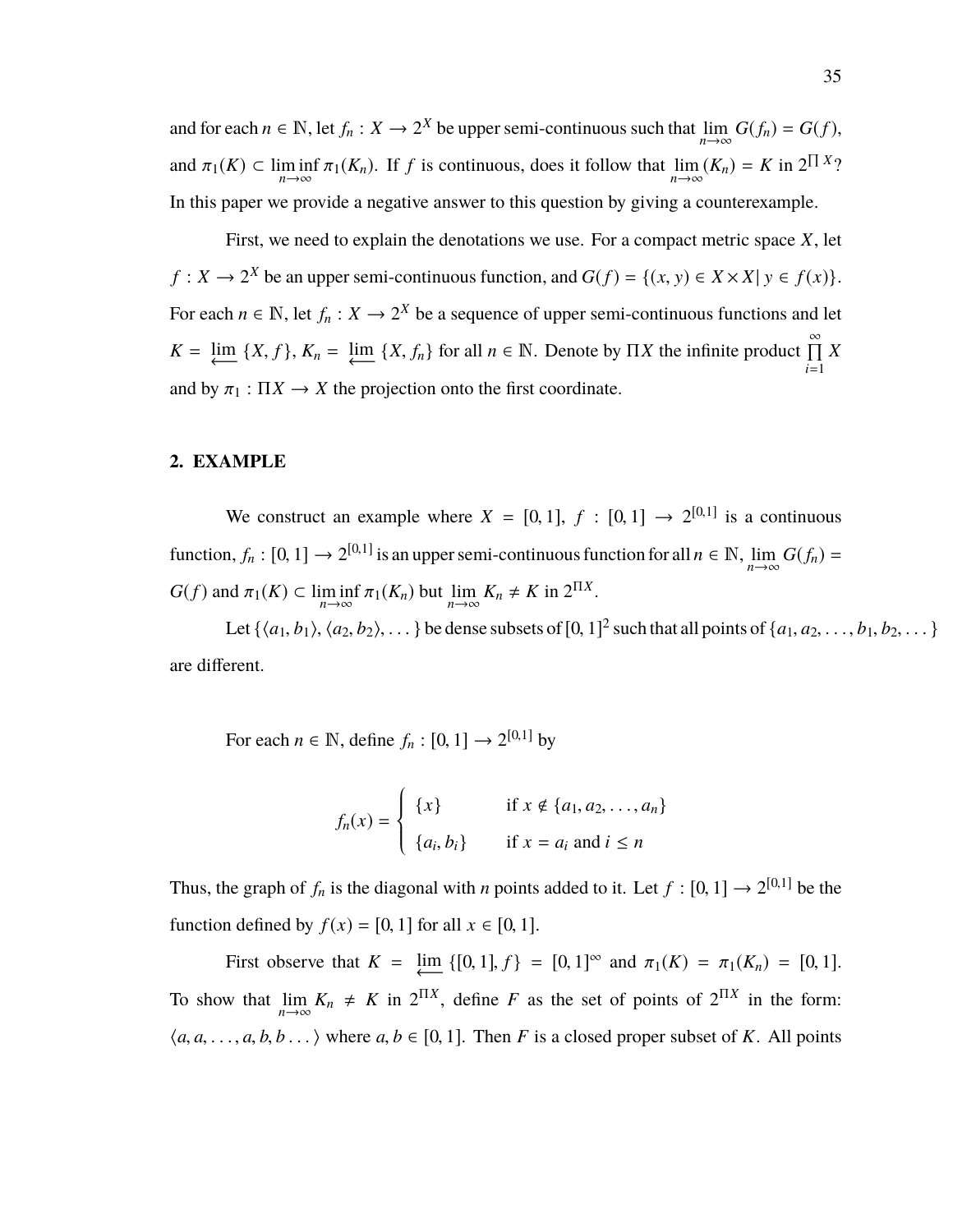of the inverse limit  $K_n$  are the form  $\langle a, a, \dots \rangle$  for  $a \in [0, 1]$  or  $\langle b_i, b_i, \dots, b_i, a_i, a_i, \dots \rangle$  for *i* ≤ *n*. Then, clearly  $K_n \subset F$ . Since *F* is closed and  $K_n \subset F$ , we have that  $\lim_{n\to\infty} K_n \subset F$ , so  $\lim_{n \to \infty} K_n \neq K$  in  $2^{\Pi X}$ .

## **REFERENCES**

- I. Banič, M. Črepnjak, M. Merhar, and U. Milutinović. Limits of inverse limits. *Topology Appl.*, 157(2):439–450, 2010.
- I. Banič, M. Črepnjak, M. Merhar, and U. Milutinović. Paths through inverse limits. *Topology Appl.*, 158(9):1099–1112, 2011.
- J.P. Kelly and J. Meddaugh. Convergence of sequence of inverse limits. *Topology Appl.*, 184:29–40, 2015.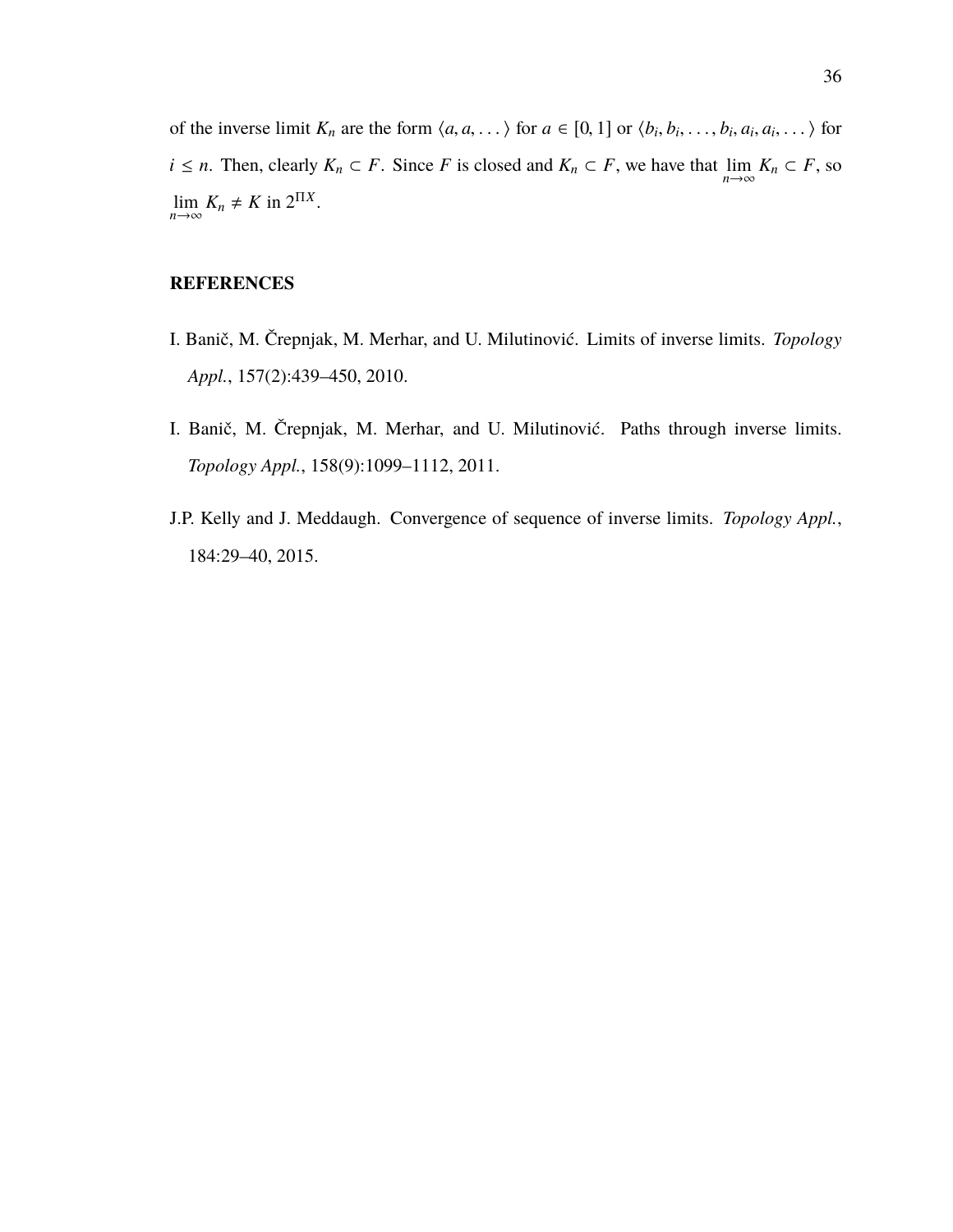#### **SECTION**

### **3. SUMMARY AND CONCLUSIONS**

This dissertation focuses on zero-dimensional compact metric spaces and inverse limits of upper semi-continuous set-valued functions; it consists of three main parts. Firstly, an uncountable family of zero-dimensional compact metric spaces, which are homeomorphic to the their Cartesian squares, is constructed. The full characterization of such spaces is still unknown; and one might possibly find a characterization of such spaces using Marjanovic's technique. Secondly, a wide class of zero-dimensional compact metric spaces, which can be obtained as the inverse limit of upper semi-continuous functions, is found. Lastly, the following results about the inverse limit of upper semi-continuous functions are obtained:

- Suppose that  $f : [0, 1] \rightarrow 2^{[0, 1]}$  is an upper semicontinuous function, whose graph  $G(f)$  is connected. Then,  $\lim_{\longleftarrow} \{[0, 1], f\}$  consists of either one or infinitely many points. This result cannot be generalized to the cases when (i) the coordinate space [0, 1] is replaced by a simple triod or a simple closed curve and (ii) the function's graph  $G(f)$  is not connected.
- Let *X* be a continuum and  $G(f)$  be the graph of an upper semi-continuous functions  $f: X \to 2^X$ . Denote by  $K_n = \lim_{\longleftarrow} \{X, f_n\}$  for all  $n \in \mathbb{N}$  and  $K = \lim_{\longleftarrow} \{X, f\}$ . Assuming that  $\lim_{n \to \infty} G(f_n) = G(f); \ \pi_1(K) \subset \liminf_{n \to \infty} \pi_1(K_n)$ , where  $\pi_1$  denotes the projection from the infinite product Π*X* onto its first coordinate; and *f* is continuous. Then,  $\lim_{n \to \infty} K_n$  is not equal to *K* in  $2^{\Pi X}$ .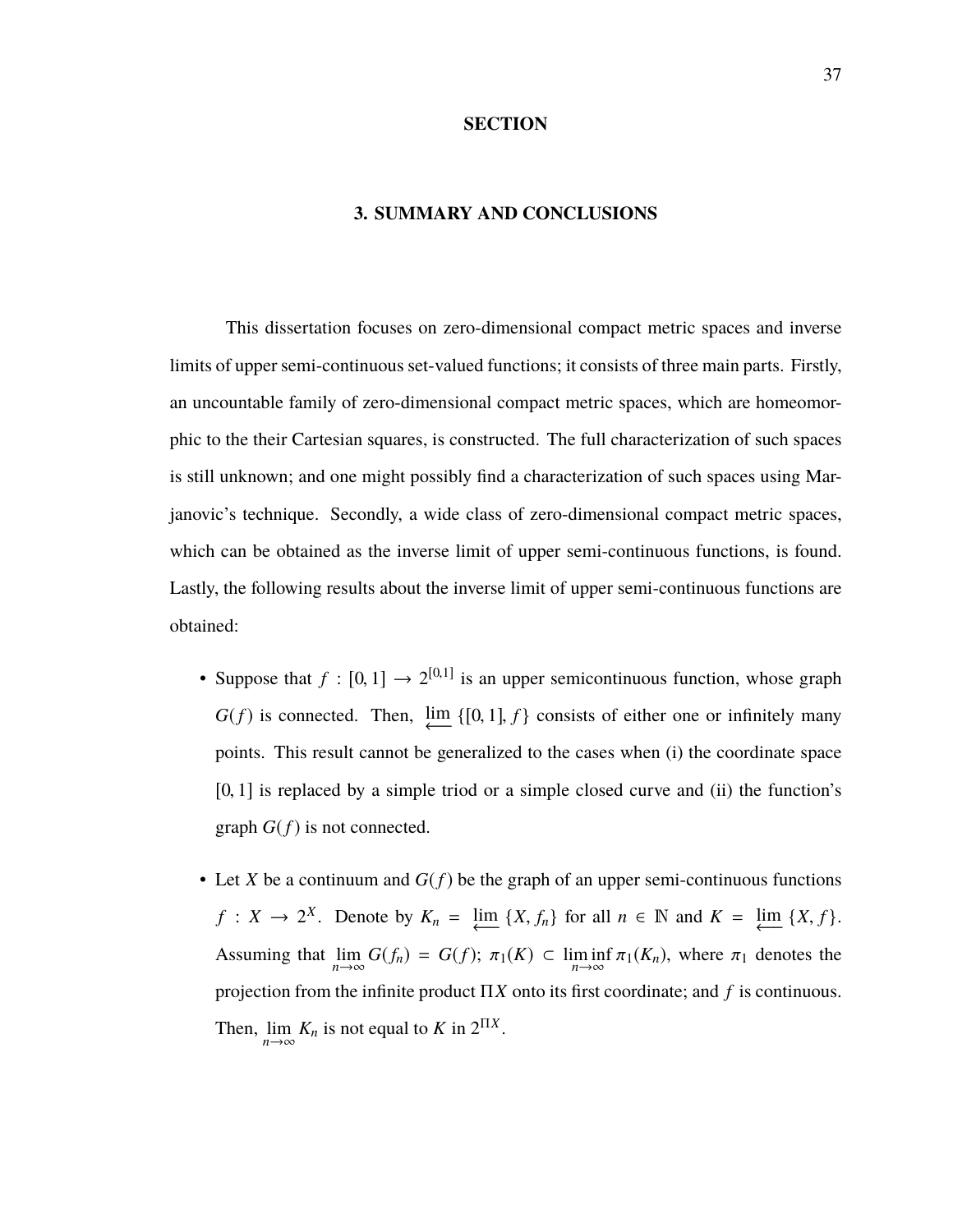Inverse limit of upper semi-continuous functions is a new subject and there are new results, answers, questions coming up all the time. This subject seems interesting and promising in terms of working in the area, collaborating with others, answering problems, and posing questions.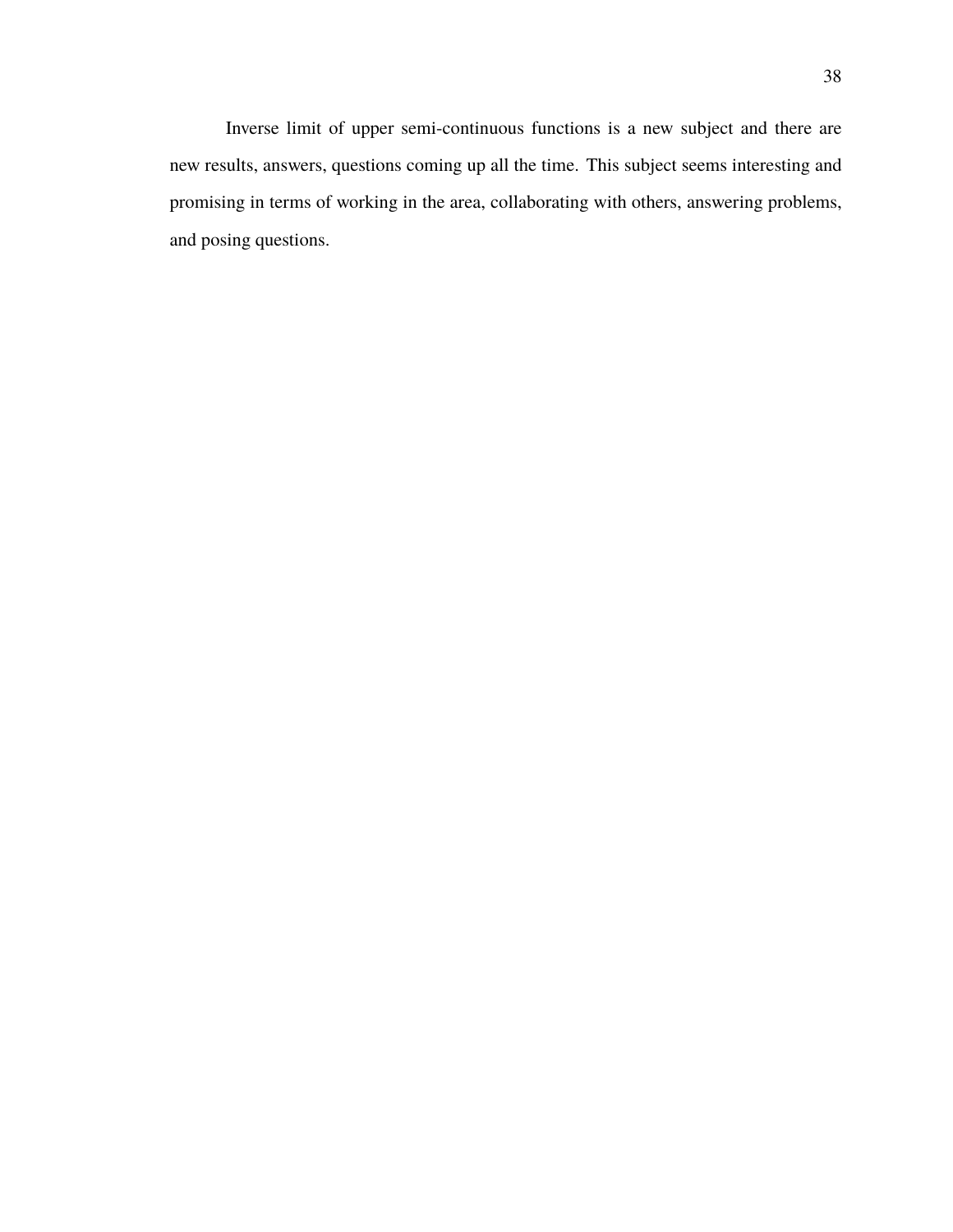#### **BIBLIOGRAPHY**

- R.D. Anderson and G. Chouquet. A plane continuum no two of whose nondegerenate subcontinua are homeomorphic: an application of inverse limits. *Proc. Amer. Math. Soc.*, 10:347–353, 1959.
- I. Banič and J. Kennedy. Inverse limits with bonding functions whose graphs are arcs. *Topology Appl.*, 190:9–21, 2015.
- I. Banič, M. Črepnjak, M. Merhar, and U. Milutinović. Limits of inverse limits. *Topology Appl.*, 157(2):439–450, 2010.
- I. Banič, M. Črepnjak, M. Merhar, and U. Milutinović. Paths through inverse limits. *Topology Appl.*, 158(9):1099–1112, 2011.
- K. Borsuk and S. Mazurkiewicz. Sur l'hyperespace d'un continu. *C. R. Soc. Sc. Varsovie*, 24:149–152, 1931.
- G. Cantor. Über unndliche lineare punktmannigfaltigkeiten, 5. fortsetzung. *Math. Ann.*, 21: 545–591, 1883.
- C.E. Capel. Inverse limit spaces. *Duke Math. J.*, 21:233–245, 1954.
- J.J. Charatonik and W.J. Charatonik. A degree of non-local connectedness. *Rocky Mountain J. Math.*, 4:1205–1236, 2001.
- W.J. Charatonik and R.P. Roe. Mappings between inverse limits of continua with multivalued bonding functions. *Topology Appl.*, 159(1):233–235, 2012.
- W.J. Charatonik and R.P. Roe. On mahavier products. *Topology Appl.*, 166:92–97, 2014.
- R. Engelking. *Dimension Theory*. North-Holland Publishing Co., Amsterdam-Oxford-New York; PWNŮPolish Scientific Publishers, Warsaw, 1978.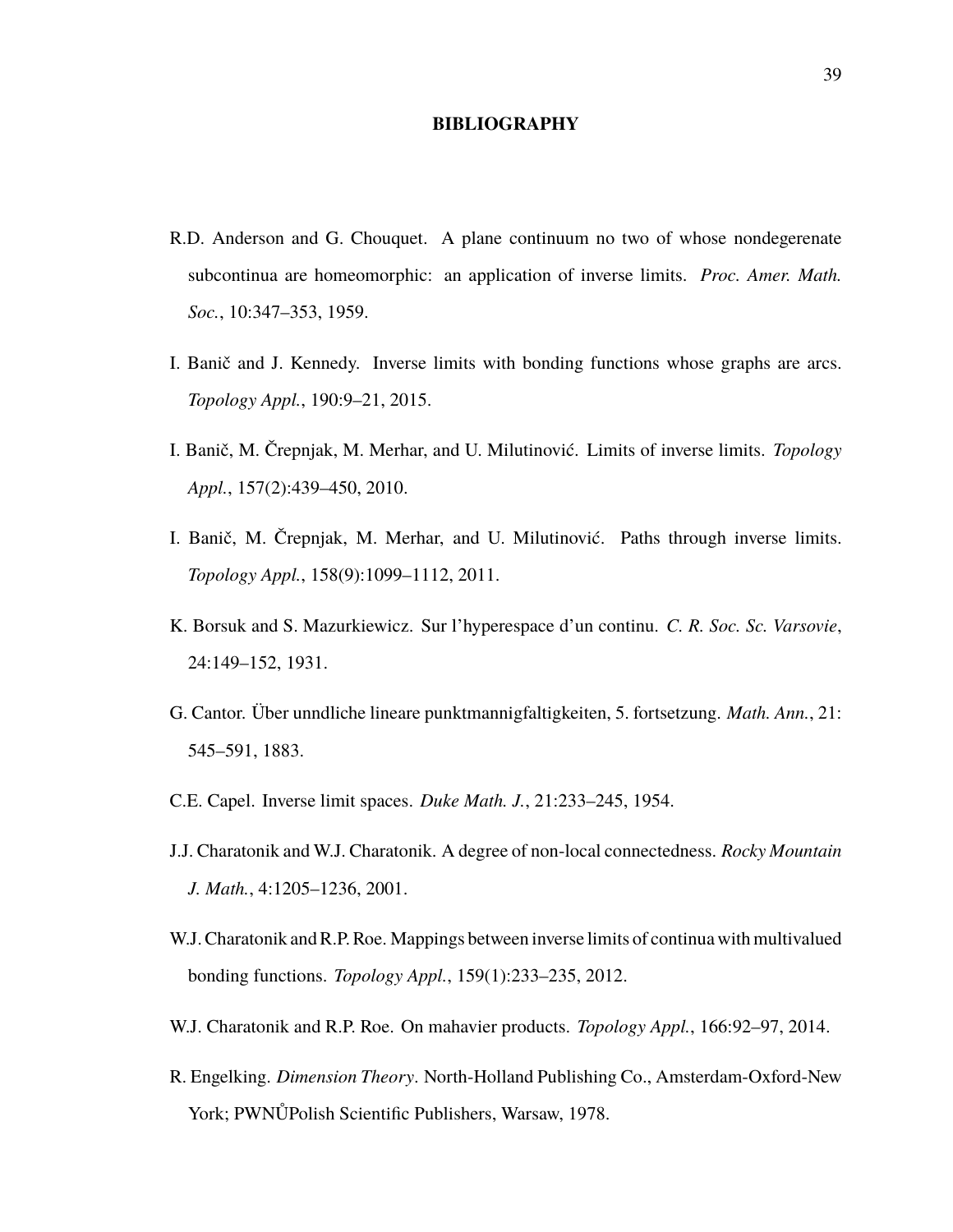- S. Greenwood and J. Kennedy. Connected generalized inverse limits. *Topology Appl.*, 159: 57–68, 2012.
- H. Hahn. Mengentheorestiche charakterisierung der stetigen kurve. *Sitzungsber. Akad. Wiss., Wien*, 123:2433–2489, 1914.
- A. Illanes and S. B. Jr. Nadler. *Hyperspaces. Fundementals and Recent Advances*. Monographs and Textbooks in Pure and Applied Mathematics 216. Marcel Dekker, Inc., New York, 1996.
- W.T. Ingram and W.S. Mahavier. Inverse limits of upper semi-continuous set valued functions. *Houston J. Math.*, 32(1):119–130, 2006.
- W.T. Ingram and W.S. Mahavier. *Inverse limits: From continua to Chaos*. Springer, 2010.
- J.L. Kelley. Hyperspaces of a continuum. *Thana. Amer. Math. Soc.*, 52:22–36, 1942.
- J.P. Kelly and J. Meddaugh. Convergence of sequence of inverse limits. *Topology Appl.*, 184:29–40, 2015.
- K. Kuratowski and A. Mostowski. *Set Theory*. North-Holland and PWN, Amsterdam, Warszawa, 1976.
- W.S. Mahavier. Inverse limits with subset of  $[0, 1] \times [0, 1]$ . *Topology Appl.*, 141:225–231, 2004.
- S. Mardešić and J. Segal.  $\epsilon$ -mappings and generalized manifolds. *Michigan Math. J.*, 14: 423–426, 1967.
- M.M. Marjanović. Exponentially complete spaces iii. *Publ. Inst. Math. (Beograd) (N.S.)*, 28:97–109, 1972.
- M.M. Marjanović. Numerical invariants of 0-dimensional spaces and their cartesian multiplication. *Publ. Inst. Math. (Beograd) (N.S.)*, 31:113–120, 1974.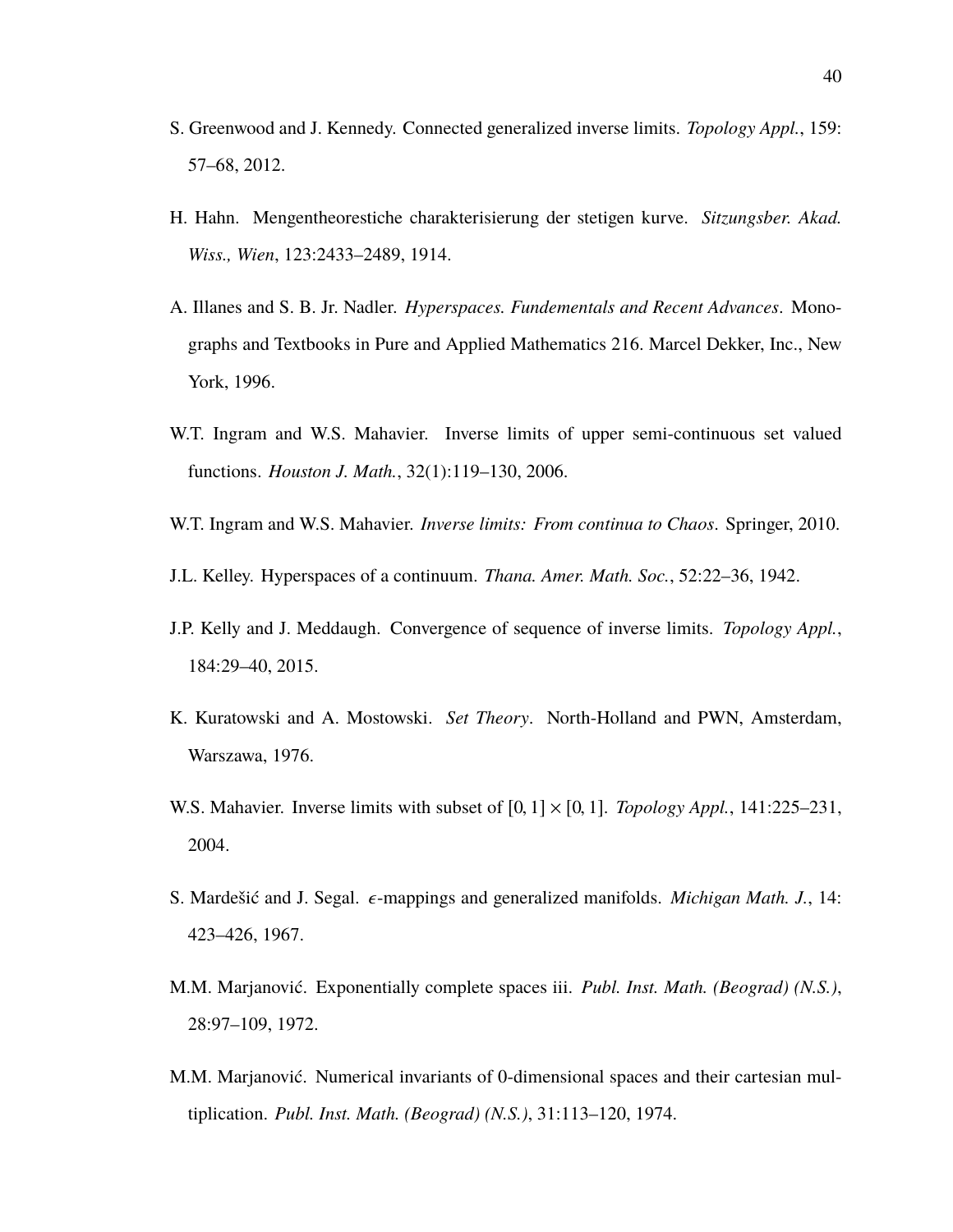- S. Mazurkiewicz. Sur les lignes de jordan. *Fund. Math.*, 1:166–209, 1920.
- K. Menger. Über die dimensionalităt von punktmengen i. *Monatsh. für Math. und Phys.*, 33:148–160, 1923.
- S.B. Jr. Nadler. *Hyperspaces of Sets*. M. Dekker, 1978.
- S.B. Jr. Nadler. *Continuum Theory: An Introduction*. M. Dekker, 1992.
- V. Nall. Connected inverse limits with a set-valued function. *Topology Proc.*, 40:167–177, 2012.
- G. Peano. Sur une courbe, qui remplit toute une aire plane. *Math. Ann.*, 36(1):157–160, 1890.
- A. Pełczyński. A remark on spaces 2 *x* for zero-dimensional *x*. *Bull. Acad. Polon. Sci. Ser. Math.*, 13:85–89, 1965.
- M. Roškarič and N. Tratnik. Cardinality of inverse limits with upper semicontinuous bonding functions. *Bull. Aust. Math. Soc.*, 91:167–174, 2015.
- W. Sierpiński. Sur les ensembles connexes et non connexes. *Fund. Math.*, 2:81–95, 1921.
- P. Urysohn. Les multiplicités cantoriennes. *C. R. Acad. Paris*, 175:440–442, 1922.